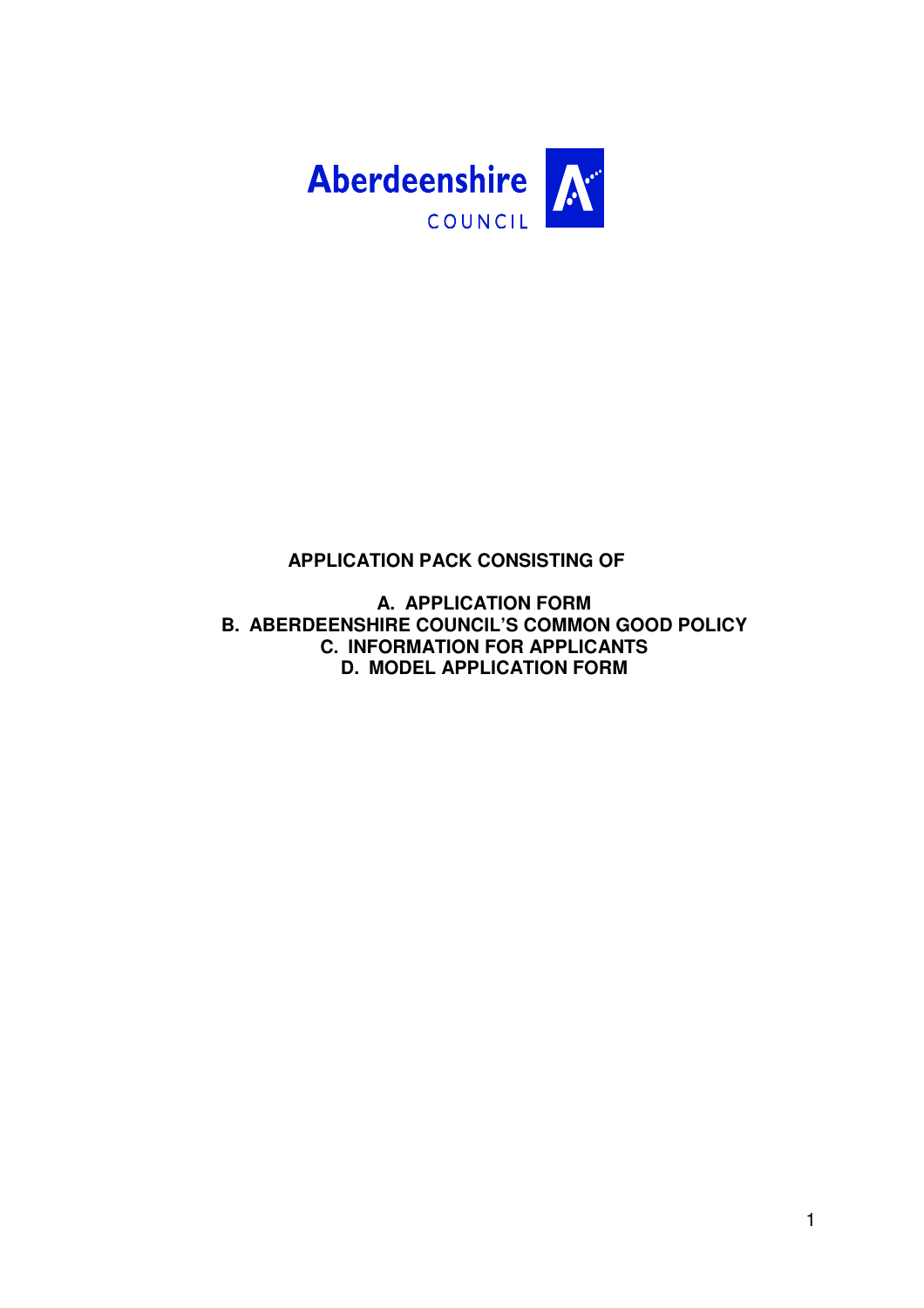# **PART A: APPLICATION FORM**



# **COMMON GOOD FUND – APPLICATION FOR ASSISTANCE**

**Aberdeenshire Council manages several common good funds. Please cross the box for the particular common good fund that your application relates to -** 

| <b>AREA COMMITTE</b>                   | <b>NAME OF COMMON</b><br><b>GOOD FUND</b><br><b>AND AREA COVERED</b> | <b>PLEASE CROSS</b><br><b>THE APPLICABLE</b><br><b>FUND</b> |
|----------------------------------------|----------------------------------------------------------------------|-------------------------------------------------------------|
|                                        | Aberchirder                                                          |                                                             |
|                                        | <b>Banff</b>                                                         |                                                             |
| <b>BANFF AND BUCHAN</b>                | Fraserburgh                                                          |                                                             |
|                                        | <b>Macduff</b>                                                       |                                                             |
|                                        | Portsoy                                                              |                                                             |
|                                        | Rosehearty                                                           |                                                             |
| <b>BUCHAN</b>                          | Peterhead                                                            |                                                             |
| <b>FORMARTINE</b>                      | Oldmeldrum                                                           |                                                             |
|                                        | Turriff                                                              |                                                             |
| <b>GARIOCH</b>                         | Inverurie                                                            |                                                             |
|                                        | Kintore                                                              |                                                             |
|                                        | Inverbervie                                                          |                                                             |
| <b>KINCARDINE AND</b><br><b>MEARNS</b> | Laurencekirk                                                         |                                                             |
|                                        | Stonehaven                                                           |                                                             |
|                                        | <b>Ballater</b>                                                      |                                                             |
| <b>MARR</b>                            | <b>Banchory</b>                                                      |                                                             |
|                                        | Huntly                                                               |                                                             |

**PLEASE NOTE THAT EACH COMMON GOOD FUND CAN ONLY BE USED FOR THE BENEFIT OF THE PEOPLE OF THAT AREA ONLY.**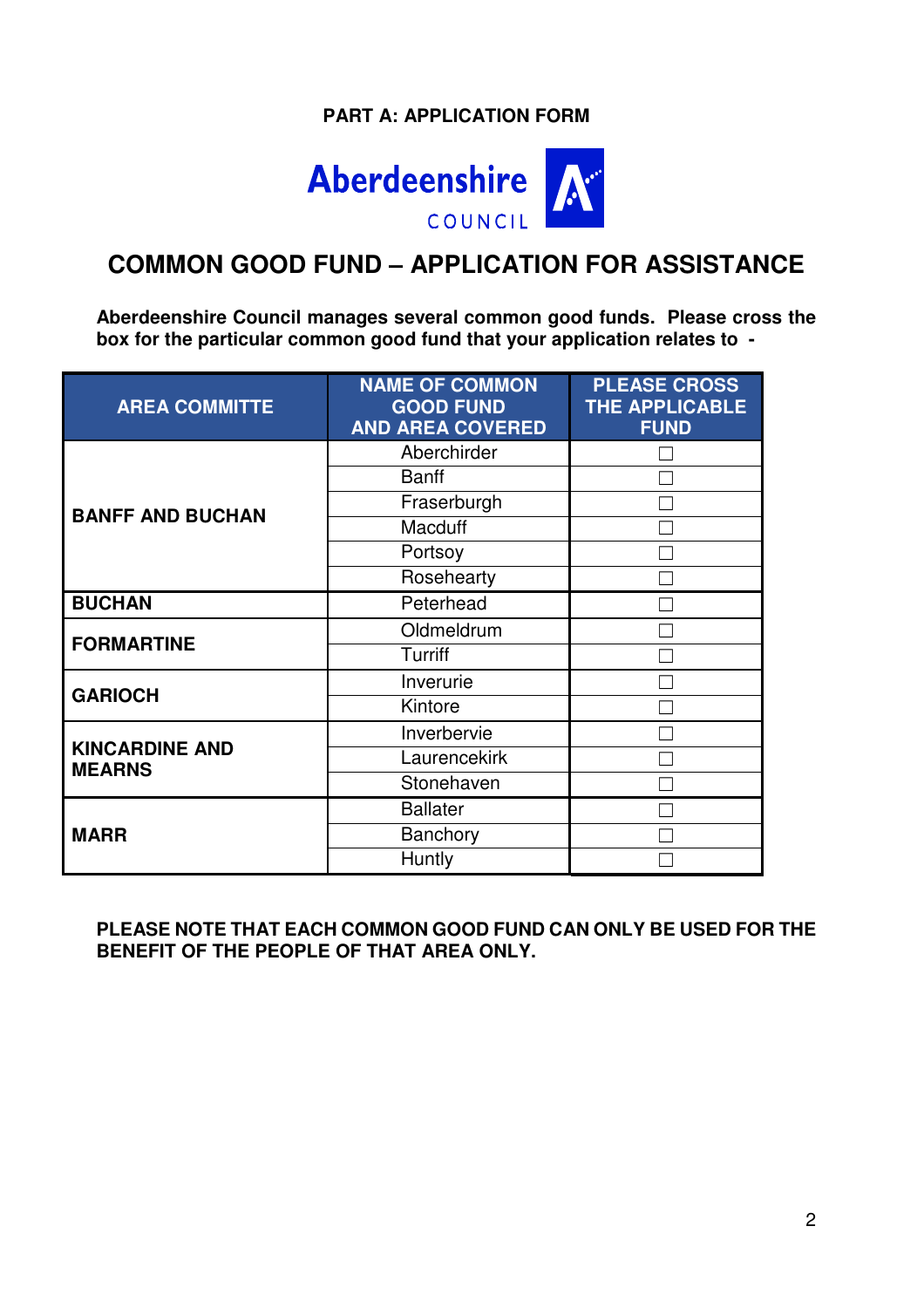| SECTION 1: TO BE COMPLETED WHERE APPLICANT IS AN INDIVIDUAL PERSON |                                                                                         |  |  |  |  |
|--------------------------------------------------------------------|-----------------------------------------------------------------------------------------|--|--|--|--|
|                                                                    | (If making application on behalf of an organisation/group please go to Section 2 below) |  |  |  |  |
| 1.1 Full Name                                                      |                                                                                         |  |  |  |  |
| 1.2 Address                                                        |                                                                                         |  |  |  |  |
|                                                                    |                                                                                         |  |  |  |  |
|                                                                    |                                                                                         |  |  |  |  |
|                                                                    | 1.3 Postcode                                                                            |  |  |  |  |
| 1.4 Tel No                                                         |                                                                                         |  |  |  |  |
| $1.5$ Fax                                                          |                                                                                         |  |  |  |  |
| 1.6 E-Mail Address                                                 |                                                                                         |  |  |  |  |

| 1.7 Background Information                                           |
|----------------------------------------------------------------------|
| Please give a summary of the role that you play within the community |
|                                                                      |
|                                                                      |
|                                                                      |
|                                                                      |
|                                                                      |
|                                                                      |
|                                                                      |
|                                                                      |
|                                                                      |
|                                                                      |
|                                                                      |
|                                                                      |
|                                                                      |
|                                                                      |
|                                                                      |
|                                                                      |
|                                                                      |

**1.8 Aims and Objectives of Your Work**

**What are the aims and objectives of your work within the community including types of services provided and target client groups?** 

| 1.9 If applicable, how many people in the     |                 |                 |                      |
|-----------------------------------------------|-----------------|-----------------|----------------------|
| regularly use the services/facilities<br>town |                 |                 |                      |
| offered by your organisation                  |                 |                 |                      |
| 1.10 Please indicate how many are             | <b>Male</b>     | Female          | <b>Disabled</b>      |
|                                               |                 |                 |                      |
| 1.11 Do you make a charge to your users       | $YES$ $\square$ | NO <sub>1</sub> | If "yes" please give |
|                                               |                 |                 | details below        |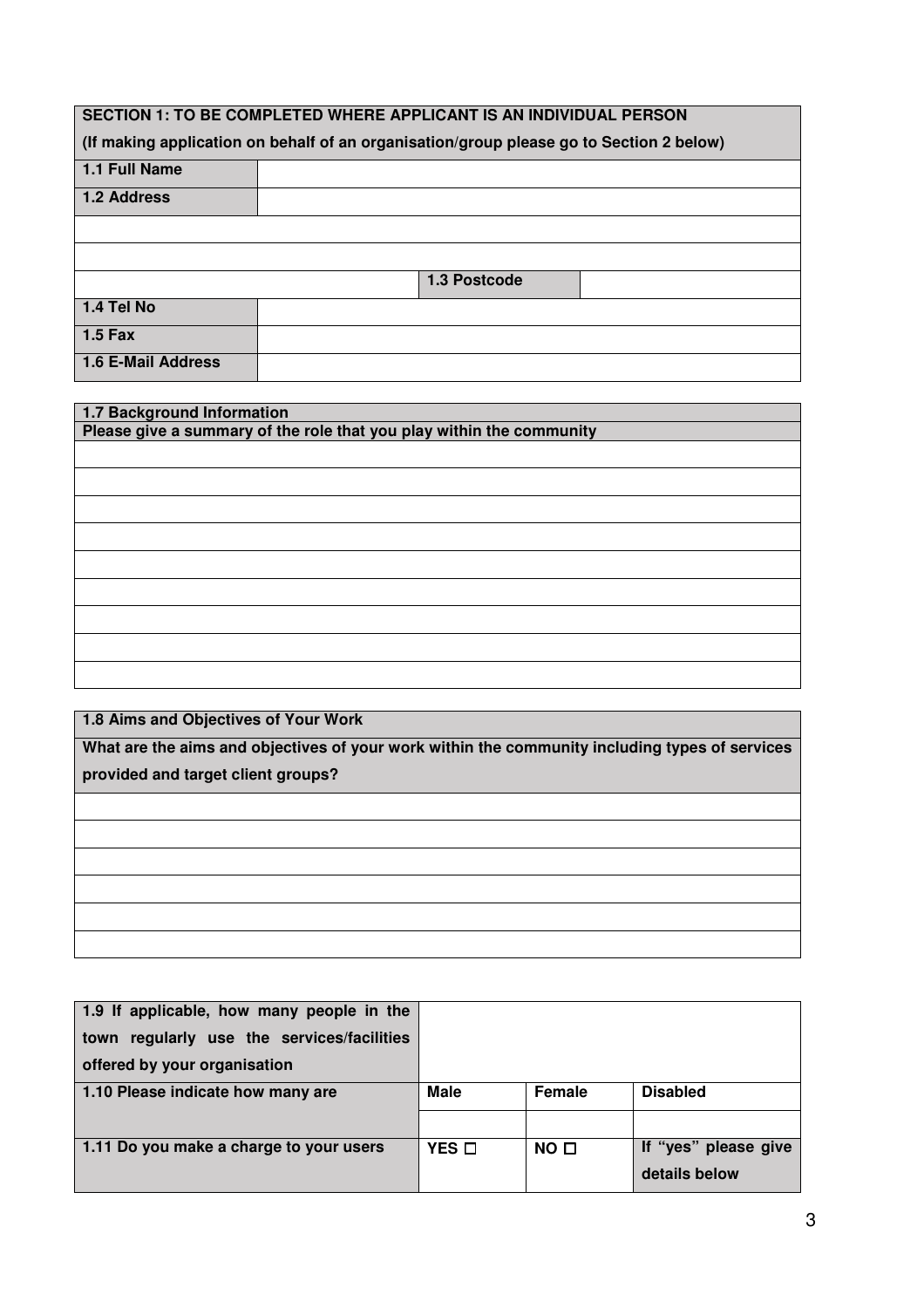**1.12 Do you re-invest income raised back into the project? YES/NO If "Yes", please give details of how the income is re-invested below. If "No", please provide details of what happens to profit.** 

**Now go to Section 3 below**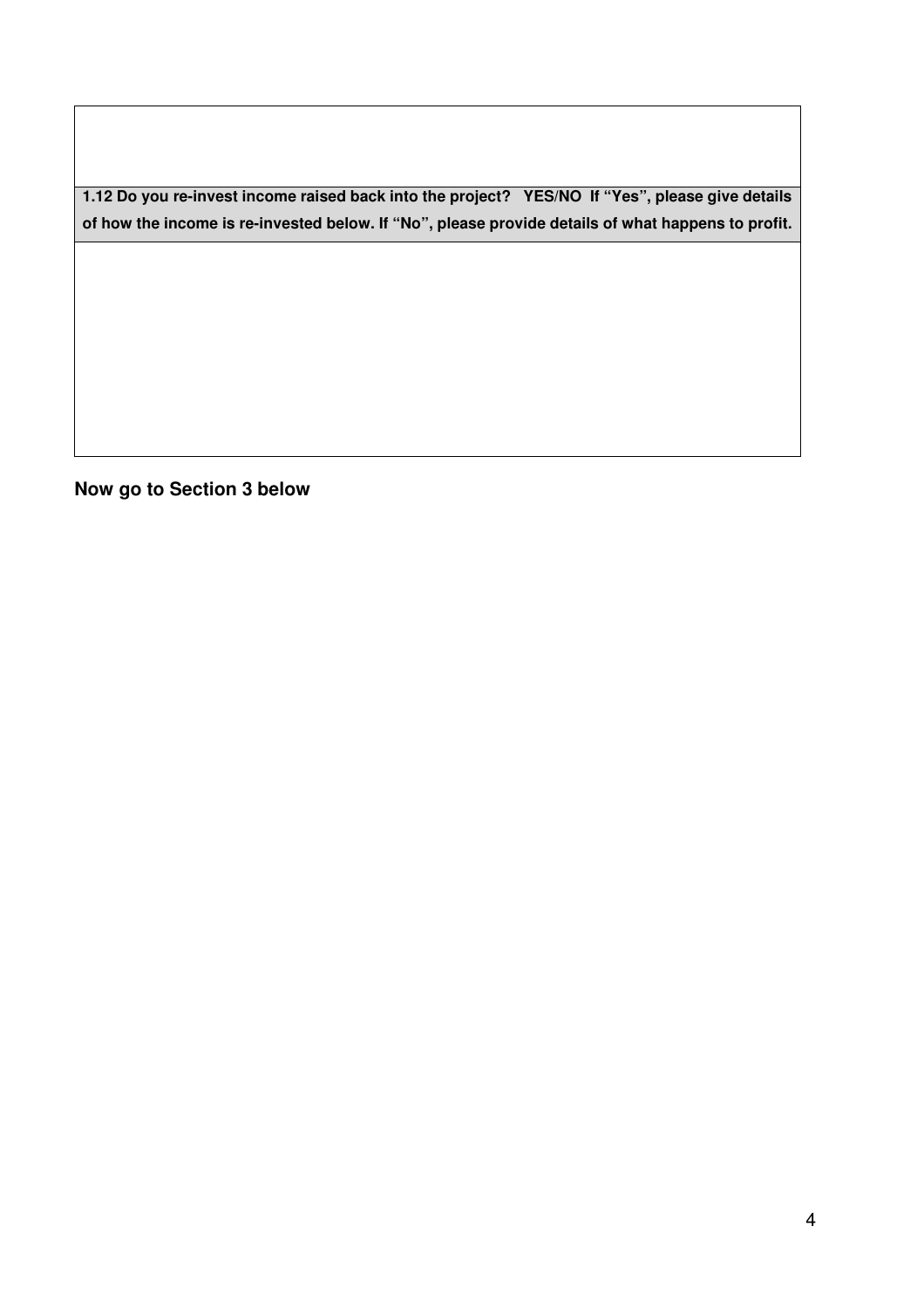| SECTION 2: TO BE COMPLETED WHERE APPLICATION IS MADE ON BEHALF OF AN |              |  |
|----------------------------------------------------------------------|--------------|--|
| <b>ORGANISATION OR GROUP</b>                                         |              |  |
| 2.1 Name of                                                          |              |  |
| Organisation                                                         |              |  |
| 2.2 Address of                                                       |              |  |
| Organisation                                                         |              |  |
|                                                                      |              |  |
|                                                                      |              |  |
|                                                                      | 2.3 Postcode |  |
| <b>2.4 Registered Charity</b>                                        |              |  |
| <b>Number (where</b>                                                 |              |  |
| applicable)                                                          |              |  |
| 2.5 Name of Contact                                                  |              |  |
| <b>Person</b>                                                        |              |  |
| 2.6 Address of                                                       |              |  |
| <b>Contact Person</b>                                                |              |  |
|                                                                      |              |  |
|                                                                      |              |  |
|                                                                      | 2.7 Postcode |  |
| 2.8 Tel No                                                           |              |  |
| $2.9$ Fax                                                            |              |  |
| 2.10 E-Mail Address                                                  |              |  |
|                                                                      |              |  |
| <b>Background Information</b>                                        |              |  |

**2.11 Please give a summary of the history of your organisation, including when it was formed, links to any parent body etc.**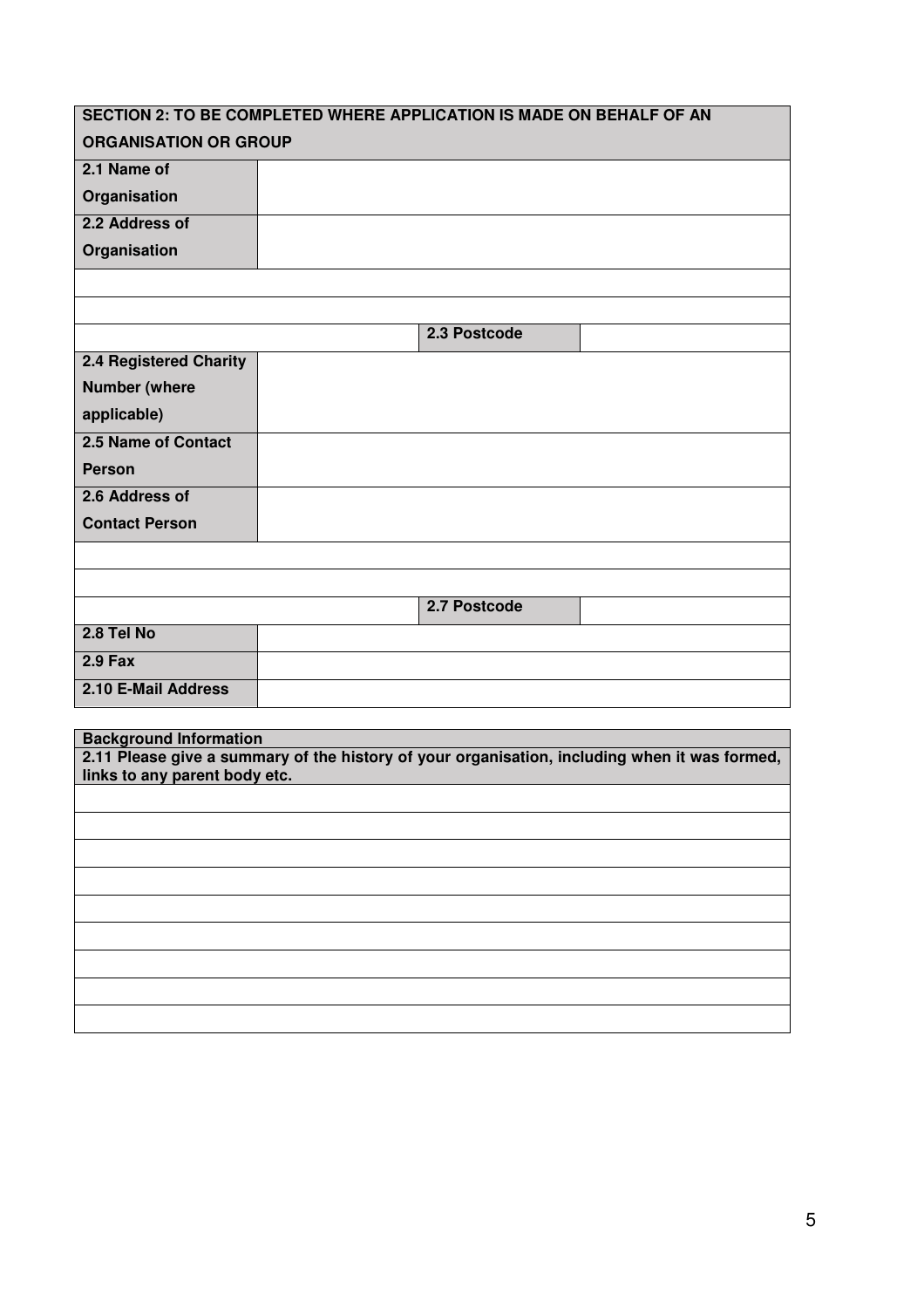**Aims and Objectives of Your Organisation**

**2.12 What are the aims and objectives of your organisation, including its current role in the community, types of services provided and target client groups?** 

| 2.13 If applicable, how many people in the                                                      |                 |                 |                              |
|-------------------------------------------------------------------------------------------------|-----------------|-----------------|------------------------------|
| Town regularly use the services/facilities                                                      |                 |                 |                              |
| offered by your organisation                                                                    |                 |                 |                              |
| 2.14 Please indicate how many are                                                               | <b>Male</b>     | <b>Female</b>   | <b>Disabled</b>              |
|                                                                                                 |                 |                 |                              |
| 2.15 Do you make a charge to your users                                                         | YES O           | NO <sub>D</sub> | "ves"<br><b>If</b><br>please |
|                                                                                                 |                 |                 | give details below           |
|                                                                                                 |                 |                 |                              |
|                                                                                                 |                 |                 |                              |
|                                                                                                 |                 |                 |                              |
|                                                                                                 |                 |                 |                              |
| 2.16 Do you have a membership scheme                                                            | $YES$ $\square$ | NO <sub>0</sub> |                              |
| 2.17 How many members belong to your                                                            |                 |                 |                              |
| organisation?                                                                                   |                 |                 |                              |
| 2.18 How many Members are                                                                       | <b>Male</b>     | Female          | <b>Disabled</b>              |
|                                                                                                 |                 |                 |                              |
| 2.19 Please give details of your membership                                                     |                 |                 |                              |
| fees                                                                                            |                 |                 |                              |
| your organisation<br><b>Does</b><br>2.20<br>have<br>$\mathbf{a}$                                | YES D           | NO <sub>D</sub> |                              |
| constitution                                                                                    |                 |                 |                              |
| If "yes" please submit a copy of your constitution with your application                        |                 |                 |                              |
|                                                                                                 |                 |                 |                              |
| 2.21 Do you re-invest income raised back into the organisation? YES/NO If "Yes", please give    |                 |                 |                              |
| details of how the income is re-invested below. If "No", please provide details of what happens |                 |                 |                              |
| to profit.                                                                                      |                 |                 |                              |

### **Now go to Section 3 below**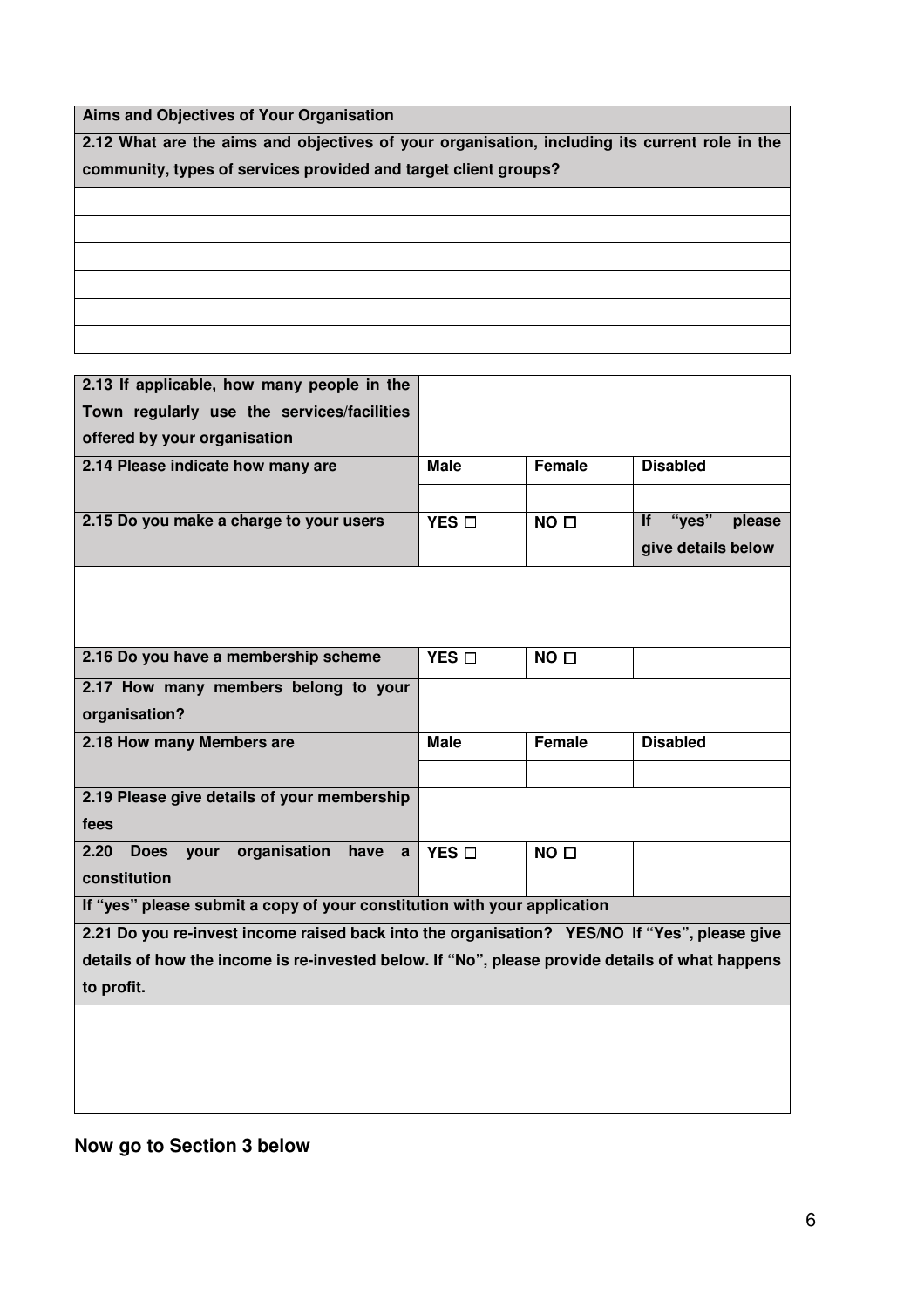| <b>SECTION 3: TO BE COMPLETED BY ALL APPLICANTS</b> |             |                       |  |                 |  |                                                                                                |
|-----------------------------------------------------|-------------|-----------------------|--|-----------------|--|------------------------------------------------------------------------------------------------|
| 3.1 What will you use the money for if successful?  |             |                       |  |                 |  |                                                                                                |
|                                                     |             |                       |  |                 |  |                                                                                                |
|                                                     |             |                       |  |                 |  |                                                                                                |
|                                                     |             |                       |  |                 |  |                                                                                                |
|                                                     |             |                       |  |                 |  |                                                                                                |
|                                                     |             |                       |  |                 |  | 3.2 Please detail the total cost of your proposals (quotes are required for works over £5,000) |
| <b>ITEM OF EXPENDITURE</b><br><b>COST</b>           |             |                       |  |                 |  |                                                                                                |
|                                                     |             |                       |  |                 |  |                                                                                                |
|                                                     |             |                       |  |                 |  |                                                                                                |
|                                                     |             |                       |  |                 |  |                                                                                                |
|                                                     |             |                       |  |                 |  |                                                                                                |
| <b>TOTAL COST</b>                                   |             |                       |  |                 |  |                                                                                                |
| <b>AMOUNT REQUESTED</b>                             |             |                       |  |                 |  |                                                                                                |
| 3.3 Have you applied for any other sources          |             | YES $\overline{\Box}$ |  | NO <sub>D</sub> |  |                                                                                                |
| of funding                                          |             |                       |  |                 |  |                                                                                                |
| Organisation                                        | Date of App | <b>Amount</b>         |  | <b>Amount</b>   |  | <b>Date Award Expected</b>                                                                     |
|                                                     |             | <b>Requested</b>      |  | <b>Awarded</b>  |  |                                                                                                |
|                                                     |             |                       |  |                 |  |                                                                                                |
|                                                     |             |                       |  |                 |  |                                                                                                |
|                                                     |             |                       |  |                 |  |                                                                                                |
|                                                     |             |                       |  |                 |  |                                                                                                |
|                                                     |             |                       |  |                 |  |                                                                                                |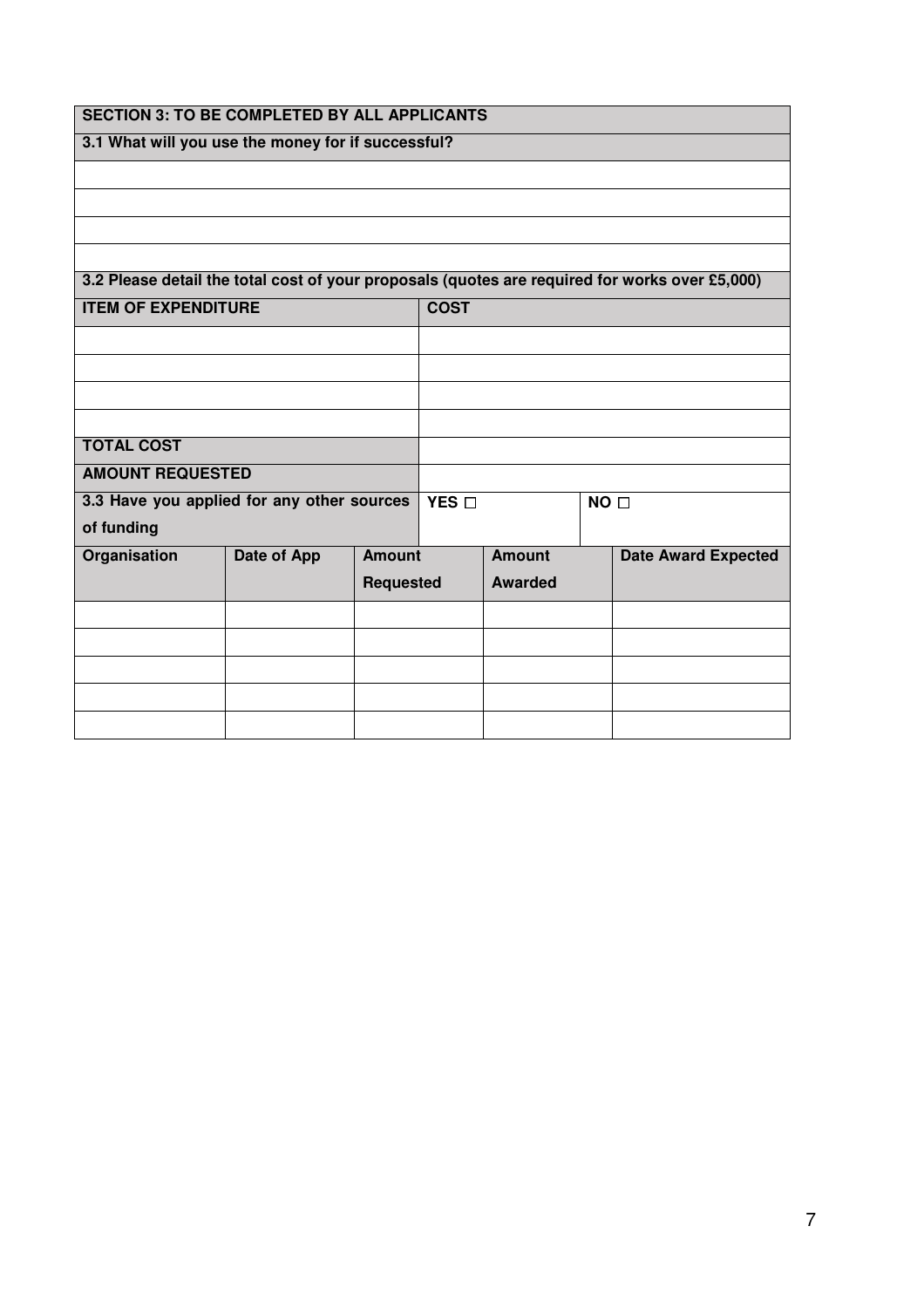### **Declaration**

**I confirm that, to the best of my knowledge, all the answers given above are true and accurate. I understand that the details contained in this form will be processed by Aberdeenshire Council. I am aware that, by submitting this application, I am agreeing to the publication of the details contained in this application in any form deemed appropriate by Aberdeenshire Council. I also understand that the amount of conditions of any award granted will be made public.** 

**Please sign and date EITHER Section A OR Section B below, as appropriate** 

#### **A: Where application is made by an individual:**

**Signed** 

**Dated** 

**OR** 

### **B: Where Application is made on behalf of an Organisation or Group**

**I confirm I am authorised to sign this declaration on behalf of (insert name of organisation below)** 

**Signed** 

**Dated** 

### **SHOULD THE PURPOSE OF THIS REQUEST FOR FUNDS NOT BE CARRIED OUT, REPAYMENT OF THE FULL AMOUNT WILL BE REQUESTED.**

**Please attach the relevant enclosures.**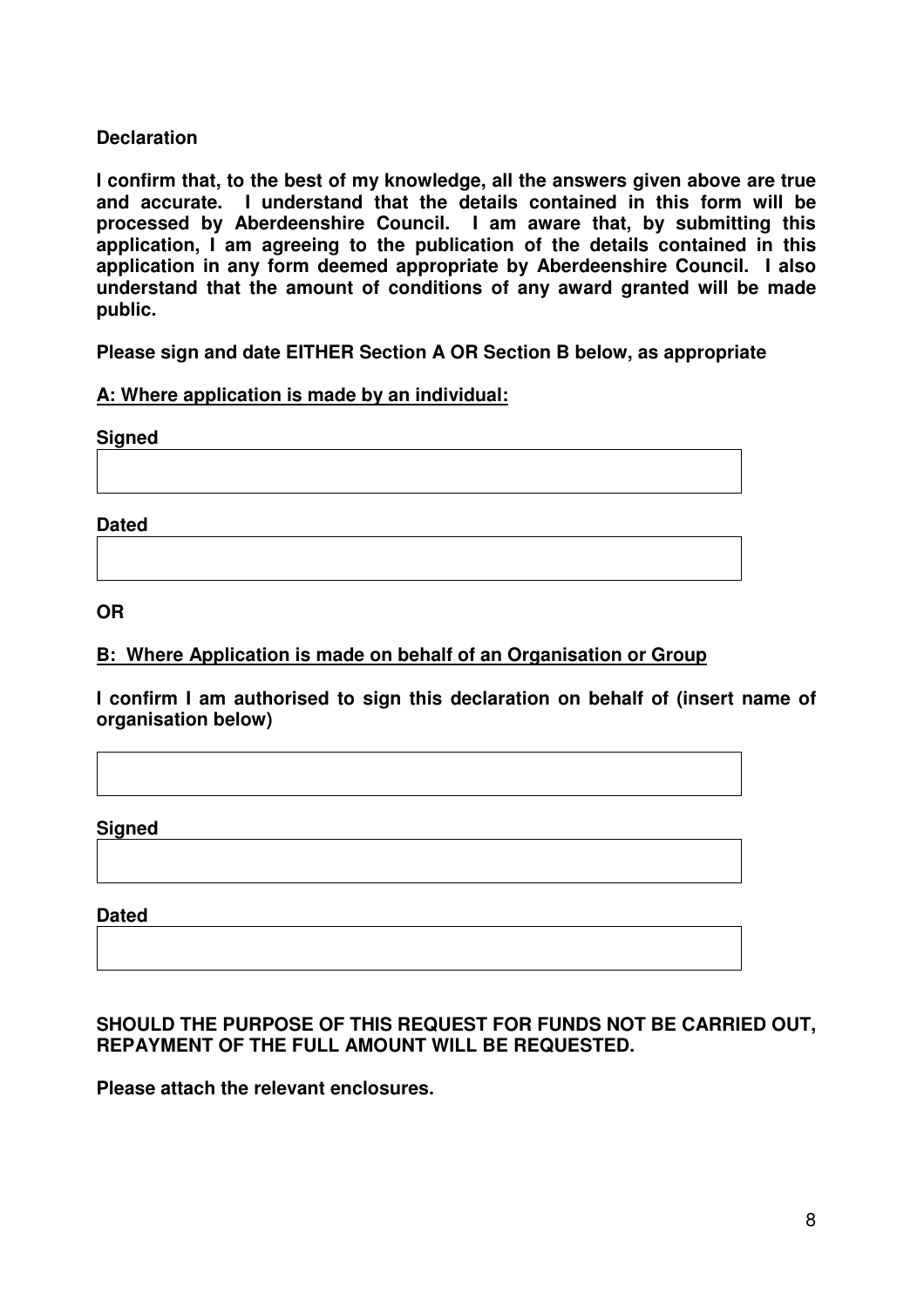#### **Enclosures**

- **Most Recent Accounts (audited where possible)**
- **Constitution or membership documentation**
- **Quotes (where appropriate)**

**Please submit this form to** 

**The Banff and Buchan Area Manager's Office Education & Children's Services Town House 34 Low Street Banff AB45 1AN** 

**E-mail:** banffandbuchanamo@aberdeenshire.gov.uk

**Telephone: 01467 537131** 

**IF YOU HAVE ANY QUERIES REGARDING COMPLETION OF THIS FORM, OR REQUIRE FURTHER ASSISTANCE, PLEASE CONTACT THE RELEVANT AREA MANAGERS OFFICE**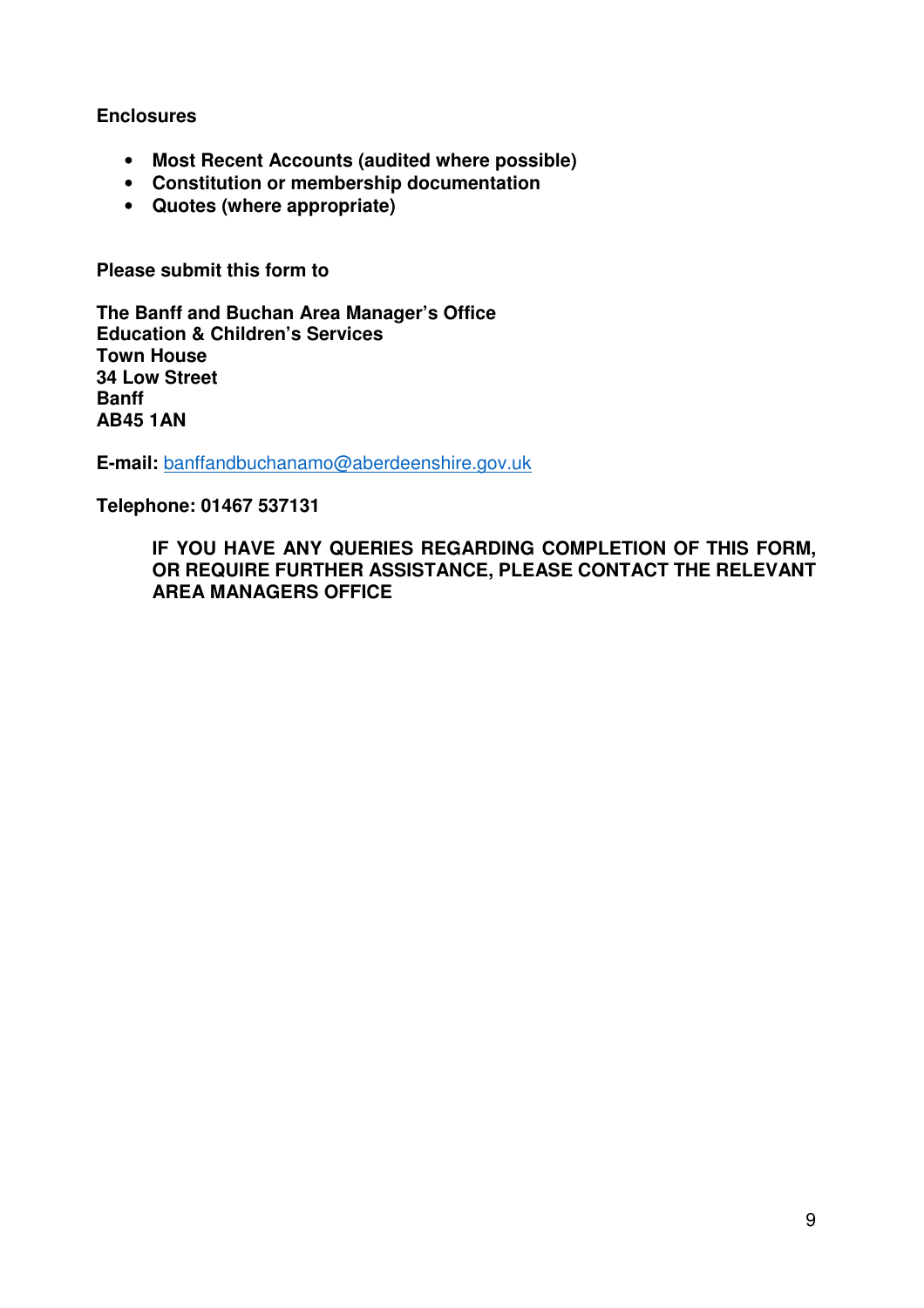

### **PRIVACY NOTICE**

The Data Controller of the information being collected is Aberdeenshire Council.

The Data Protection Officer can be contacted at Town House, 34 Low Street, Banff, AB45 1AN.

Email: dataprotection@aberdeenshire.gov.uk

Your information is being collected to use for the following purposes:

- The processing of your application for a common good application
- The determination of your application for a common good application
- Inclusion on the Register of Common Good Applications available for public inspection
- Ensuring compliance with the terms of the Common Good funds awarded
- The processing of any complaints made in respect of your Common Good Fund application or award
- The determination of any complaints made in respect of your Common Good Fund application or award

Your information is:

Being collected by Aberdeenshire Council

The legal Basis for collecting the information is:

| <b>Personal Data</b>                    |   | Special categories of personal data                                                                                                                                                                           |
|-----------------------------------------|---|---------------------------------------------------------------------------------------------------------------------------------------------------------------------------------------------------------------|
| Consent                                 |   | The data subject has given explicit <b>consent</b><br>to the processing                                                                                                                                       |
| Performance of a Contract               |   | Processing is necessary for the purposes of<br>carrying out the obligations of the controller<br>or of the data subject in the field of<br>employment, and social security and<br>social protection law       |
| Legal Obligations                       | X |                                                                                                                                                                                                               |
| Vital Interests                         |   | Processing is necessary to protect the <b>vital</b><br><b>interests</b> of the data subject or of another<br>natural person where the data subject is<br>physically or legally incapable of giving<br>consent |
| Task carried out in the Public Interest |   | Processing relates to personal data which<br>are made <i>public</i> by the data subject                                                                                                                       |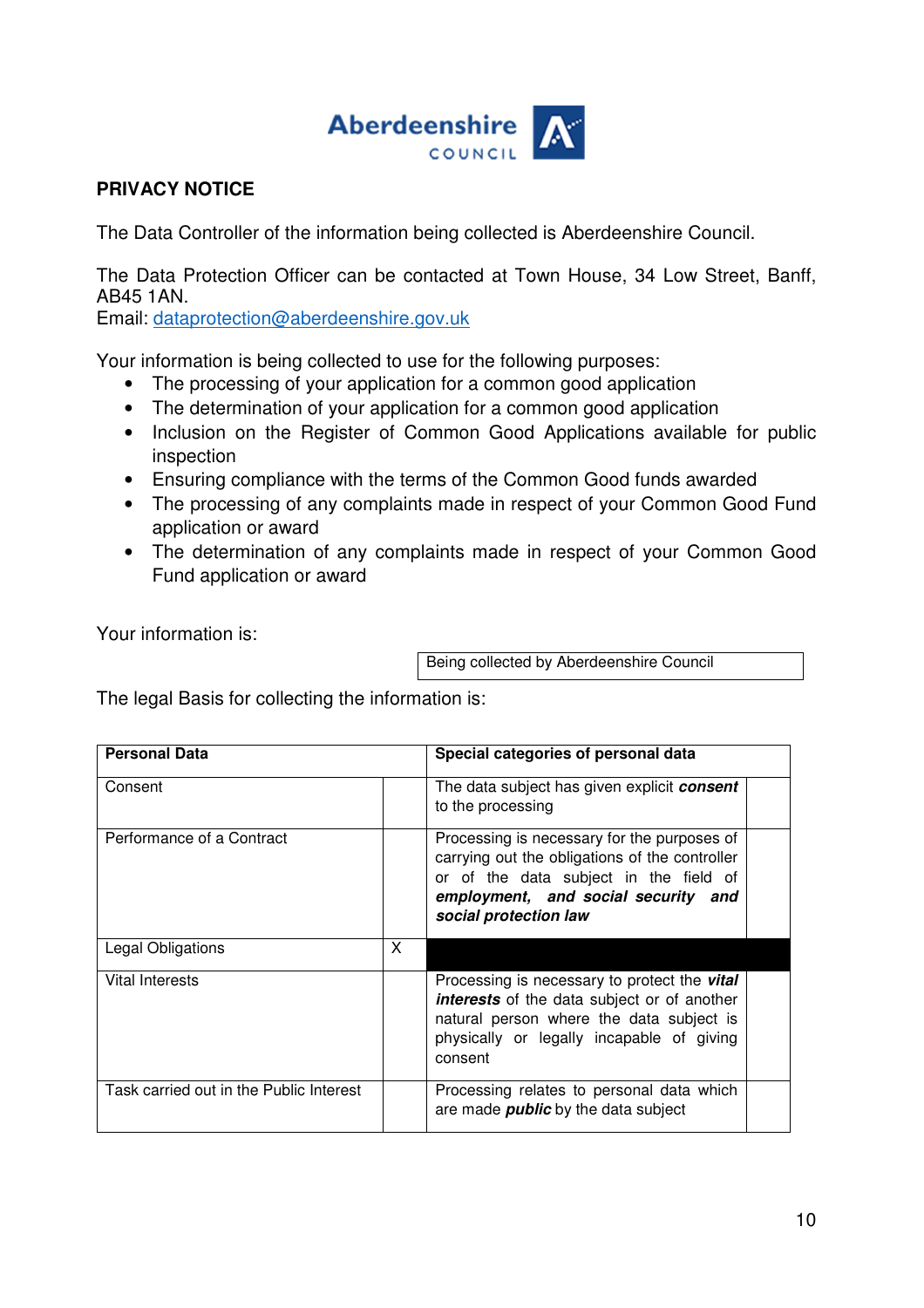| Legitimate Interests <sup>1</sup> | Processing is necessary<br>for<br>the<br>establishment, exercise or defence of legal<br>claims or whenever courts are acting in their<br>judicial capacity<br>Processing is necessary for reasons of                                                                                             |
|-----------------------------------|--------------------------------------------------------------------------------------------------------------------------------------------------------------------------------------------------------------------------------------------------------------------------------------------------|
|                                   | substantial public interest                                                                                                                                                                                                                                                                      |
|                                   | Processing is necessary for the purposes of<br>preventive or occupational medicine, for the<br>assessment of the working capacity of the<br>employee, medical diagnosis, the provision<br>of <i>health or social care</i> or treatment, or the<br>management of health or social care<br>systems |
|                                   | Processing is necessary for reasons of<br>public interest in the area of <b>public health</b>                                                                                                                                                                                                    |
|                                   | Processing is necessary for archiving<br>purposes in the <i>public interest</i> , scientific or<br>historical research purposes or statistical<br>purposes                                                                                                                                       |

Where the legal basis for processing is either Performance of a contract or Legal obligation, please note the following consequences of failure to provide the information:

If you fail to provide the information required on the attached application form, Aberdeenshire Council may not be in a position to accept the application as a competent application. This means that your application cannot be processed and will be returned to you.

Your information will be shared with the following recipients or categories of recipient:

• The Area Manager's staff

- Members of Legal and Finance Staff
- Local Ward Members
- Local Area Committee, where necessary
- Some information will also be shared with the Public via the Register of Common Good Applications

Your information will be transferred to or stored in the following countries and the following safeguards are in place:

NOT APPLICABLE

 $\overline{a}$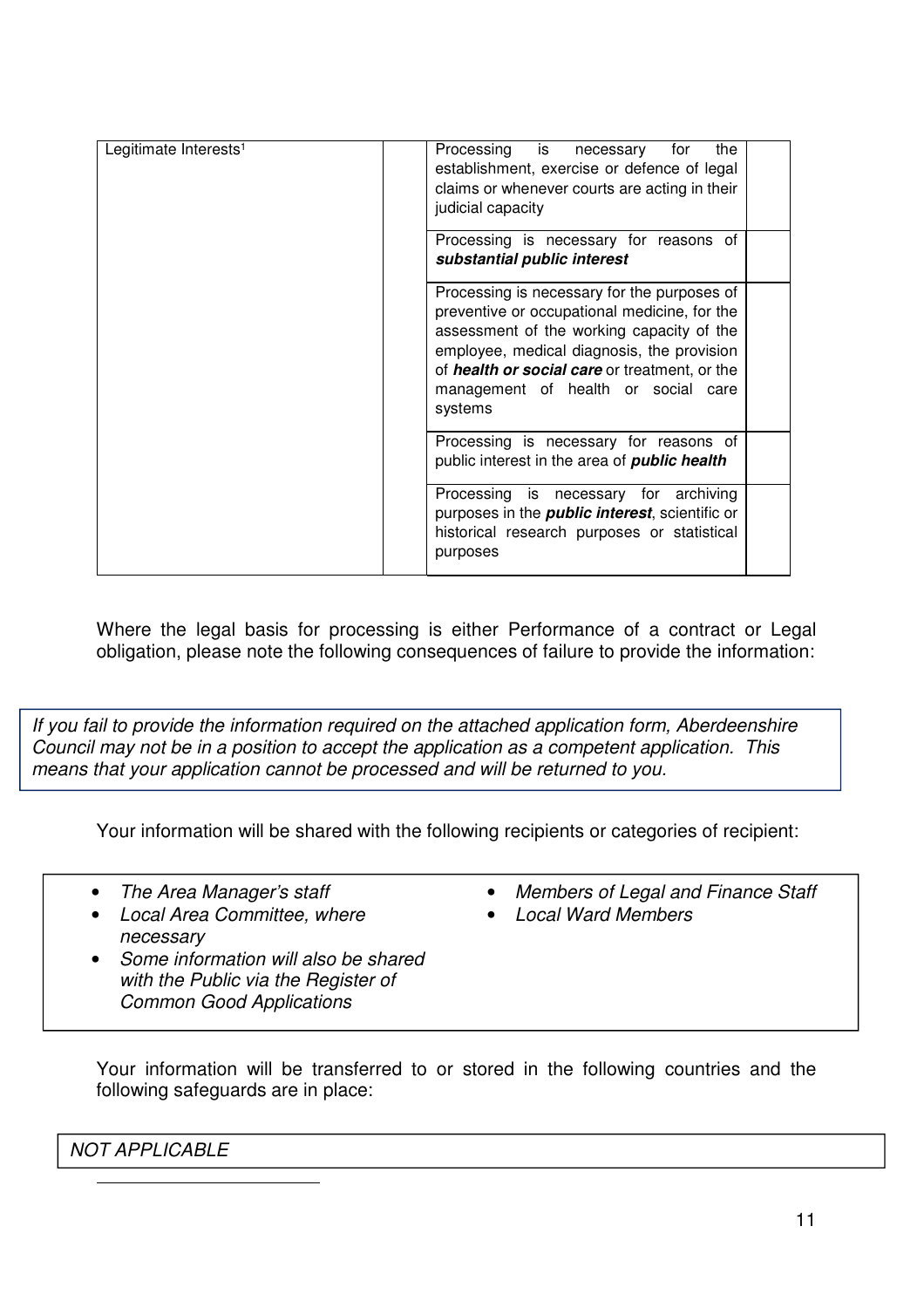### The retention period for the data is:

- (1) Where an application for the award of money from the Common Good Fund is refused, either by the Area Manager or the Area Committee, information relating to that application will be retained for a period of 7 years from the **date of refusal** and thereafter will be destroyed
- (2) In any other case, information relating to an award of money from the Common Good Fund will be retained for a period of 7 years from the date the award is **granted** and will thereafter be destroyed

The following automated decision-making, including profiling, will be undertaken:

#### Not Applicable

Please note that you have the following rights:

- to withdraw consent at any time, where the legal basis specified above is consent;
- to lodge a complaint with the Information Commissioner's Office;
- to request access to your personal data;
- to data portability, where the legal basis specified above is:
	- (i) Consent; or
	- (ii) Performance of a contract;
- to request rectification or erasure of your personal data, as so far as the legislation permits.

I confirm that I have read and understood the Privacy Notice

I understand that I have the right to withdraw this consent at any time by contacting banffandbuchaamo@aberdeenshire.gov.uk

| N<br>lame |
|-----------|
|-----------|

\_\_\_\_\_\_\_\_\_\_\_\_\_\_\_\_\_\_\_\_\_ \_\_\_\_\_\_\_\_\_\_ \_\_\_\_\_\_\_\_\_\_\_\_\_\_\_\_\_\_\_\_\_\_\_\_ Date Signature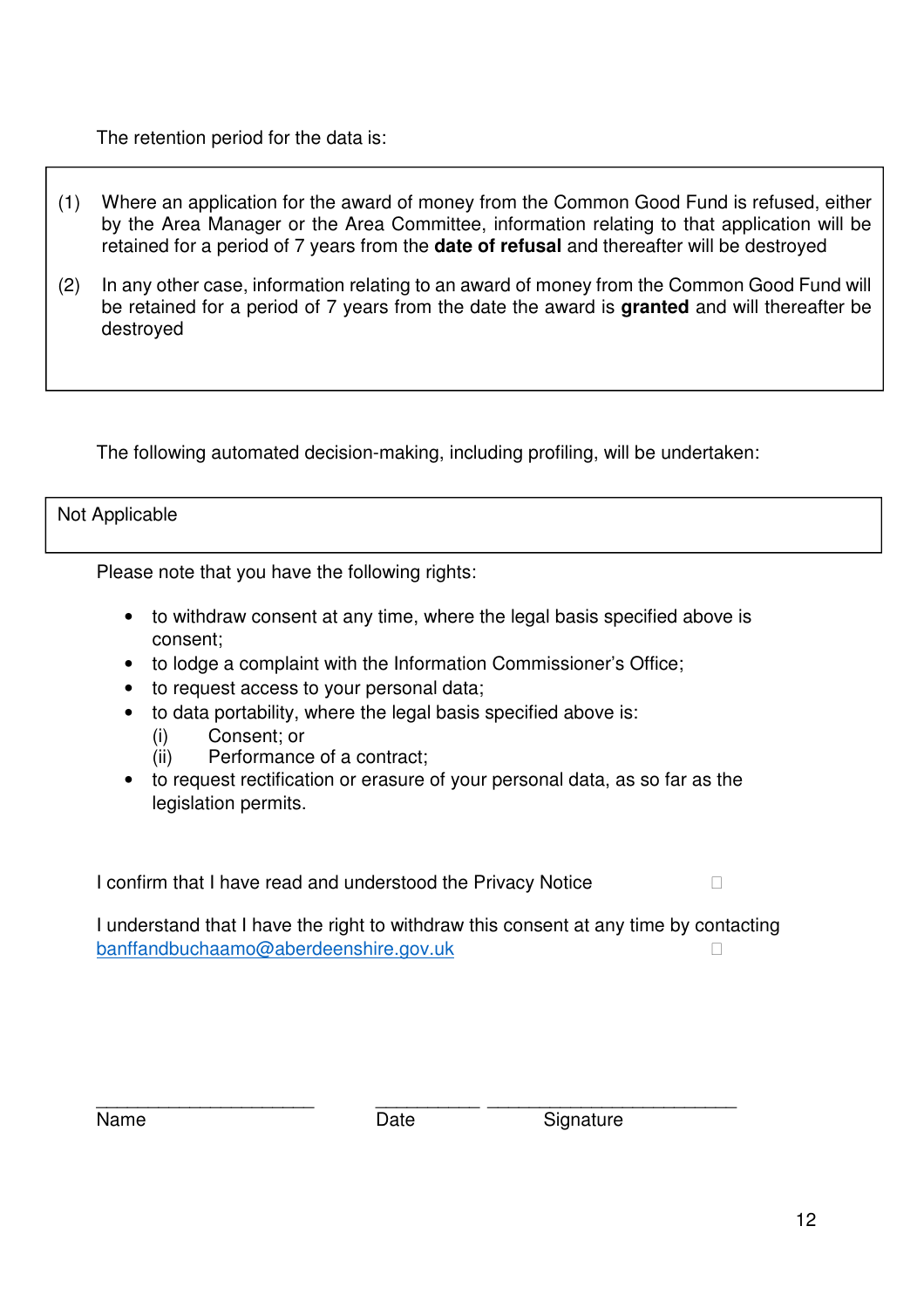**PART B: ABERDEENSHIRE COUNCIL'S COMMON GOOD POLICY**



# Aberdeenshire Council Aberdeenshire Council

# Common Good Fund Policy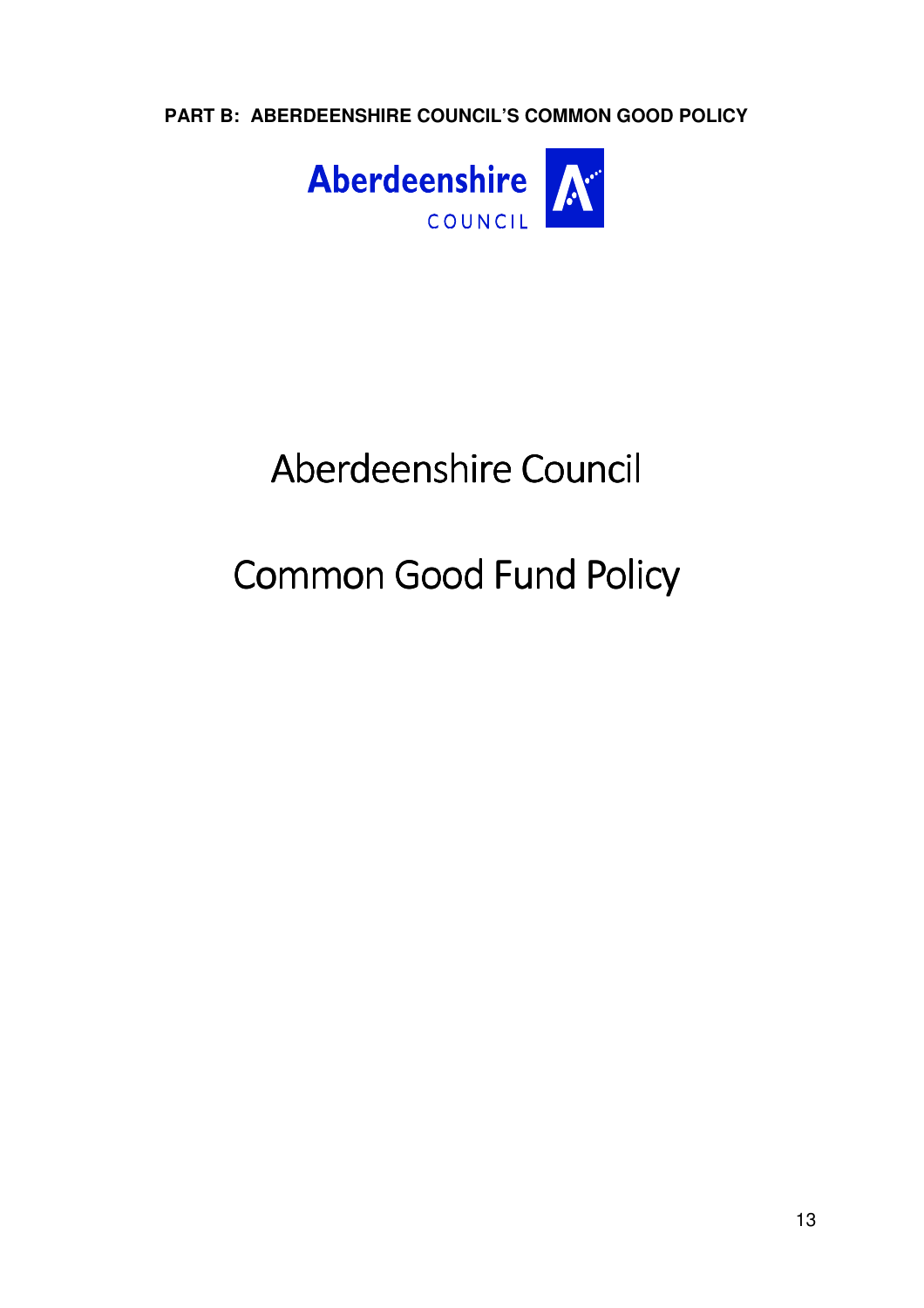# What are Common Good Funds?

Common Good Funds are generally made up of property (including land, buildings, investments and movable items) that belonged to the previous burghs of Scotland.

The responsibility for administering these funds now rests with the local authorities throughout Scotland. Aberdeenshire Council is responsible for administering 17 Common Good Funds, the details of which are listed below:

| <b>AREA COMMITTEE</b>   | <b>NAME OF COMMON</b><br><b>GOOD FUND</b><br><b>AND AREA COVERED</b> | <b>APPLICABLE</b><br><b>COUNCIL WARD</b> |
|-------------------------|----------------------------------------------------------------------|------------------------------------------|
|                         | Aberchirder                                                          |                                          |
|                         | Banff                                                                |                                          |
| <b>BANFF AND BUCHAN</b> | Fraserburgh                                                          | 3                                        |
|                         | <b>Macduff</b>                                                       | 2                                        |
|                         | Portsoy                                                              |                                          |
|                         | Rosehearty                                                           | $\overline{2}$                           |
| <b>BUCHAN</b>           | Peterhead                                                            | 5/6                                      |
| <b>FORMARTINE</b>       | Oldmeldrum                                                           | 8                                        |
|                         | Turriff                                                              | $\overline{7}$                           |
| <b>GARIOCH</b>          | Inverurie                                                            | 11                                       |
|                         | Kintore                                                              | 12                                       |
| <b>KINCARDINE AND</b>   | Inverbervie                                                          | 19                                       |
| <b>MEARNS</b>           | Laurencekirk                                                         | 19                                       |
|                         | Stonehaven                                                           | 18                                       |
|                         | <b>Ballater</b>                                                      | 15                                       |
| <b>MARR</b>             | <b>Banchory</b>                                                      | 16                                       |
|                         | Huntly                                                               | 14                                       |

These Common Good Funds, although, held by the Council are legally distinct from the Council's other funds, and any money held within these Funds, including the income from any assets which make up these Funds, are to be used solely for the overall benefit of the people who reside in the area covered by the applicable Fund.

The Council, however, does retain discretion in terms of how these funds and their income is used and, for example, may decide to acquire land for public use (e.g. formation of a public park) or maintain a publically owned building (e.g. maintaining the local town hall) using the funds where the action taken is deemed to be for the overall benefit of the local community.

Further to this the Council also considers applications for funding in respect of each of the aforementioned Common Good Funds, from individuals or organisations who live or operate in the area covered by the specific Fund and who provide services which are aimed at benefiting their community.

The 17 Funds listed in the table above vary in size and as a result what can be achieved in each area using these funds will differ as will the opportunity for individuals or organisations to secure funding.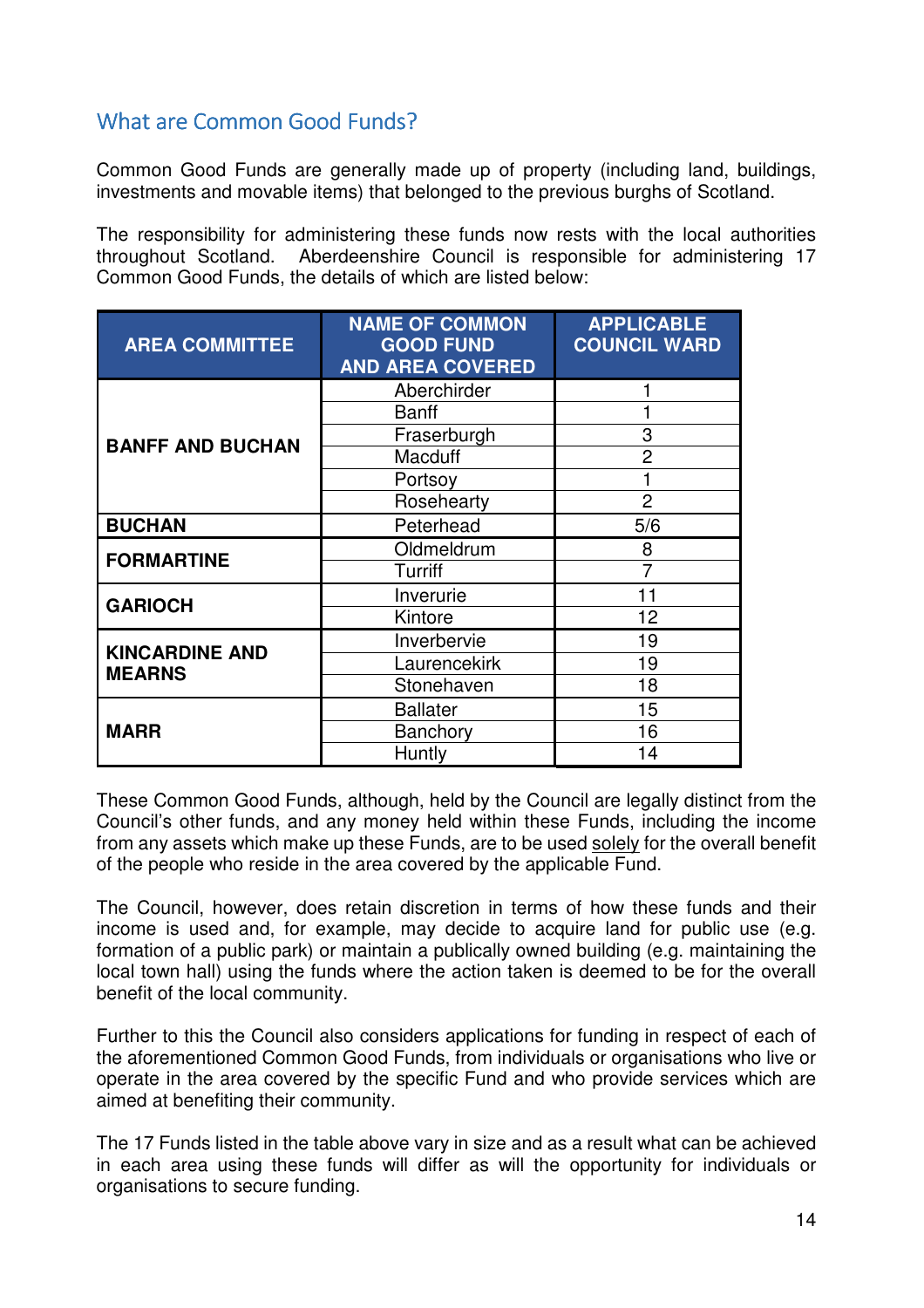The Council has therefore developed the following policy and procedures when it comes to administering these Funds.

# What can Common Good Funds be used for?

The actual use of Common Good funds has been determined by the Courts over the years, and local authorities have a very wide discretion as to how the funds are distributed, provided that local authorities honestly exercise their discretion and that the use of common good funds is not contrary to policy<sup>2</sup> or for unlawful purposes<sup>3</sup>.

The Courts have decided that Common Good monies may be used for the following:-

a) "Upholding the dignity of the Burgh"

 This involves matters relating to civic ceremonies and related hospitality for appropriate officials and guests, such as town twinning events.

b) The prudent management, upkeep and improvement of common good fund property, whether such property is used by the general public or held for investment purposes

This relates to the management and maintenance of Common Good land and buildings for public use

c) Safeguarding the corporate rights of the community and defending its interests

This could be used to develop or promote a coat or arms or civic identity.

d) Granting donations to public institutions or charities

 Such donations must be granted to benefit the interests of the general public of the relevant area.

e) Any other purpose which in the bona fide and reasonable judgement of the council, is for the good of the community as a whole, as opposed for the interest and benefit of any particular group or individual.

 $\overline{a}$ 

<sup>2</sup> Test set out in Graham v Glasgow Corporation (1936)(SLT) 145

<sup>3</sup> Kemp v Glasgow Corporation (1920)SC(HL) 73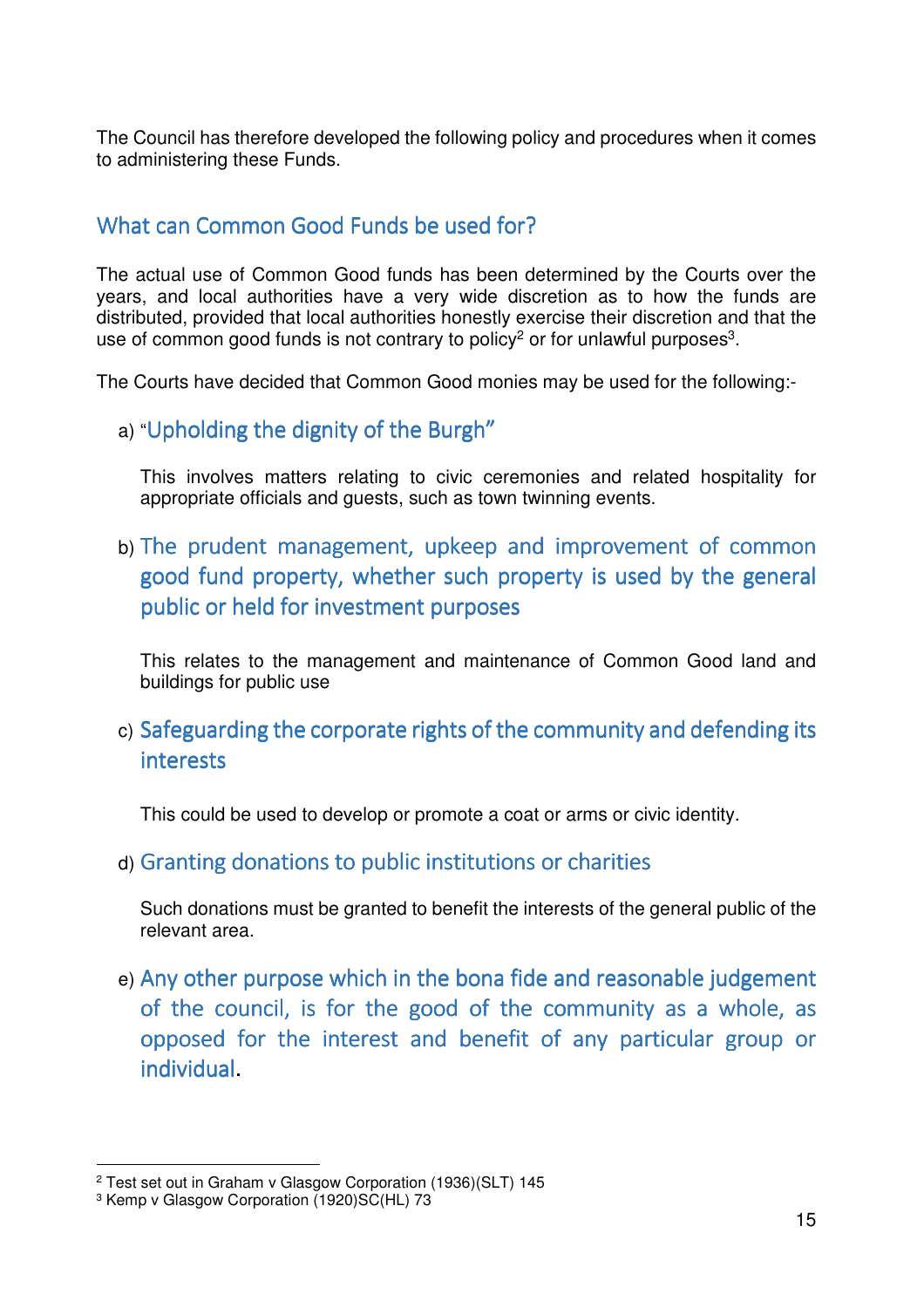The Courts have stated that they will "only interfere with Local Authorities discretion if its acting's are shown to be (1) ultra vires<sup>4</sup>, (2) illegal, (3) contrary to public policy, (4) contrary to the general interests and welfare of the community as a whole, (5) not within their proper discretion (6) not an honest exercise of their discretion (7) vitiated<sup>5</sup> by abuse or malversation<sup>6</sup>".

Aberdeenshire Council has determined that Festive Light Displays and Town Twinning fall into this category.

# Festive Light Displays

The following eligibility criteria apply to applications for Festive Light Displays:-

- 1. Groups can apply for new lights only. Repair, maintenance, installation and storage costs will not be supported,
- 2. Groups can source 50% of the total cost of the purchase of new lights from this fund to a maximum of £1,500,
- 3. Groups can only access this fund once every three years,
- 4. Support will only be given for displays which use energy efficient technology and focus on town centres or the main village thoroughfares

LOCAL VARIATION – This criteria does NOT apply within the Buchan Area of Aberdeenshire

# **Town Twinning**

Applications for funding may be acceptable for contributions towards the establishment of new Town Twinning Schemes where evidence is shown that there will be benefits to the whole community. This may include travel expenses for an initial visit only.

Funds distributed from the Common Good will be recovered from the applicant if not used as applied for.

# What can't Common Good Funds be used for?

Common Good Funds **cannot** be used for –

• Activities promoting religious or political beliefs

 $\overline{a}$ 

<sup>4</sup> ultra vires – beyond the powers

<sup>5</sup> vitiated - invalidate

<sup>6</sup> malversation – corruption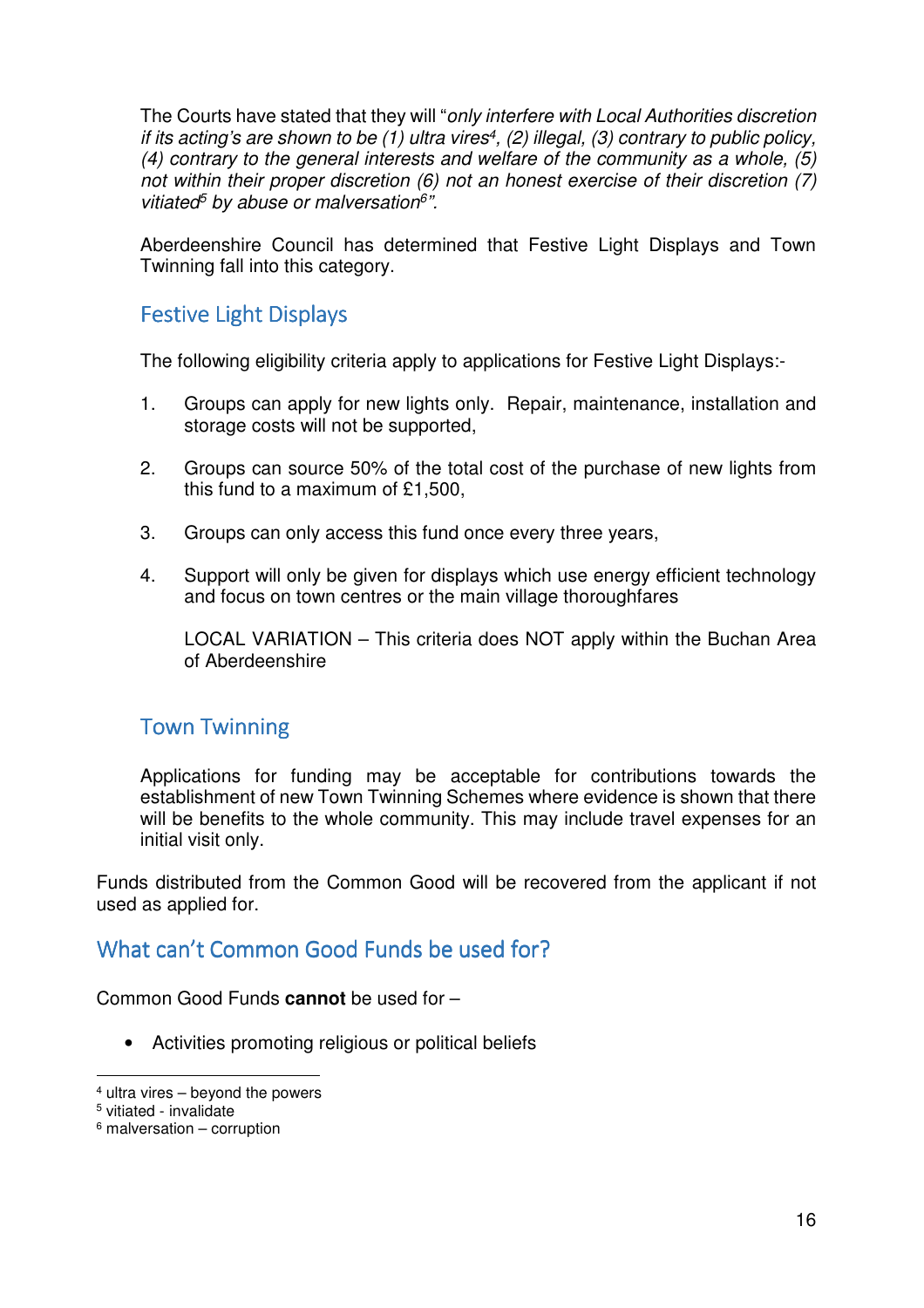- Travel costs for exchange visits or trips unless it can clearly be demonstrated that there is a benefit to the wider community.
- Administrative costs for community councils over and above their annual grant from Aberdeenshire Council
- Applications to cover an organisation's running costs or capital investments
- Applications for projects which another organisation has a legal right or duty to provide
- Projects that do not benefit the wider community
- Applications from individuals or organisations that do not live or operate within the area covered by the particular Common Good Fund
- Organisations seeking to make a profit using Common Good Funding where those profits are not reinvested back into the project.

# Who makes decisions about distributing Aberdeenshire's Common Good Funds?

Aberdeenshire Council's Scheme of Governance sets out the powers available to Committees and Officers in relation to Common Good Funds within Aberdeenshire.

#### The power to approve policy

Section C of Part 2A– List of Committee Powers Section 2.6 gives power to the **Business Services Committee** to approve policies for the management and investment of any funds including the common good.

### The power to administer Common Good Funds

Section B of Part 2A – List of Committee Powers Section 2.1 gives **Area Committees** authority to administer Common Good Funds and trusts controlled by the Council for the benefit of their Area.

All Area Committees have been consulted on this policy and have agreed to administer the Common Good Funds for their Area in accordance with this Policy.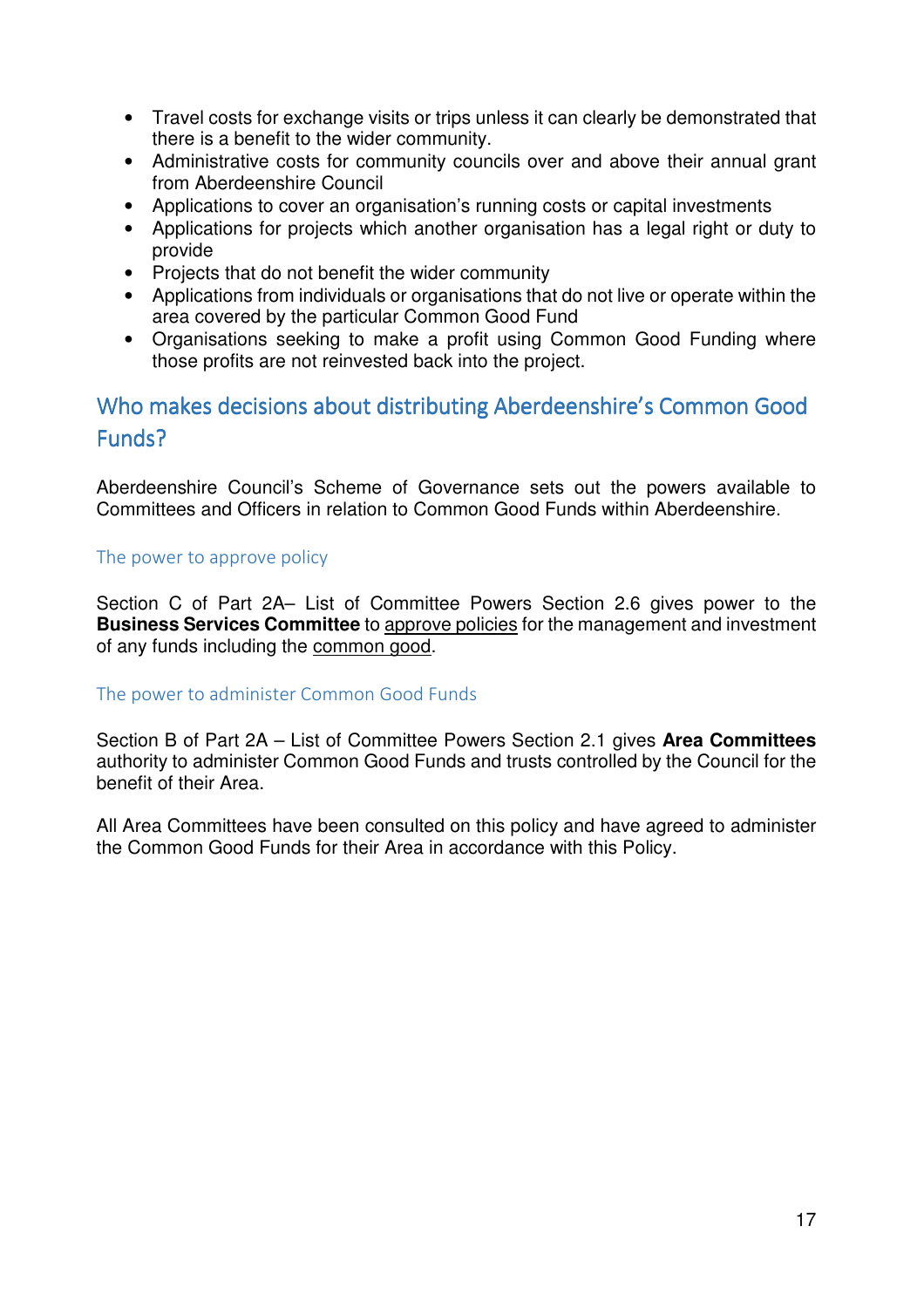#### **Practicalities**

Part 2A – List of Committee Powers – General Provisions Section 7 permits an Area Committee to delegate to an Officer any of the functions which have been delegated to the Committee.

Section 8 allows a Committee to delegate to Sub-Committees.

Part 2B – List of Officer Powers – Section D Business Services

Section 1.4 gives Area Managers authorisation to process applications in terms of the Council's Common Good Fund Procedures, as follows:

- 1.4 process applications for financial assistance requests from the Council's common good funds in terms of the Council's common good procedures; and to
	- a. Determine the competency of applications in terms of the Council's Common Good Policy, following consultation with the Head of Finance and Head of Legal and Governance; and
	- b. Approve awards of financial assistance from common good funds, following consultation with the relevant Ward Members, where there is majority agreement:
		- (i) that an awards can be made; and
		- (ii) as to the amount of money that is to be awarded;

failing which the matter is to be referred to the relevant Area Committee for determination.

In terms of the Financial Regulations, Section 4.10.1 states that the Council shall make the necessary arrangements for the proper administration of each Trust Fund in accordance with the conditions laid down by the Trust or other deed.

# **Capital Expenditure**

Local Authorities have a statutory duty to keep the scale of their capital investment under review.

The Finance Service must be consulted on the implications when appraising any request which has or may have a capital implication.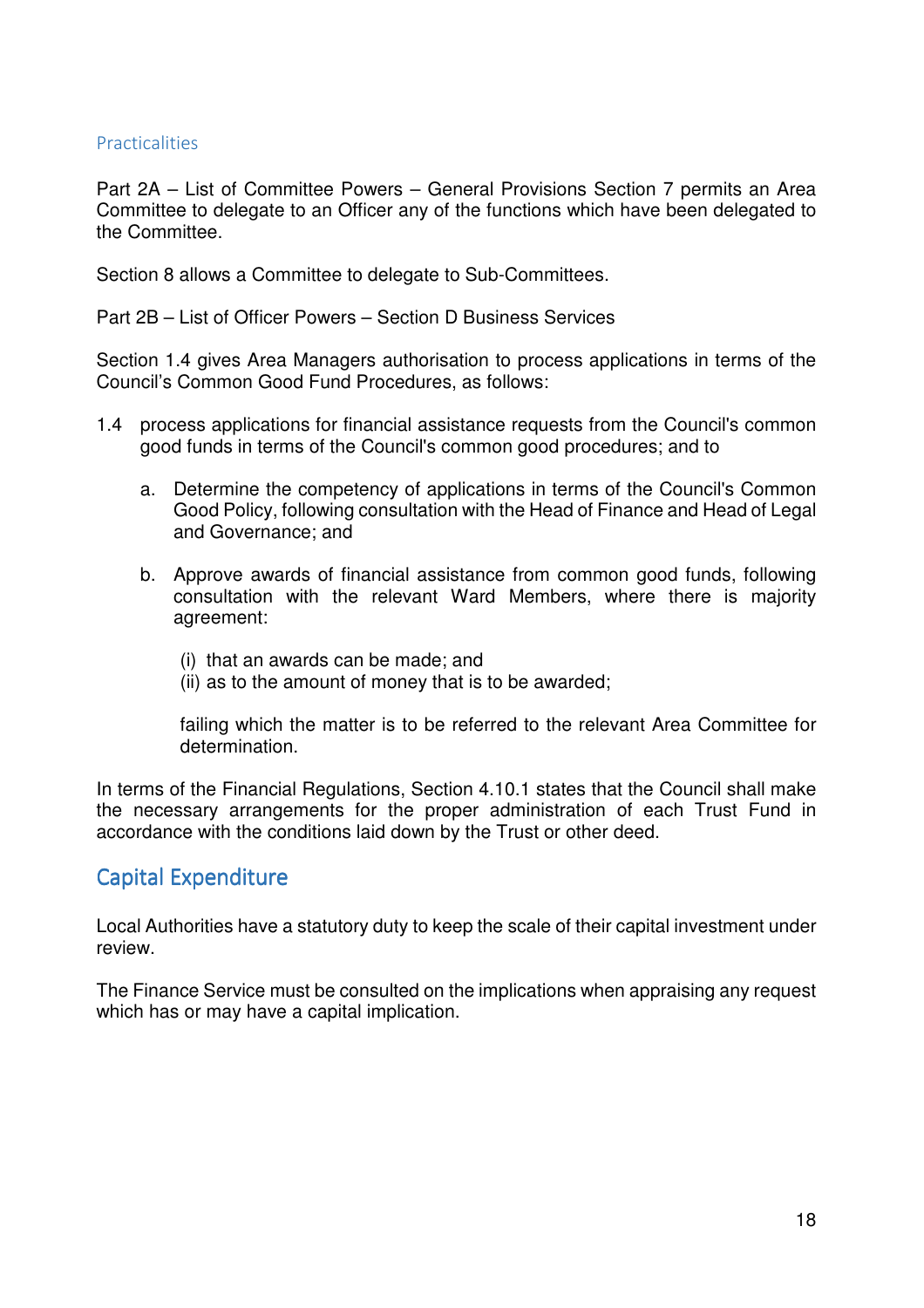# Payments from Revenue

Payments made from any particular Common Good Fund in any one year should not exceed the level of income it is anticipated will be generated in that year. This is a prudent view which seeks to ensure the ongoing viability of the Fund.

There are, however, times when Members may wish to make a payment of a level greater than the income generated in that year. In order to allow for this any unspent revenue income from previous years can also be considered available to spend.

| <b>Policy Status</b><br>(circle as appropriate)                                             | <b>Approved and Finalised</b>                                                                                                                   |
|---------------------------------------------------------------------------------------------|-------------------------------------------------------------------------------------------------------------------------------------------------|
| <b>Responsible Officer</b>                                                                  | Fiona M. Stewart<br><b>Senior Solicitor (Democratic Services)</b><br>Governance Team<br><b>Legal and Governance</b><br><b>Business Services</b> |
| <b>Policy Sponsor</b><br><b>Authorised by</b><br><b>Approval Date</b><br><b>Review Date</b> | <b>Director of Business Services</b><br><b>Business Services Committee</b><br>20th April 2017<br><b>April 2019</b>                              |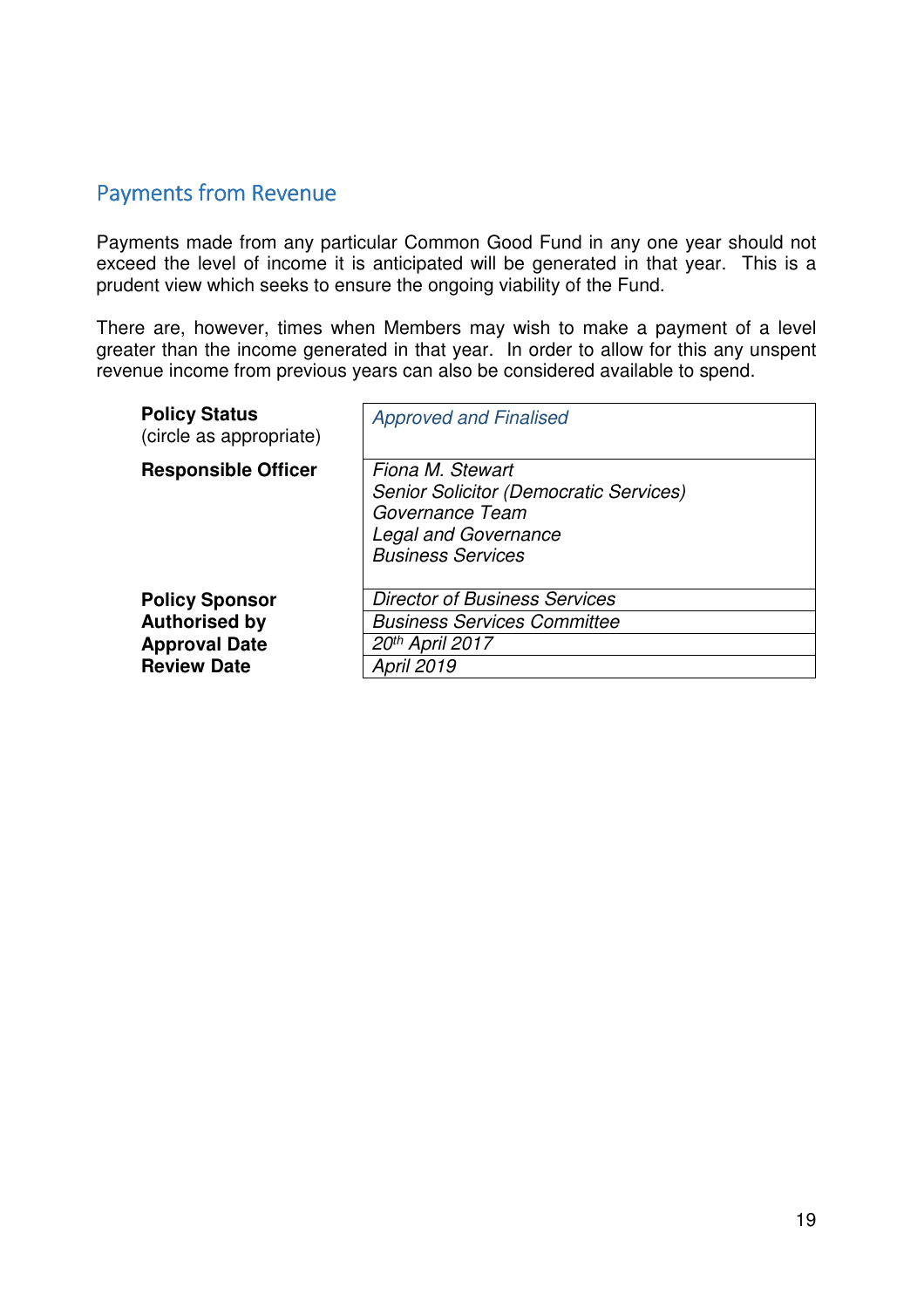# **PART C: INFORMATION FOR APPLICANTS**



# **INFORMATION FOR APPLICANTS ON COMMON GOOD FUNDS**

# **WHAT ARE COMMON GOOD FUNDS?**

Common Good Funds are generally made up of property (including land, buildings, investments and movable items) that belonged to the previous burghs of Scotland.

There are 17 funds in Aberdeenshire. Various common good properties and facilities generate income for these funds and the Council has a policy in place which sets out how that income can be used.

If sufficient income is available, funding can be provided for projects that benefit people living in the former burghs.

# **WHO CAN APPLY?**

- An individual
- A non-profit making, constituted group
- A partnership of various groups

# **WHO CAN'T APPLY?**

• Companies or organisations or groups that aim to make a profit

# **WHAT CAN WE FUND?**

The Council may be able to award you money if you can show that your project relates to at least one of the criteria set out in the Council's Common Good Fund Policy (see Part B) above.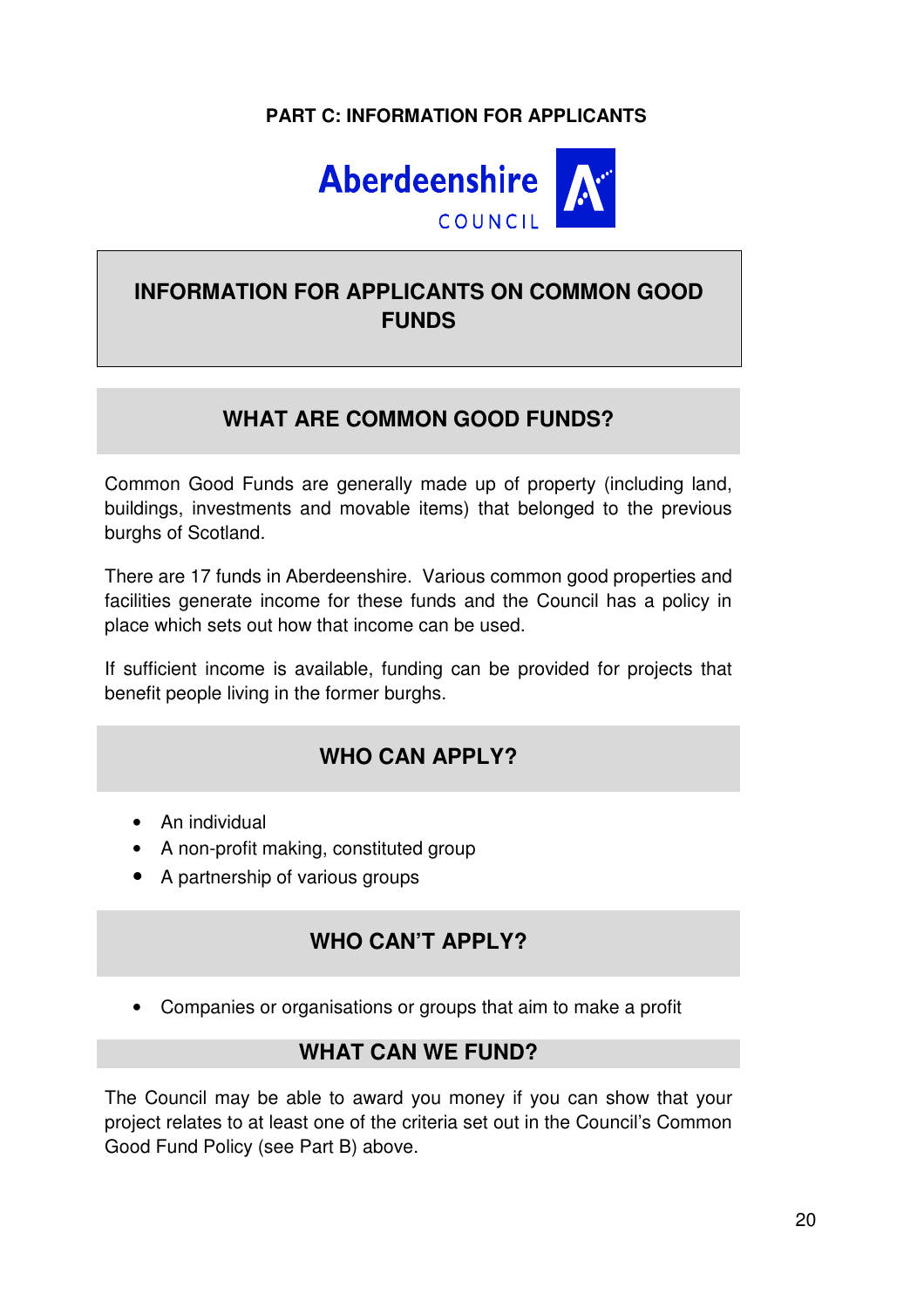Your project could combine a range of different activities but must show direct community-wide benefit.

# **HOW MUCH CAN YOU GET?**

The amount of funding available varies from fund to fund. You can get an indication of the level of each fund including annual income from our website at http://www.aberdeenshire.gov.uk/communities-and-events/funding/banffand-buchan/

The money you request should be realistic and give value for money. The Council expects that you will also contribute something towards the project. This need not necessarily be money, but something in kind, such as time, materials, transport or use of premises. If your group has more savings that the amount of money you are applying for, you should explain to the Council what you're planning to do with this money. If you have not set aside this money for anything in particular, it is not likely that the Council will award you any funding.

You should only make one application at a time.

# **WHAT CAN'T WE FUND?**

- Activities promoting religious or political beliefs
- Travel costs for exchange visits or trips unless there is a wider benefit to the local community
- Administrative costs for community councils over and above their annual grant from Aberdeenshire Council
- Applications to cover an organisation's running costs or capital investments
- Applications for projects which another organisation has a legal right or duty to provide
- Projects that do not benefit the wider community
- Applications from individuals or organisations that do not live or operate within the area covered by the particular Common Good Fund
- Organisations seeking to make a profit using Common Good Funding

# **HOW DO WE APPLY?**

You can get an application form

- By phoning your local area office.
- In person from any Area Office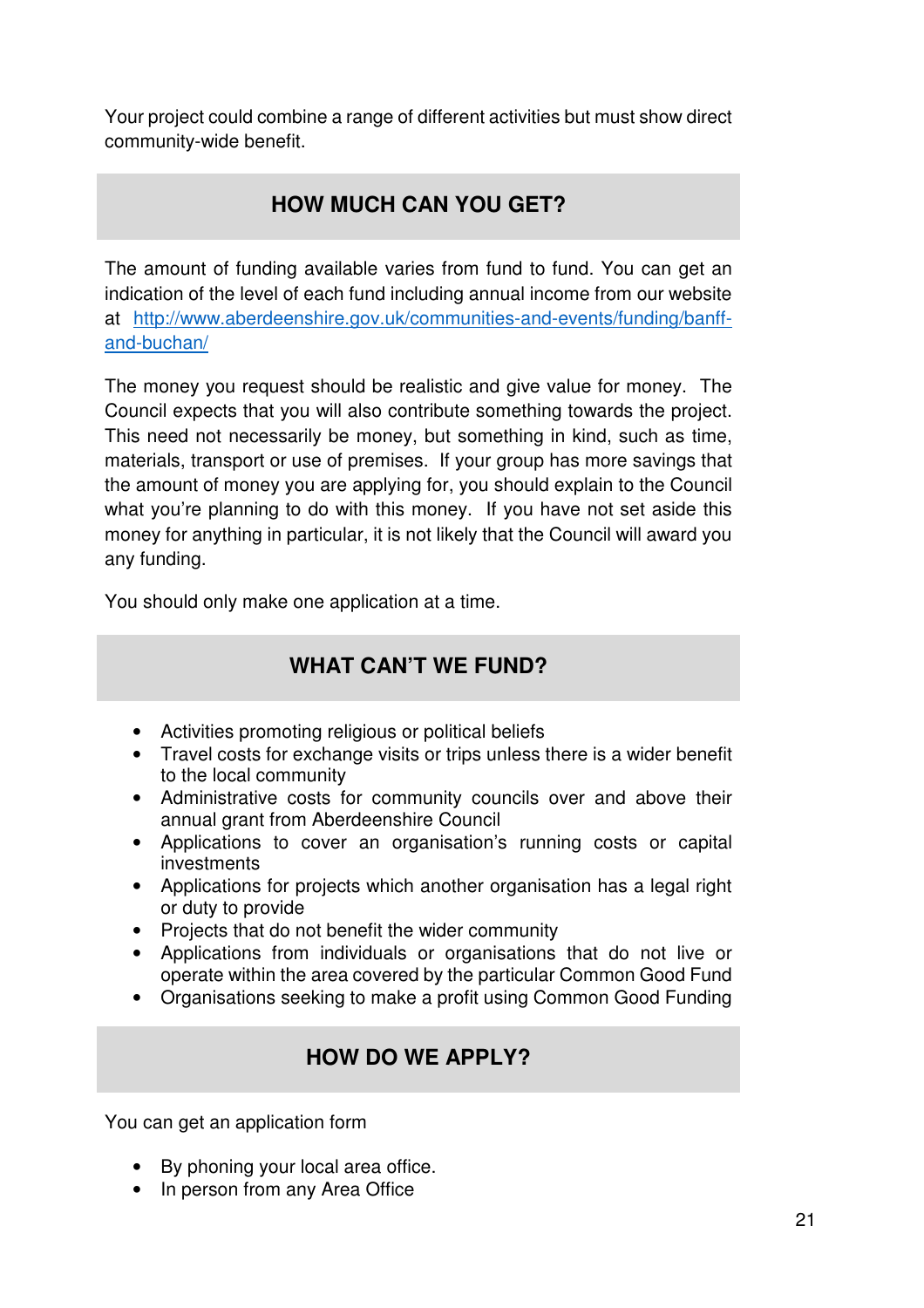• By downloading a form at http://www.aberdeenshire.gov.uk/communities-andevents/funding/banff-and-buchan/

The content of this publication, or sections of it, can be made available in alternative formats or translated into other languages. Please contact your Local Area Manager for further assistance.

# **WHAT DO I DO NEXT?**

Make sure you complete the application form as fully as possible. If the Council has to ask for any additional information, this delays your application.

Applications will take approximately two months to process so make sure you submit your application in plenty of time. Please note that the timescale for processing a significant funding request may be much longer to enable the Council to consider the priority of the project in relation to other requests against the particular Common Good Fund.

When you submit your application for, you must also enclose the other documents required, which are:

- Most Recent Accounts (audited where possible)
- Constitution or membership documentation
- Quotes (where appropriate)

If you have any other information that you would like to submit in support of your application, please do so

# **WHERE DO I SEND MY APPLICATION FORM?**

You can send your application form, with the required documents to:

**The Banff and Buchan Area Manager's Office Education & Children's Services Town House 34 Low Street Banff AB45 1AN** 

Alternatively, you can complete your application and e-mail it with the required documents to:banffandbuchanamo@aberdeenshire.gov.uk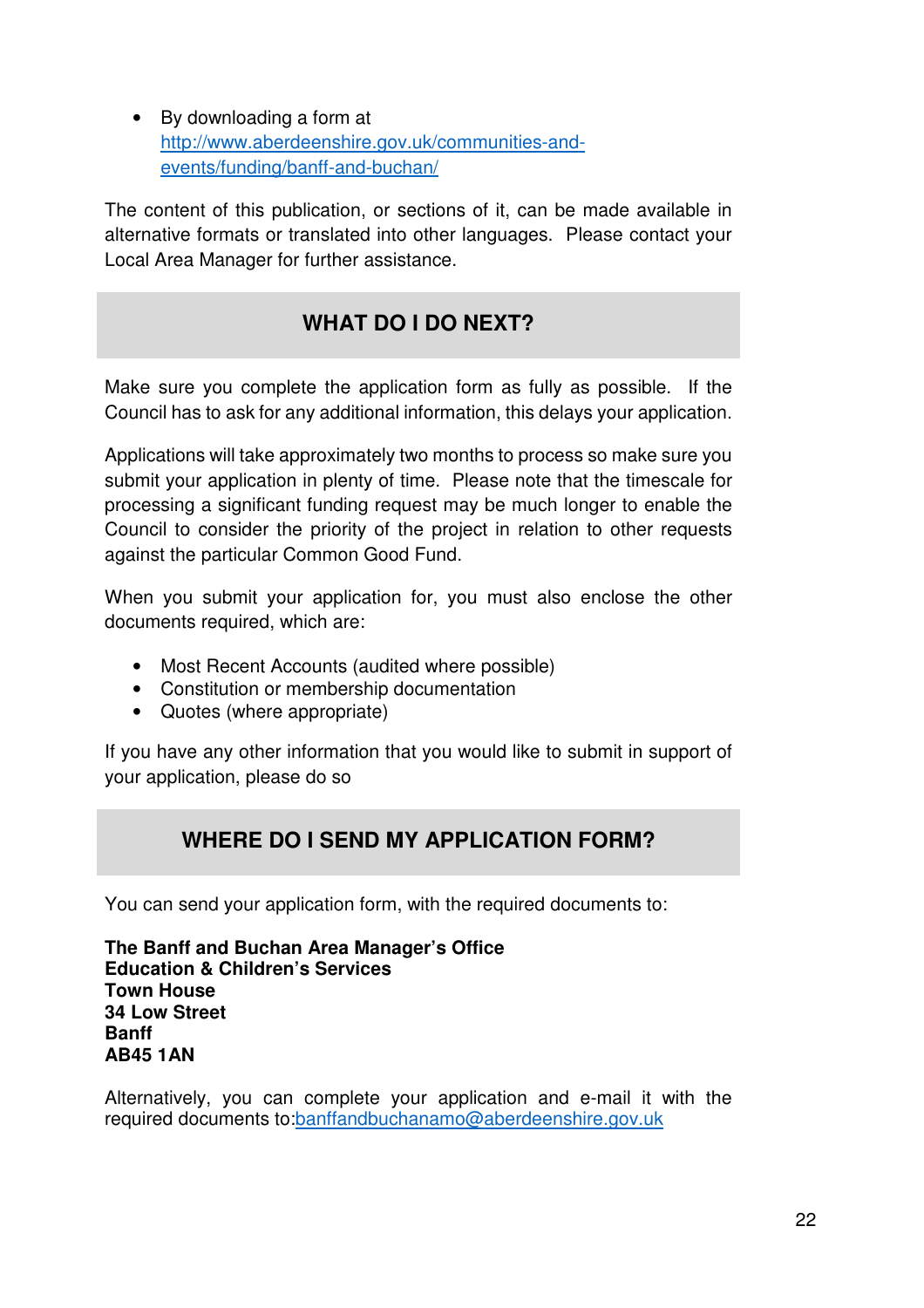# **WHAT HAPPENS NEXT?**

Your application and additional documents will be checked to see if everything is complete. If your application is not complete, you will be contacted for the missing information. This may involve returning the application to you. An incomplete form will certainly cause delay so please make sure you submit everything that is needed to process the application.

Once the Council is satisfied that the application is complete, you will receive an acknowledgement of the application within five working days. This will include a reference number for the application. You should use this reference number in any correspondence with the Council relating to the application.

Your application will then be assessed and a determination will be made by the Area Manager that your application is competent in terms of the criteria set out in the Council's Common Good Policy.

Then either:

- If your application is deemed not to be competent, you will be notified of the reasons why your application is not competent. The application will not be processed further; or
- You will be notified if your application is competent and that your application will be processed further.

Competent applications will then be processed further and a decision will be made in respect of your application, either by an officer, following consultation with the relevant Members, or by the relevant Area Committee, where agreement cannot be reached

# **WHAT HAPPENS ONCE A DECISION IS MADE?**

You will receive a letter advising you that your application has been successful and telling you how much funding has been awarded and when it will be paid.

### **You must spend the money within one year of the date on the award letter and complete and end-of project monitoring report.**

You will need to submit copies of receipts where funding is for the purchase of equipment, materials etc. prior to payment being made.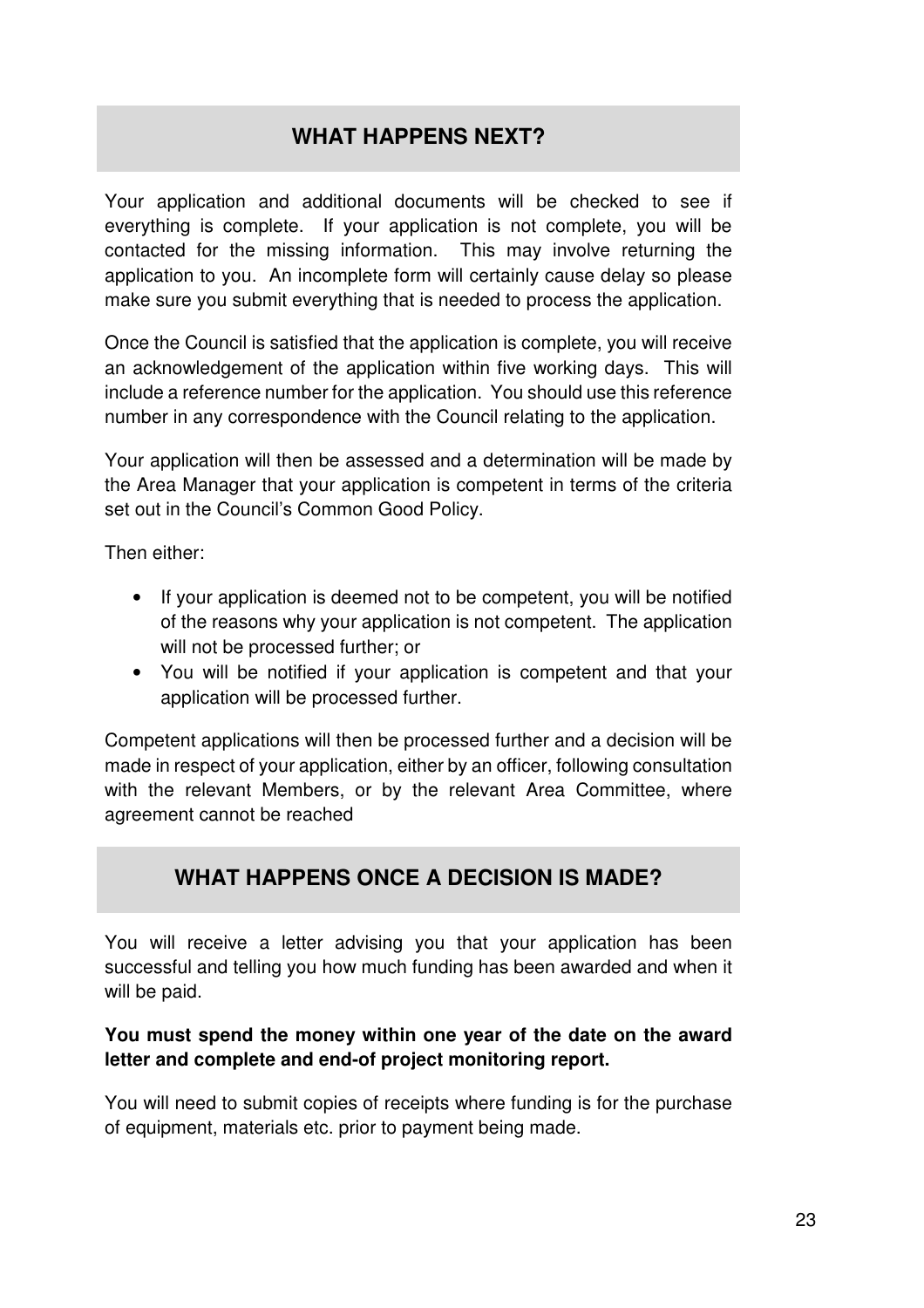If your application is not successful, you will receive a letter advising you of the reasons why.

# **YOU CAN APPLY AGAIN**

Applications are welcome from groups or individuals who have received funding previously. Once you have spent your funding and you have submitted your end-of-project monitoring report, you can apply again.

Each application will be considered individually and there is no guarantee that further funding will be awarded.

If you have had an application turned down, you can also apply again. You will always be advised of the reasons why applications were not successful.

# **PLEASE READ THIS SECTION CAREFULLY**

# **YOU MUST READ, UNDERSTAND AND ACCEPT THIS SECTION BEFORE YOU APPLY TO THE COUNCIL**

### **ALL OUR DECISIONS ON APPLICATIONS ARE FINAL**

- Once funding is paid out, the Council is not committed to give you any more funding for the same project.
- The application form may not necessarily provide all the information required to make a decision on your application. The Council can ask you for additional information.
- Do not try to influence the success of your application by approaching any Council staff or Elected Members after you have submitted your application
- The Council may use your name/the name of your organisation or group in its own publicity material and may ask you to participate in a photo call
- **By signing the application form, you agree that all the information is true and that the enclosed documents are current, accurate and approved or adopted by you or your organisation or group**

# **WHAT WILL THE COUNCIL DO?**

The Council aims to: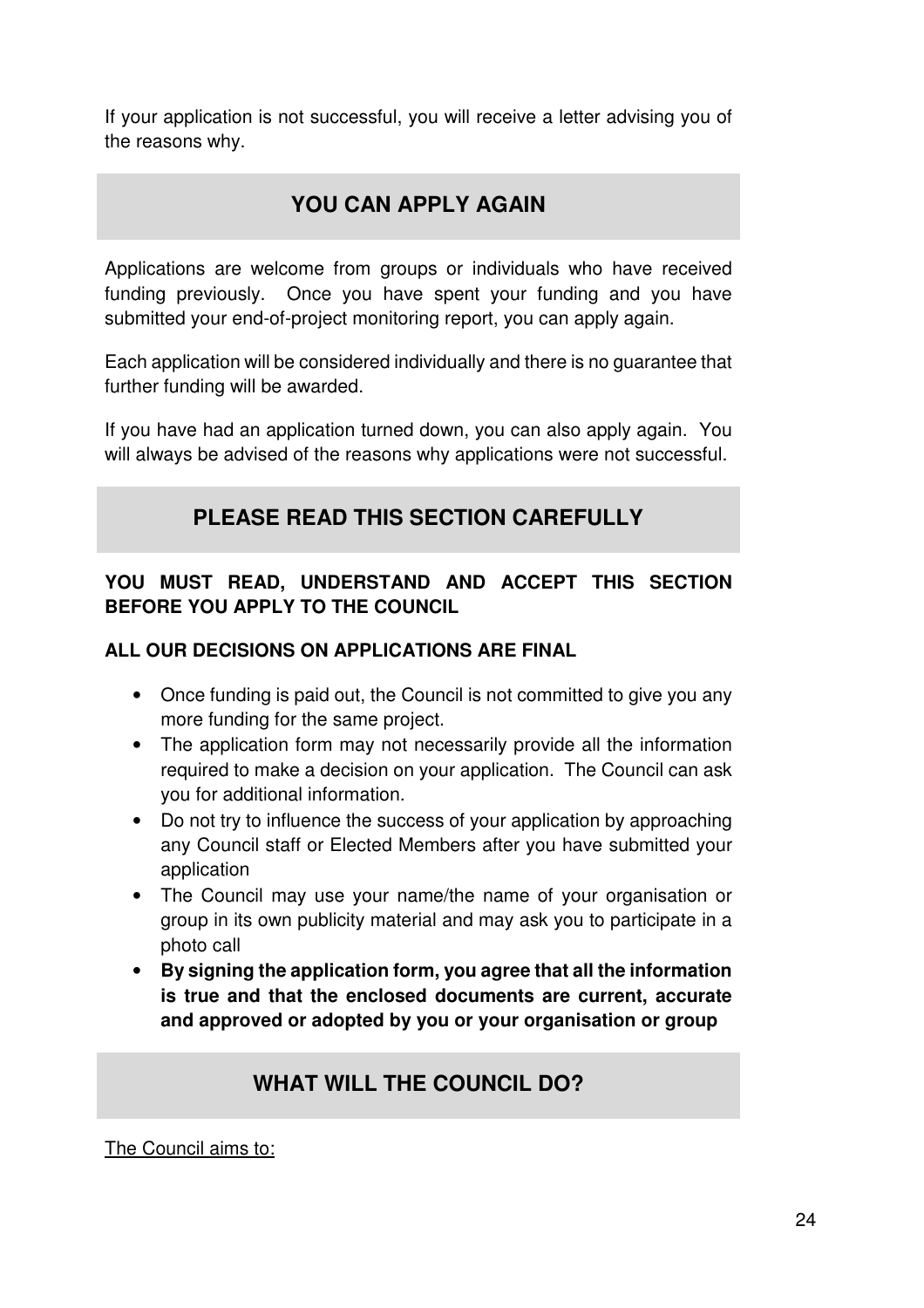- Be easy to contact for a wide range of organisations and communities, large and small, and make special efforts to give all individuals and groups the same chance to apply for funding
- Give funding that reflects the culture and ethnic origin of groups and communities across Aberdeenshire
- Be open and responsible, fair and balanced in the way we do things; and
- Offer equal opportunities in all areas of our funding.

## The Council will:

- Monitor and assess what we do, to make sure that we are providing the best service we can
- Answer all questions quickly, professionally and politely
- Assess all applications against the Common Good Fund Policy Criteria; and
- Make sure that everyone who applies for funding is treated fairly

### Being Polite and Helpful

The Council aims to be efficient, polite and supportive in everything it does. We can assist you in completing your application firm

### We want your Comments and Suggestions

We are committed to giving you helpful information in the best way possible. If you have any comments or suggestions about how we could do things better, please let us know.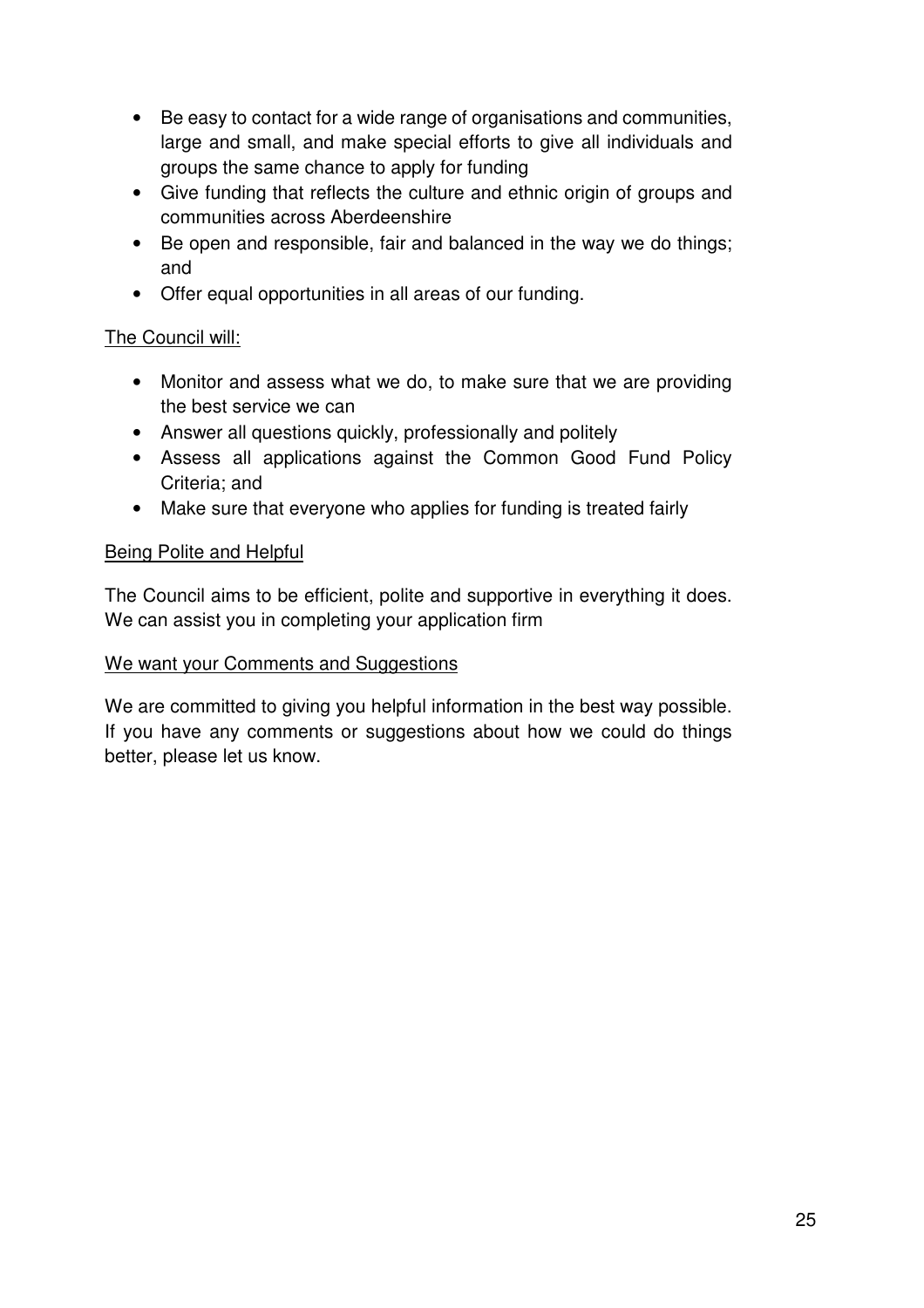## **PART D: MODEL APPLICATION**



# **COMMON GOOD FUND – APPLICATION FOR ASSISTANCE**

**Aberdeenshire Council manages several common good funds. Please cross the box for the particular common good fund that your application relates to -**

| <b>AREA COMMITTE</b>                   | <b>NAME OF COMMON</b><br><b>GOOD FUND</b><br><b>AND AREA COVERED</b> | <b>PLEASE CROSS</b><br><b>THE APPLICABLE</b><br><b>FUND</b> |
|----------------------------------------|----------------------------------------------------------------------|-------------------------------------------------------------|
|                                        | Aberchirder                                                          |                                                             |
|                                        | <b>Banff</b>                                                         |                                                             |
| <b>BANFF AND BUCHAN</b>                | Fraserburgh                                                          |                                                             |
|                                        | Macduff                                                              | $\times$                                                    |
|                                        | Portsoy                                                              |                                                             |
|                                        | Rosehearty                                                           |                                                             |
| <b>BUCHAN</b>                          | Peterhead                                                            |                                                             |
|                                        | Oldmeldrum                                                           |                                                             |
| <b>FORMARTINE</b>                      | <b>Turriff</b>                                                       |                                                             |
| <b>GARIOCH</b>                         | Inverurie                                                            |                                                             |
|                                        | Kintore                                                              |                                                             |
|                                        | Inverbervie                                                          |                                                             |
| <b>KINCARDINE AND</b><br><b>MEARNS</b> | Laurencekirk                                                         |                                                             |
|                                        | Stonehaven                                                           |                                                             |
|                                        | <b>Ballater</b>                                                      |                                                             |
| <b>MARR</b>                            | Banchory                                                             |                                                             |
|                                        | Huntly                                                               |                                                             |

#### **PLEASE NOTE THAT EACH COMMON GOOD FUND CAN ONLY BE USED FOR THE BENEFIT OF THE PEOPLE OF THAT AREA ONLY.**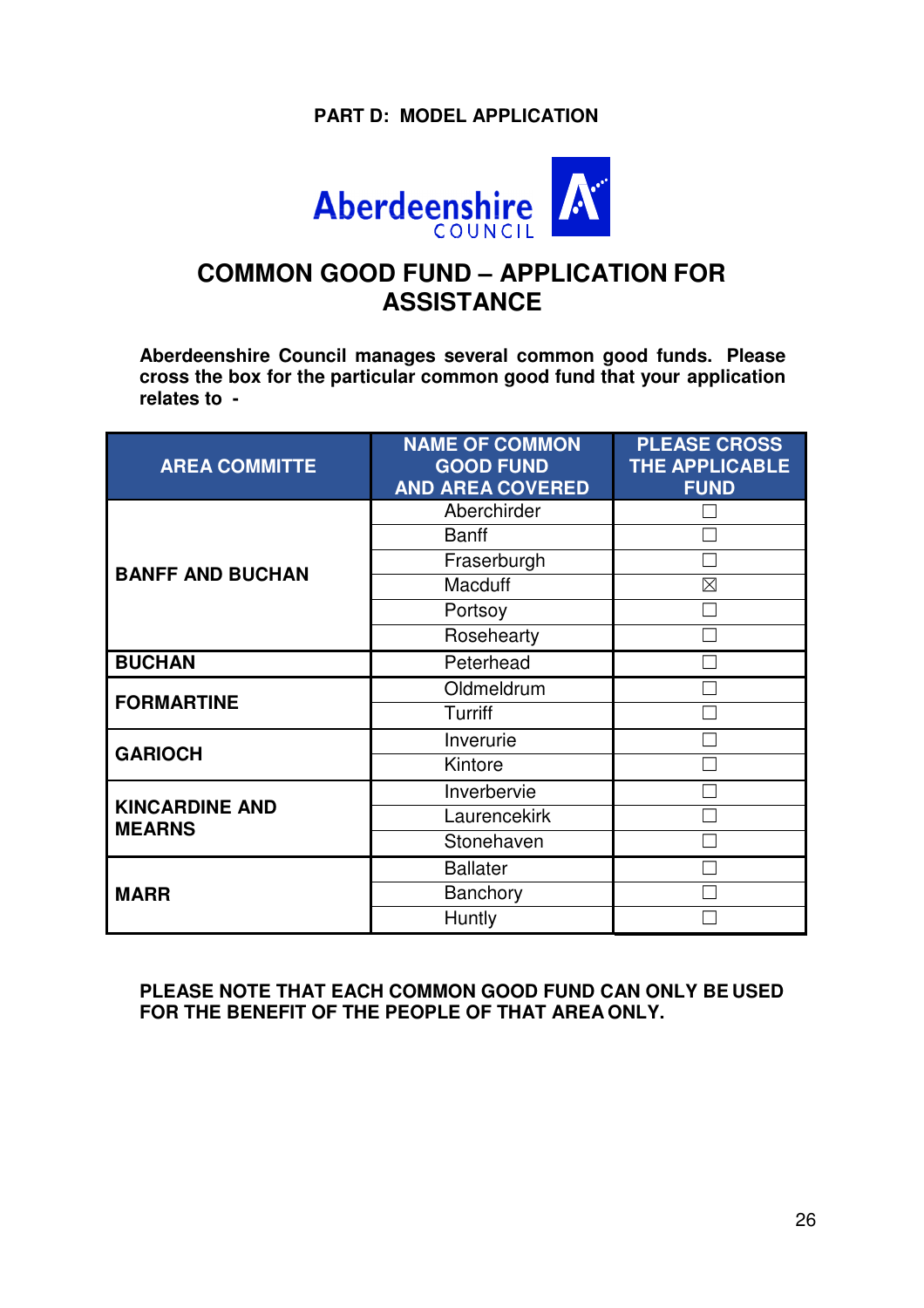#### **SECTION 1: TO BE COMPLETED WHERE APPLICANT IS AN INDIVIDUAL PERSON**

| (If making application on behalf of an organisation/group please go to Section 2 below) |  |              |  |  |
|-----------------------------------------------------------------------------------------|--|--------------|--|--|
| 1.1 Full Name                                                                           |  |              |  |  |
| 1.2 Address                                                                             |  |              |  |  |
|                                                                                         |  |              |  |  |
|                                                                                         |  |              |  |  |
|                                                                                         |  | 1.3 Postcode |  |  |
| 1.4 Tel No                                                                              |  |              |  |  |
| $1.5$ Fax                                                                               |  |              |  |  |
| 1.6 E-Mail Address                                                                      |  |              |  |  |

| 1.7 Background Information                                           |  |  |
|----------------------------------------------------------------------|--|--|
| Please give a summary of the role that you play within the community |  |  |
|                                                                      |  |  |
|                                                                      |  |  |
|                                                                      |  |  |
|                                                                      |  |  |
|                                                                      |  |  |
|                                                                      |  |  |
|                                                                      |  |  |
|                                                                      |  |  |
|                                                                      |  |  |

**1.8 Aims and Objectives of Your Work**

**What are the aims and objectives of your work within the community including types of services provided and target client groups?**

| 1.9 If applicable, how many people in the  |      |        |                 |
|--------------------------------------------|------|--------|-----------------|
| town regularly use the services/facilities |      |        |                 |
| offered by your organisation               |      |        |                 |
| 1.10 Please indicate how many are          | Male | Female | <b>Disabled</b> |
|                                            |      |        |                 |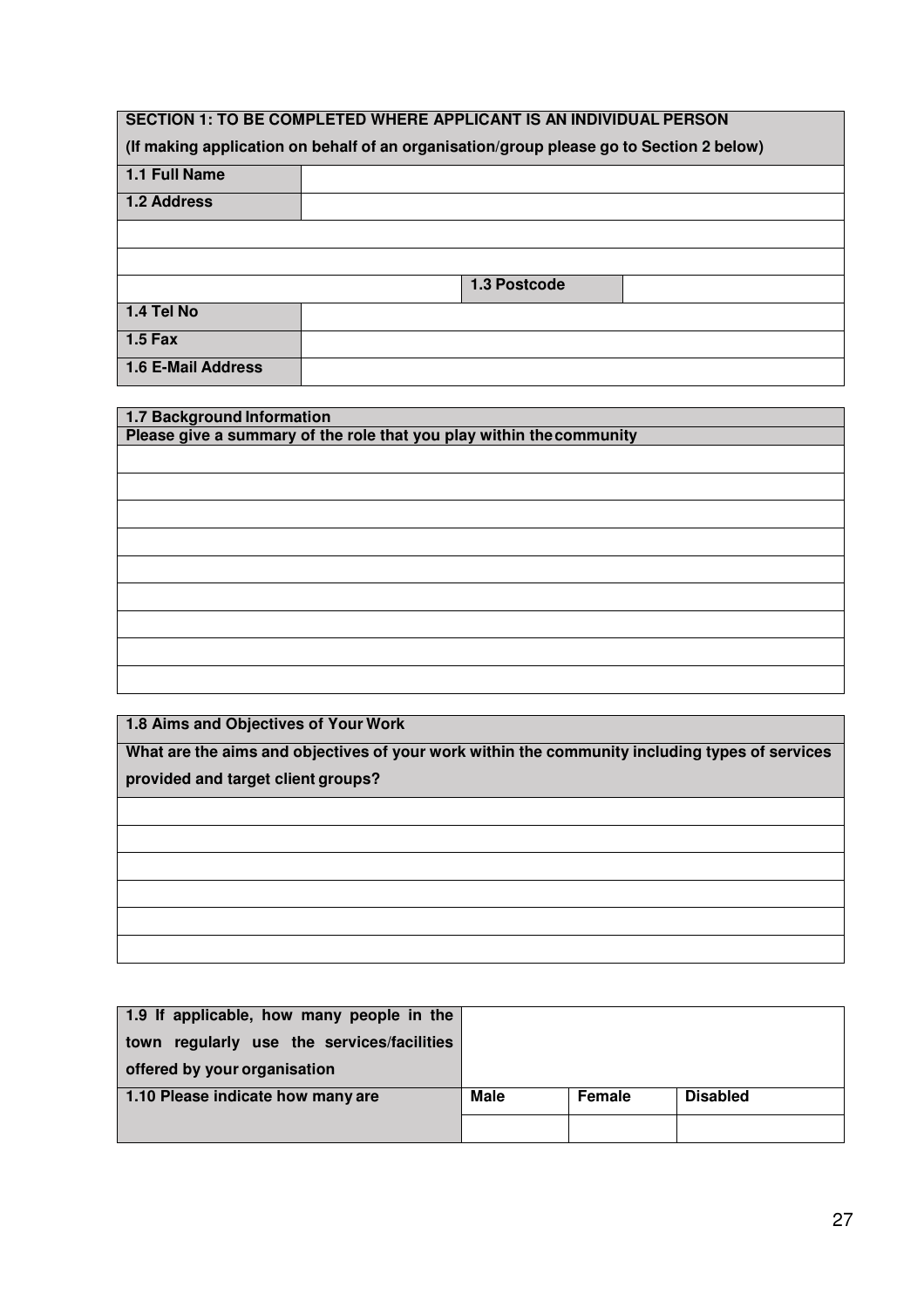| 1.11 Do you make a charge to your users                                                            | YES O | NO <sub>1</sub> | If "yes" please give |
|----------------------------------------------------------------------------------------------------|-------|-----------------|----------------------|
|                                                                                                    |       |                 | details below        |
|                                                                                                    |       |                 |                      |
|                                                                                                    |       |                 |                      |
|                                                                                                    |       |                 |                      |
| 1.12 Do you re-invest income raised back into the project? YES/NO If "Yes", please give details    |       |                 |                      |
| of how the income is re-invested below. If "No", please provide details of what happens to profit. |       |                 |                      |
|                                                                                                    |       |                 |                      |
|                                                                                                    |       |                 |                      |
|                                                                                                    |       |                 |                      |
|                                                                                                    |       |                 |                      |
|                                                                                                    |       |                 |                      |
|                                                                                                    |       |                 |                      |
|                                                                                                    |       |                 |                      |
|                                                                                                    |       |                 |                      |

**Now go to Section 3 below**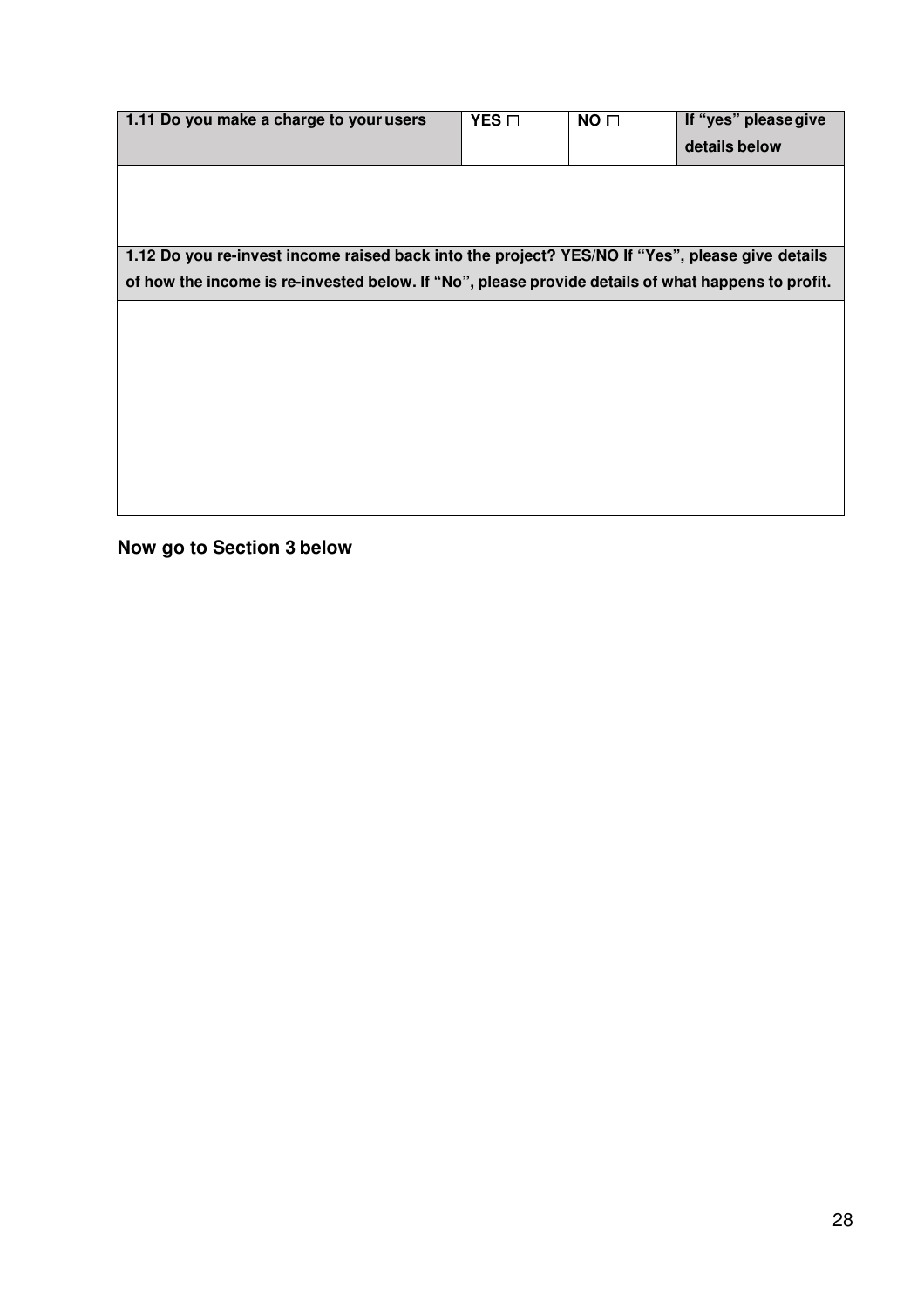| SECTION 2: TO BE COMPLETED WHERE APPLICATION IS MADE ON BEHALF OF AN |                                 |                                           |                 |  |  |
|----------------------------------------------------------------------|---------------------------------|-------------------------------------------|-----------------|--|--|
| <b>ORGANISATION OR GROUP</b>                                         |                                 |                                           |                 |  |  |
| 2.1 Name of                                                          |                                 | <b>MACDUFF DISTRICT COMMUNITY COUNCIL</b> |                 |  |  |
| Organisation                                                         |                                 |                                           |                 |  |  |
| 2.2 Address of                                                       | C/O 14B HIGH STREET, MACDUFF    |                                           |                 |  |  |
| Organisation                                                         |                                 |                                           |                 |  |  |
|                                                                      |                                 |                                           |                 |  |  |
|                                                                      |                                 |                                           |                 |  |  |
|                                                                      |                                 | 2.3 Postcode                              | <b>AB44 1LR</b> |  |  |
| 2.4 Registered Charity                                               |                                 |                                           |                 |  |  |
| <b>Number (where</b>                                                 | <b>NOT APPLICABLE</b>           |                                           |                 |  |  |
| applicable)                                                          |                                 |                                           |                 |  |  |
| 2.5 Name of Contact                                                  | <b>JANE SMITH (Secretary)</b>   |                                           |                 |  |  |
| <b>Person</b>                                                        |                                 |                                           |                 |  |  |
| 2.6 Address of                                                       |                                 |                                           |                 |  |  |
| <b>Contact Person</b>                                                | <b>14B HIGH STREET, MACDUFF</b> |                                           |                 |  |  |
|                                                                      |                                 |                                           |                 |  |  |
|                                                                      |                                 |                                           |                 |  |  |
|                                                                      |                                 | 2.7 Postcode                              | <b>AB44 1LR</b> |  |  |
| 2.8 Tel No                                                           | 0779718734                      |                                           |                 |  |  |
| $2.9$ Fax                                                            | <b>Not Applicable</b>           |                                           |                 |  |  |
| 2.10 E-Mail Address                                                  |                                 | Jane.Smith.Secretary.MCDCC@yahoo.co.uk    |                 |  |  |

#### **Background Information**

**2.11 Please give a summary of the history of your organisation, including when it was formed, links to any parent body etc.**

The Banff and Macduff Community Council is a voluntary body established under the Council's Scheme of Establishment of Community Councils, although the Community Council has been in place for a number of years, the current Community Council is formed under the new Scheme of Establishment which was adopted by the Council on the 1<sup>st</sup> of April 2018.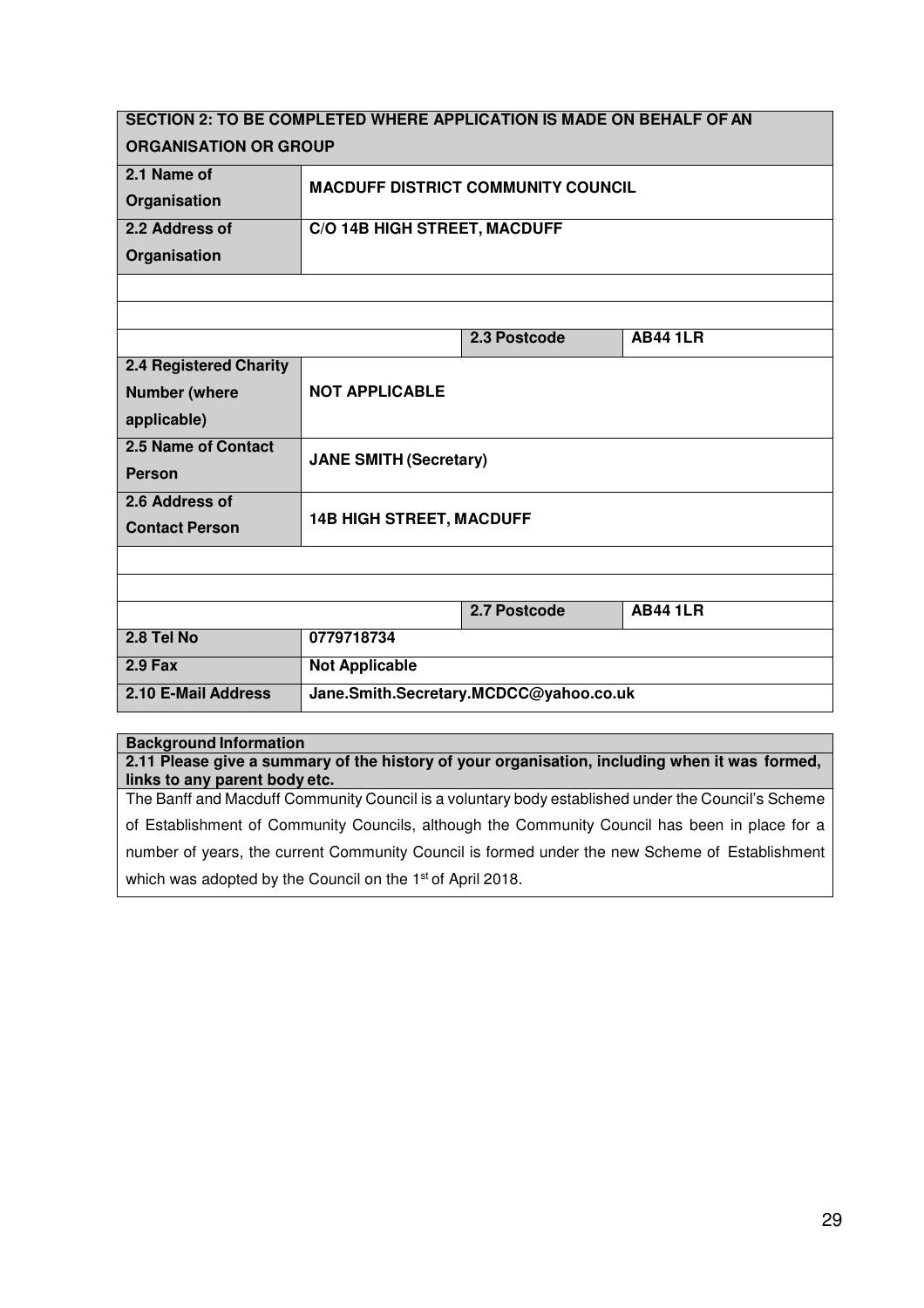#### **Aims and Objectives of Your Organisation**

**2.12 What are the aims and objectives of your organisation, including its current role in the community, types of services provided and target client groups?**

As a Community Council it is our role to ascertain, co-ordinate and express the views of our communities in respect of various matters and ensure that the Council is informed of their needs and wishes, we aim to ensure that all groups within our communities have a voice, as well as representing the views of our communities and informing the Council of these we also take an active role in community events such as the provision of Christmas lights and other social events aimed at bring everyone within our communities together.

| 2.13 If applicable, how many people in the                                                            |                                       |                 |                              |
|-------------------------------------------------------------------------------------------------------|---------------------------------------|-----------------|------------------------------|
| Town regularly use the services/facilities                                                            | Everyone in our community is welcome. |                 |                              |
| offered by your organisation                                                                          |                                       |                 |                              |
| 2.14 Please indicate how many are                                                                     | <b>Male</b>                           | Female          | <b>Disabled</b>              |
|                                                                                                       |                                       |                 |                              |
| 2.15 Do you make a charge to your users                                                               | YES O                                 | NO <sub>N</sub> | "yes"<br><b>If</b><br>please |
|                                                                                                       |                                       |                 | give details below           |
|                                                                                                       |                                       |                 |                              |
| 2.16 Do you have a membership scheme                                                                  | YES O                                 | NO <sub>N</sub> |                              |
| 2.17 How many members belong to your                                                                  |                                       |                 |                              |
| organisation?                                                                                         |                                       |                 |                              |
| 2.18 How many Members are                                                                             | <b>Male</b>                           | <b>Female</b>   | <b>Disabled</b>              |
|                                                                                                       |                                       |                 |                              |
| 2.19 Please give details of your membership                                                           |                                       |                 |                              |
| fees                                                                                                  |                                       |                 |                              |
| 2.20<br>organisation<br><b>Does</b><br>your<br>have<br>a                                              | YES <sub>EX</sub>                     | NO <sub>0</sub> |                              |
| constitution                                                                                          |                                       |                 |                              |
| If "yes" please submit a copy of your constitution with your application                              |                                       |                 |                              |
| 2.21 Do you re-invest income raised back into the organisation? YES/NO If "Yes", please give          |                                       |                 |                              |
| details of how the income is re-invested below. If "No", please provide details of what happens       |                                       |                 |                              |
| to profit.                                                                                            |                                       |                 |                              |
| Any funds which we receive from our work are held by the Community Council for the purpose of         |                                       |                 |                              |
| providing a benefit to the communities we serve, no individual or member of the Community Council     |                                       |                 |                              |
| profits from the income / funds which we receive, any income / funds received are held in our account |                                       |                 |                              |
| and full accounting records are kept in terms of the funds received and our spend.                    |                                       |                 |                              |

#### **Now go to Section 3 below**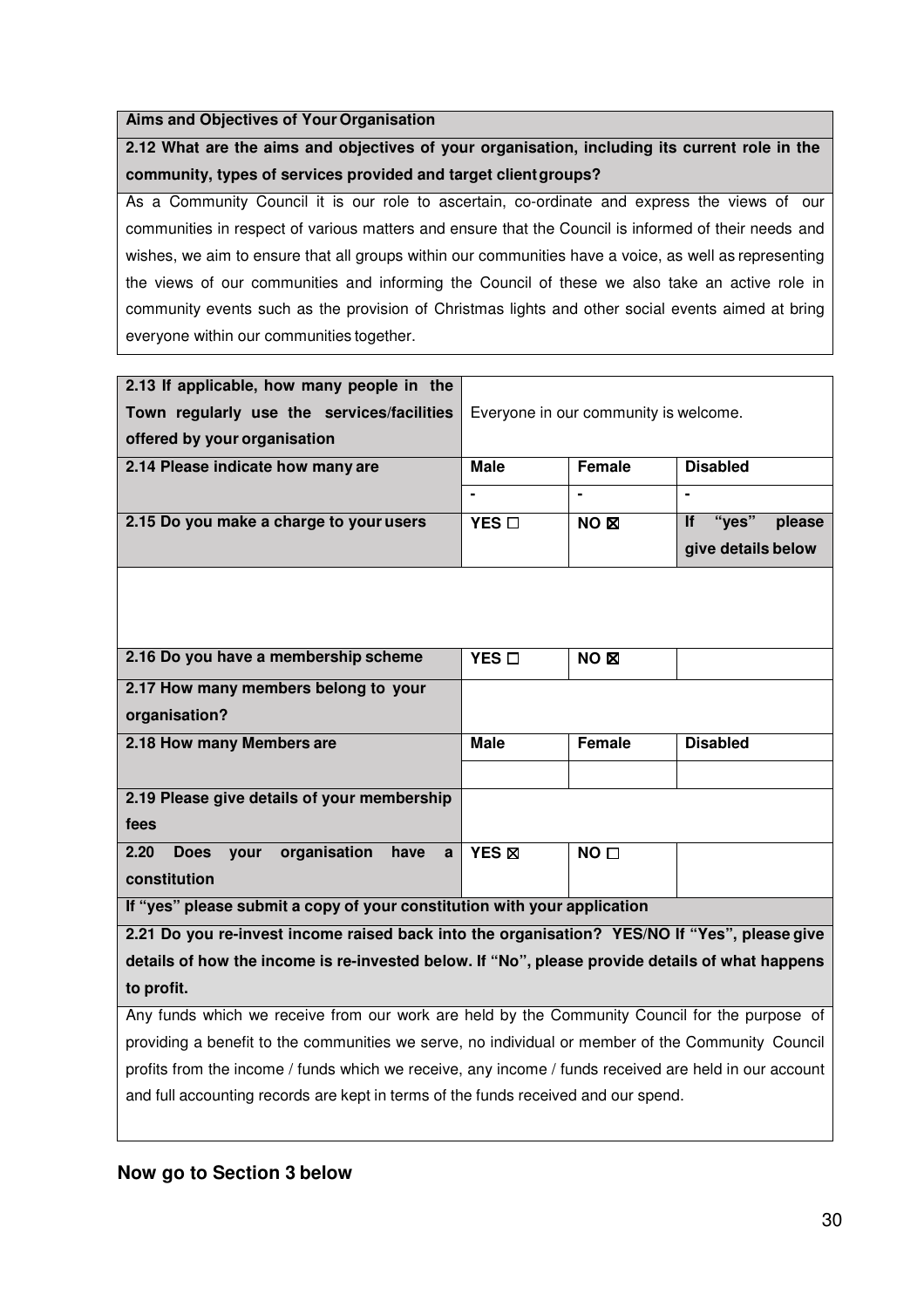#### **SECTION 3: TO BE COMPLETED BY ALL APPLICANTS**

#### **3.1 What will you use the money for if successful?**

To pay for the erection and supplementary work required in terms of the 'Macduff Cool' statute which was designed and sculpted by local artist Jim Buchan, the cost of purchasing the statute has been met by the local community through fundraising and sponsorship, unfortunately the funds raised do not cover the erection works required nor the supplementary work in placing this statute in the town centre as a piece of local interest and also a tourist attraction, this includes the cost of the erection of the statue as well as the provision of lighting.

| 3.2 Please detail the total cost of your proposals (quotes are required for works over £5,000) |             |               |           |                 |  |                            |
|------------------------------------------------------------------------------------------------|-------------|---------------|-----------|-----------------|--|----------------------------|
| <b>ITEM OF EXPENDITURE</b>                                                                     |             | <b>COST</b>   |           |                 |  |                            |
| Erection of Statute (incl. Plinth, Rendering etc.)                                             |             |               | £1,950.00 |                 |  |                            |
| Lighting (To enhance display of statute)                                                       |             |               | £850.00   |                 |  |                            |
|                                                                                                |             |               |           |                 |  |                            |
|                                                                                                |             |               |           |                 |  |                            |
| <b>TOTAL COST</b>                                                                              |             | £2,800.00     |           |                 |  |                            |
| <b>AMOUNT REQUESTED</b>                                                                        |             |               | £2,800.00 |                 |  |                            |
| 3.3 Have you applied for any other sources                                                     |             |               | YES O     | NO <sub>N</sub> |  |                            |
| of funding                                                                                     |             |               |           |                 |  |                            |
| Organisation                                                                                   | Date of App | <b>Amount</b> |           | <b>Amount</b>   |  | <b>Date Award Expected</b> |
|                                                                                                |             | Requeste      |           | Awarde          |  |                            |
|                                                                                                |             |               |           |                 |  |                            |
|                                                                                                |             |               |           |                 |  |                            |
|                                                                                                |             |               |           |                 |  |                            |
|                                                                                                |             |               |           |                 |  |                            |
|                                                                                                |             |               |           |                 |  |                            |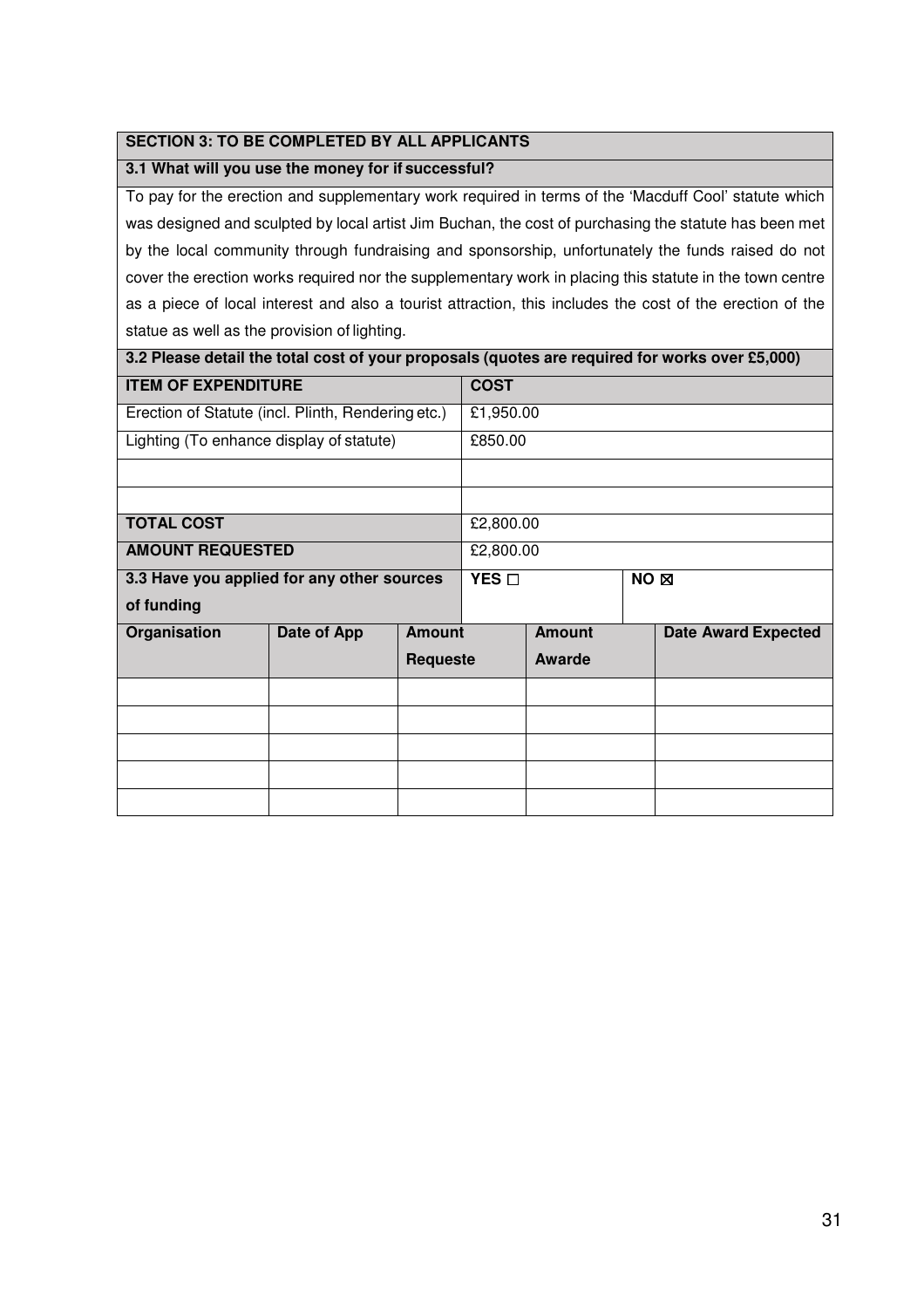#### **Declaration**

**I confirm that, to the best of my knowledge, all the answers given above are true and accurate. I understand that the details contained in this form will be processed by Aberdeenshire Council. I am aware that, by submitting this application, I am agreeing to the publication of the details contained in this application in any form deemed appropriate by Aberdeenshire Council. I also understand that the amount of conditions of any award granted will be made public.**

**Please sign and date EITHER Section A OR Section B below, as appropriate**

#### **A: Where application is made by an individual:**

**Signed**

**Dated**

**OR**

#### **B: Where Application is made on behalf of an Organisation or Group**

**I confirm I am authorised to sign this declaration on behalf of (insert name of organisation below)**

**Macduff**

**Signed**

Jane Smit**h** 

**Dated**

**8 th of April 2018**

**SHOULD THE PURPOSE OF THIS REQUEST FOR FUNDS NOT BE CARRIED OUT, REPAYMENT OF THE FULL AMOUNT WILL BE REQUESTED.**

**Please attach the relevant enclosures.**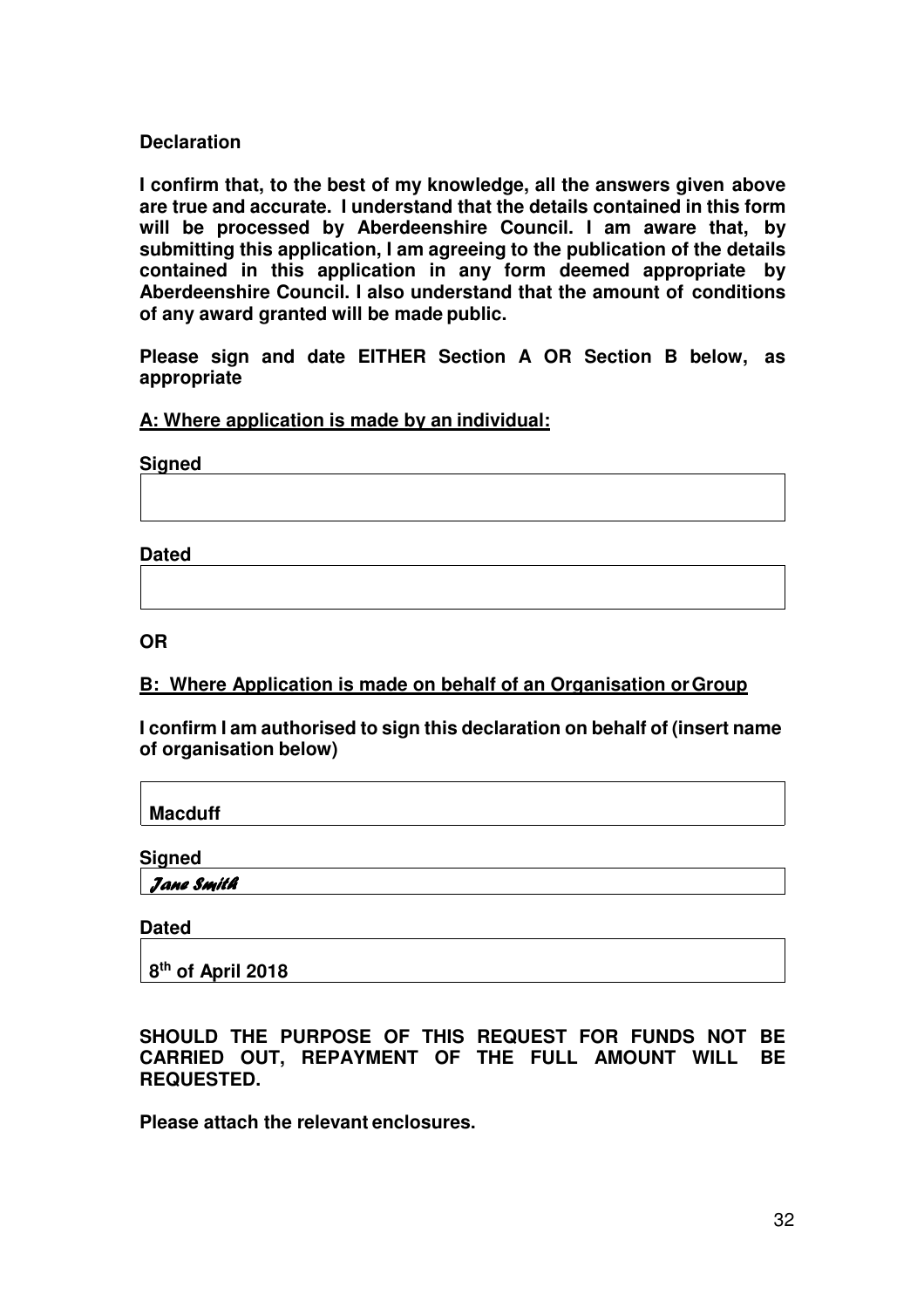**Enclosures**

- **Most Recent Accounts (audited where possible)**
- **Constitution or membership documentation**
- **Quotes (where appropriate)**

**Please submit this form to**

**The Banff and Buchan Area Manager's Office Education & Children's Services Town House 34 Low Street Banff AB45 1AN**

**E-mail:** banffandbuchanamo@aberdeenshire.gov.uk

**Telephone: 01467 537131**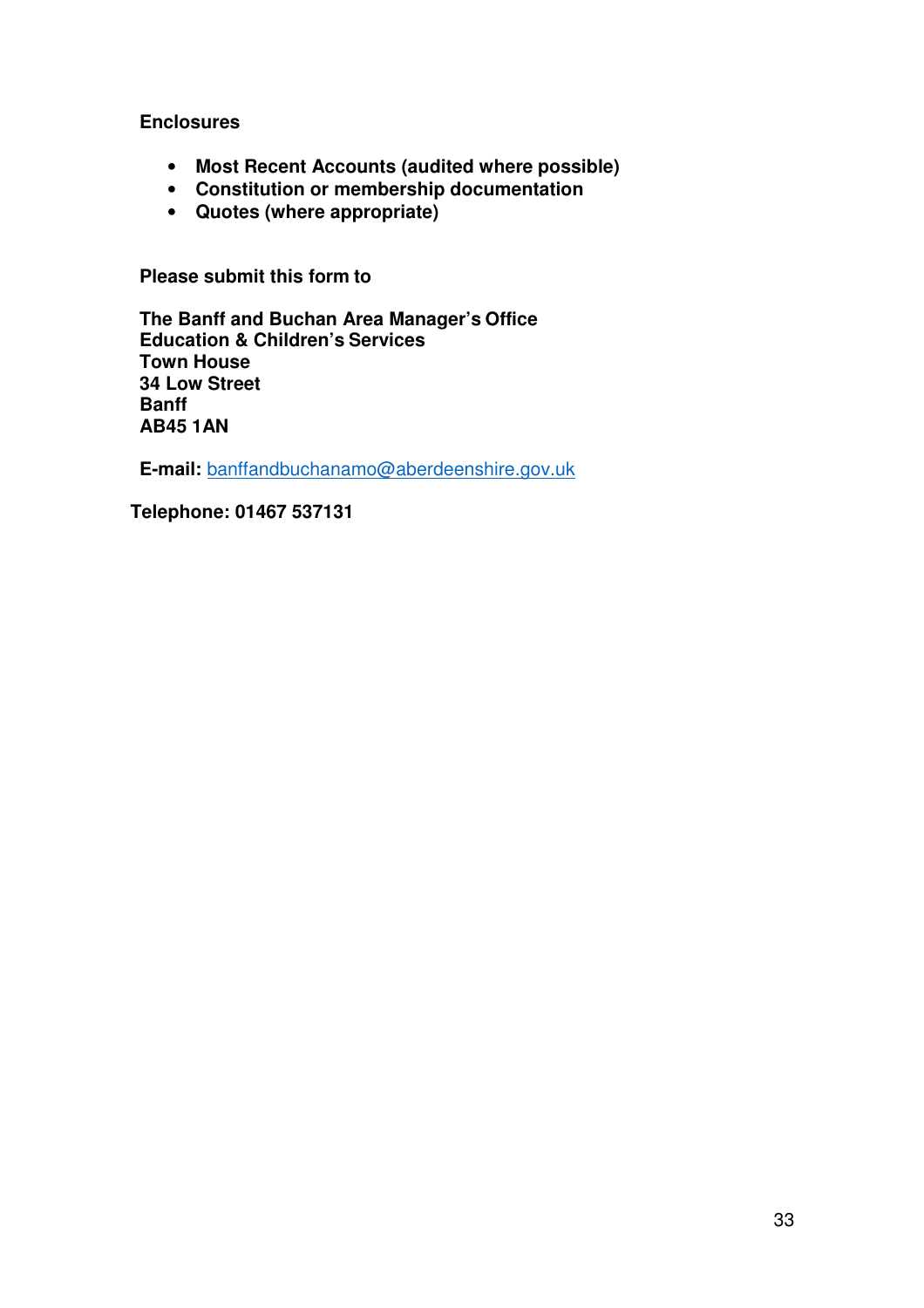

#### **PRIVACY NOTICE**

The Data Controller of the information being collected is Aberdeenshire Council.

The Data Protection Officer can be contacted at Town House, 34 Low Street, Banff, AB45 1AN.

Email: dataprotection@aberdeenshire.gov.uk

Your information is being collected to use for the following purposes:

- The processing of your application for a common good application
- The determination of your application for a common good application
- Inclusion on the Register of Common Good Applications available for public inspection
- Ensuring compliance with the terms of the Common Good funds awarded
- The processing of any complaints made in respect of your Common Good Fund application or award
- The determination of any complaints made in respect of your Common Good Fund application or award

Your information is:

Being collected by Aberdeenshire Council

The legal Basis for collecting the information is:

| <b>Personal Data</b>                    |   | Special categories of personal data                                                                                                                                                                     |  |
|-----------------------------------------|---|---------------------------------------------------------------------------------------------------------------------------------------------------------------------------------------------------------|--|
| Consent                                 |   | The data subject has given explicit <b>consent</b><br>to the processing                                                                                                                                 |  |
| Performance of a Contract               |   | Processing is necessary for the purposes of<br>carrying out the obligations of the controller<br>or of the data subject in the field of<br>employment, and social security and<br>social protection law |  |
| Legal Obligations                       | X |                                                                                                                                                                                                         |  |
| Vital Interests                         |   | Processing is necessary to protect the vital<br><b>interests</b> of the data subject or of another<br>natural person where the data subject is<br>physically or legally incapable of giving<br>consent  |  |
| Task carried out in the Public Interest |   | Processing relates to personal data which<br>are made <i>public</i> by the data subject                                                                                                                 |  |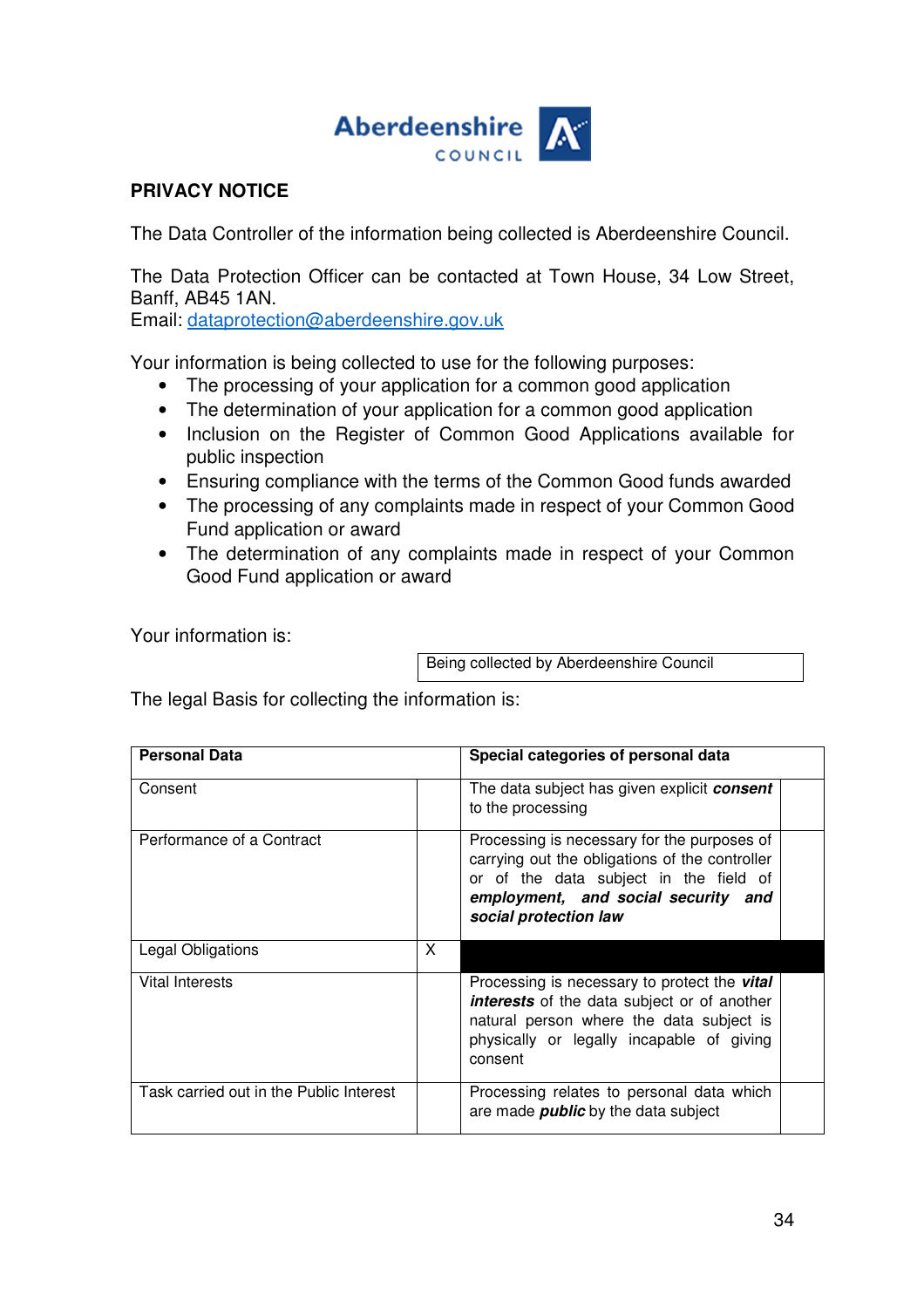| Legitimate Interests <sup>7</sup> | Processing is necessary<br>for<br>the<br>establishment, exercise or defence of legal<br>claims or whenever courts are acting in their<br>judicial capacity                                                                                                                                |
|-----------------------------------|-------------------------------------------------------------------------------------------------------------------------------------------------------------------------------------------------------------------------------------------------------------------------------------------|
|                                   | Processing is necessary for reasons of<br>substantial public interest                                                                                                                                                                                                                     |
|                                   | Processing is necessary for the purposes of<br>preventive or occupational medicine, for the<br>assessment of the working capacity of the<br>employee, medical diagnosis, the provision<br>of health or social care or treatment, or the<br>management of health or social care<br>systems |
|                                   | Processing is necessary for reasons of<br>public interest in the area of <b>public health</b>                                                                                                                                                                                             |
|                                   | Processing is necessary for archiving<br>purposes in the <i>public interest</i> , scientific or<br>historical research purposes or statistical<br>purposes                                                                                                                                |

Where the legal basis for processing is either Performance of a contract or Legal obligation, please note the following consequences of failure to provide the information:

If you fail to provide the information required on the attached application form, Aberdeenshire Council may not be in a position to accept the application as a competent application. This means that your application cannot be processed and will be returned to you.

Your information will be shared with the following recipients or categories of recipient:

• The Area Manager's staff

 $\overline{a}$ 

- Local Area Committee, where necessary
- Some information will also be shared with the Public via the Register of Common Good Applications
- Members of Legal and Finance Staff
- Local Ward Members

Your information will be transferred to or stored in the following countries and the following safeguards are in place: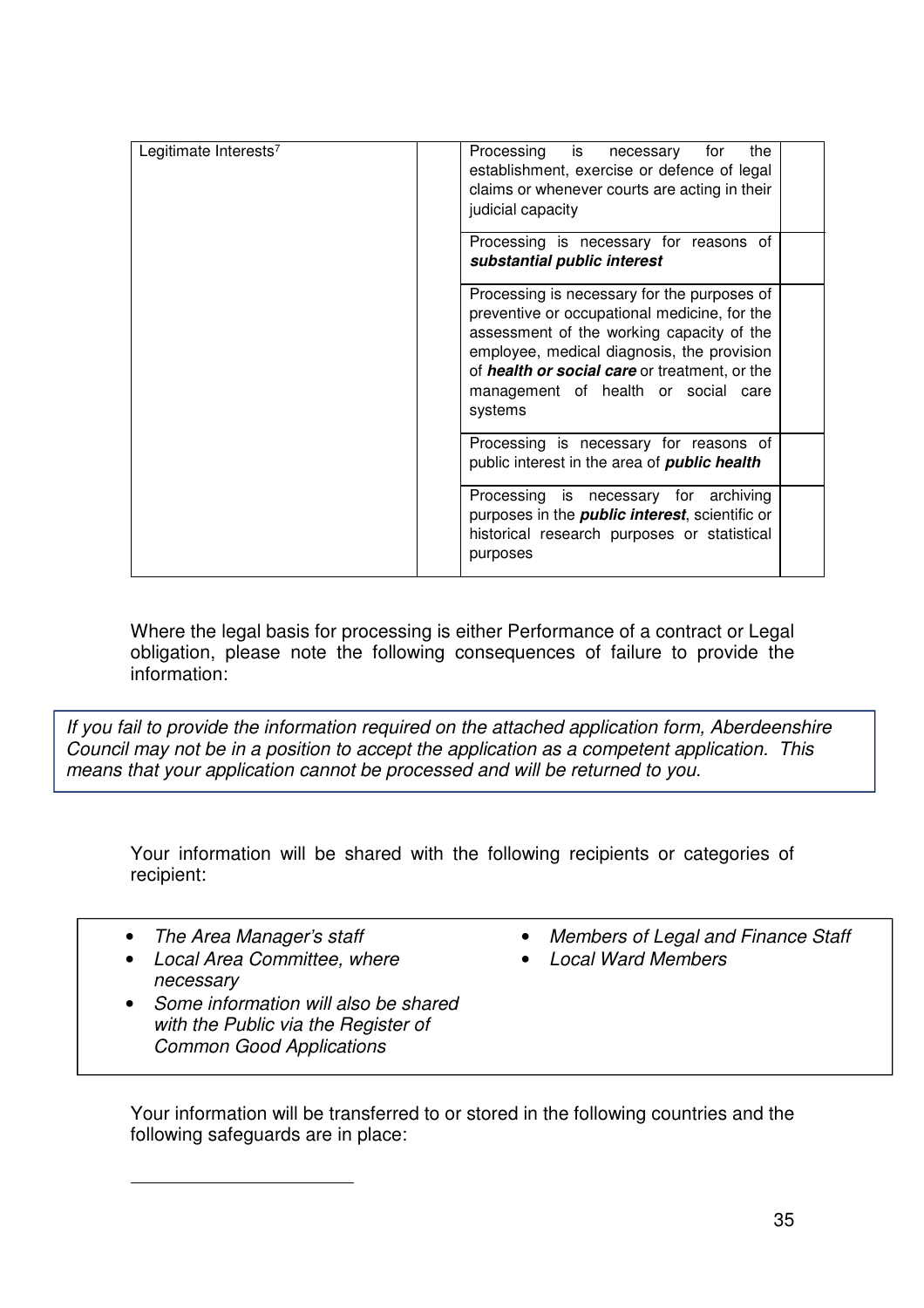### NOT APPLICABLE

The retention period for the data is:

- (3) Where an application for the award of money from the Common Good Fund is refused, either by the Area Manager or the Area Committee, information relating to that application will be retained for a period of 7 years from the **date of refusal** and thereafter will be destroyed
- (4) In any other case, information relating to an award of money from the Common Good Fund will be retained for a period of 7 years from the date the award is **granted** and will thereafter be destroyed

The following automated decision-making, including profiling, will be undertaken:

#### Not Applicable

Please note that you have the following rights:

- to withdraw consent at any time, where the legal basis specified above is consent;
- to lodge a complaint with the Information Commissioner's Office;
- to request access to your personal data;
- to data portability, where the legal basis specified above is:
	- (i) Consent; or
	- (ii) Performance of a contract;
- to request rectification or erasure of your personal data, as so far as the legislation permits.

I confirm that I have read and understood the Privacy Notice X

I understand that I have the right to withdraw this consent at any time by contacting banffandbuchaamo@aberdeenshire.gov.uk X

| <b>JANE SMITH</b> | 8 <sup>th</sup> April 2018 | Jane Smith |
|-------------------|----------------------------|------------|
| Name              | Date                       | Signature  |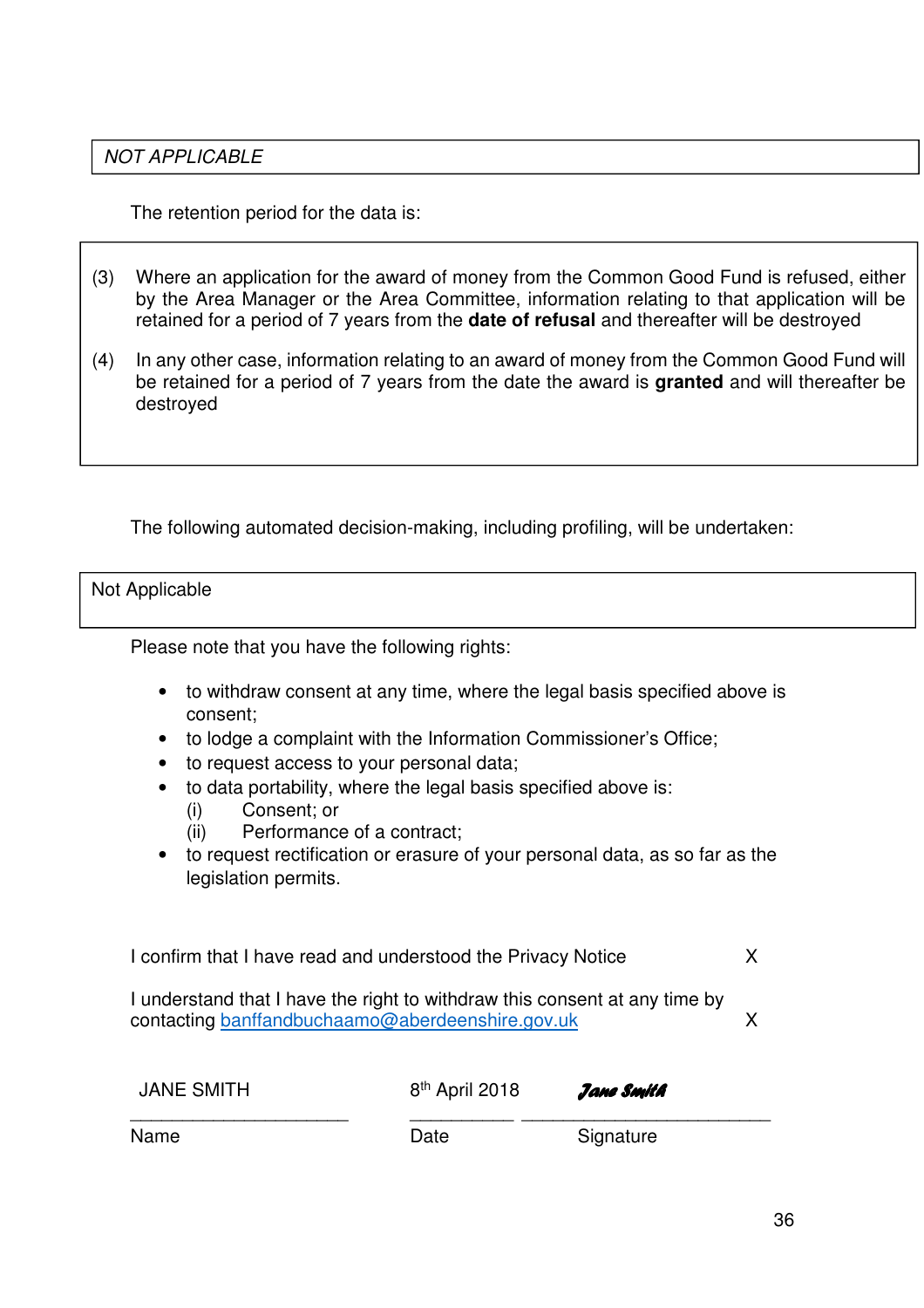### **MACDUFF DISTRICT COMMUNITY COUNCIL**

**Statement of Income and Expenditure – 2017-2018**



| <b>Balance at start of year:</b>                                                                                                                                                                                                                                                                                                                                    | £2,610.67                                             |                                                                              |
|---------------------------------------------------------------------------------------------------------------------------------------------------------------------------------------------------------------------------------------------------------------------------------------------------------------------------------------------------------------------|-------------------------------------------------------|------------------------------------------------------------------------------|
| <b>Total Income</b>                                                                                                                                                                                                                                                                                                                                                 | £1,800.00                                             |                                                                              |
| <b>Made up as follows:</b>                                                                                                                                                                                                                                                                                                                                          |                                                       |                                                                              |
| 'Macduff Coo' Project<br><b>Collection tins:</b><br><b>Donations (local businesses)</b>                                                                                                                                                                                                                                                                             | £<br>£                                                | 100.00<br>900.00                                                             |
| <b>Others Projects:</b><br><b>Community Council Project Grant (Grow your own project)</b><br><b>Administration Grant</b>                                                                                                                                                                                                                                            | £<br>£                                                | 400.00<br>400.00                                                             |
| Please Note: Vouching for income available and has been checked                                                                                                                                                                                                                                                                                                     |                                                       |                                                                              |
| <b>Total Expenditure</b>                                                                                                                                                                                                                                                                                                                                            | £2,900.00                                             |                                                                              |
| <b>Made up as follows:</b>                                                                                                                                                                                                                                                                                                                                          |                                                       |                                                                              |
| <b>Purchase of 'Macduff Coo'</b><br><b>Secretary / Treasurer's Expenses</b><br><b>Data Protection Registration</b><br><b>Rememberance Wreath</b><br>'Grow Your Own - Project' (Tools, Training, Set Up Costs)<br><b>Picnic Benches</b><br>Clean Up Project (Dog Waste Bags, Plants, Toilet Cleaning etc.)<br><b>Christmas Lights (Replacement of Broken Lights)</b> | £<br>£<br>£<br>£<br>£<br>£<br>£<br>$\hat{\mathbf{r}}$ | 1,000.00<br>250.00<br>35.00<br>55.00<br>400.00<br>500.00<br>400.00<br>260.00 |
| Please Note: Vouching for spend available and has been checked.                                                                                                                                                                                                                                                                                                     |                                                       |                                                                              |

# **Bank Balance at end of the year: £1,510.67**

### **DECLARATION:**

**I hereby certify that the above information is correct:**

SIGNED: John P. Duncan MSc MCIBS<br>John P. Duncan

Date: 31 March 2018 ................................................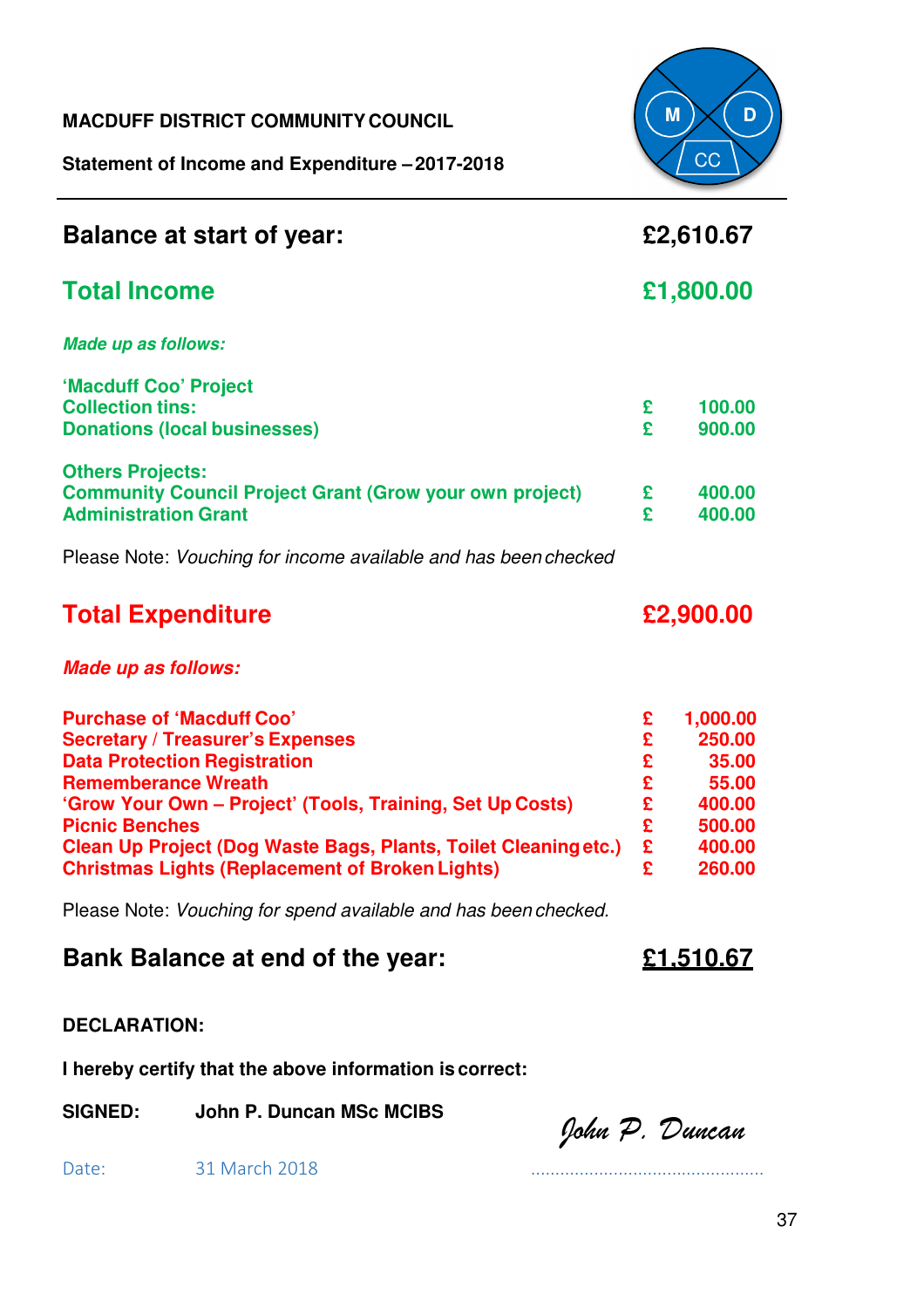## **MACDUFF DISTRICT COMMUNITY COUNCIL CONSTITUTION**

#### **NAME**

1. The name of the Community Council shall be MACDUFF DISTRICT COMMUNITY COUNCIL ("the Community Council")

### OBJECTS AND FUNCTIONS

- 2. The objects and function of the Community Council shall be:
- 2.1 To proactively identify and assess issues of concern to its local community. Taking into account views expressed by the public and any other relevant evidence, if should either take such action as it considers to be suitable or convey its finding and conclusions to the relevant authority for consideration.
- 2.2 To promote the well-being of the community resident within the Community Council boundaries ("the Community Council Area") and comply with equal opportunities legislation that makes it unlawful to discriminate against persons or groups on the grounds of race, gender, gender recognition, disability, age, sexual orientation and religion or belief.
- 2.3 To be a means whereby the people of the Community Council Area shall be able to voice their opinions on any matter affecting their lives, their welfare, their environment, its development and amenity.
- 2.4 Provided that the Community Council shall be non-party political and non- sectarian in its discussions and decision making and shall comply with data protection and other relevant legislation.

# MEMBERSHIP OF COMMUNITY COUNCIL

- 3. The Community Council shall consist of not fewer than 7 and not more than 14 persons elected by persons resident within the Community Council Area.("the Community Councillors") and such persons shall be eligible in accordance with Section 3.1 below. In addition to the Community Councillors the Community Council shall consist of Junior Members and Ex-Officio Members and the Community Council may appoint Associate Members.
- 3.1 Community Councillors should:

a. be aged 16 years or over, and

b. reside in the Community Council Area and be on the Electoral Register, or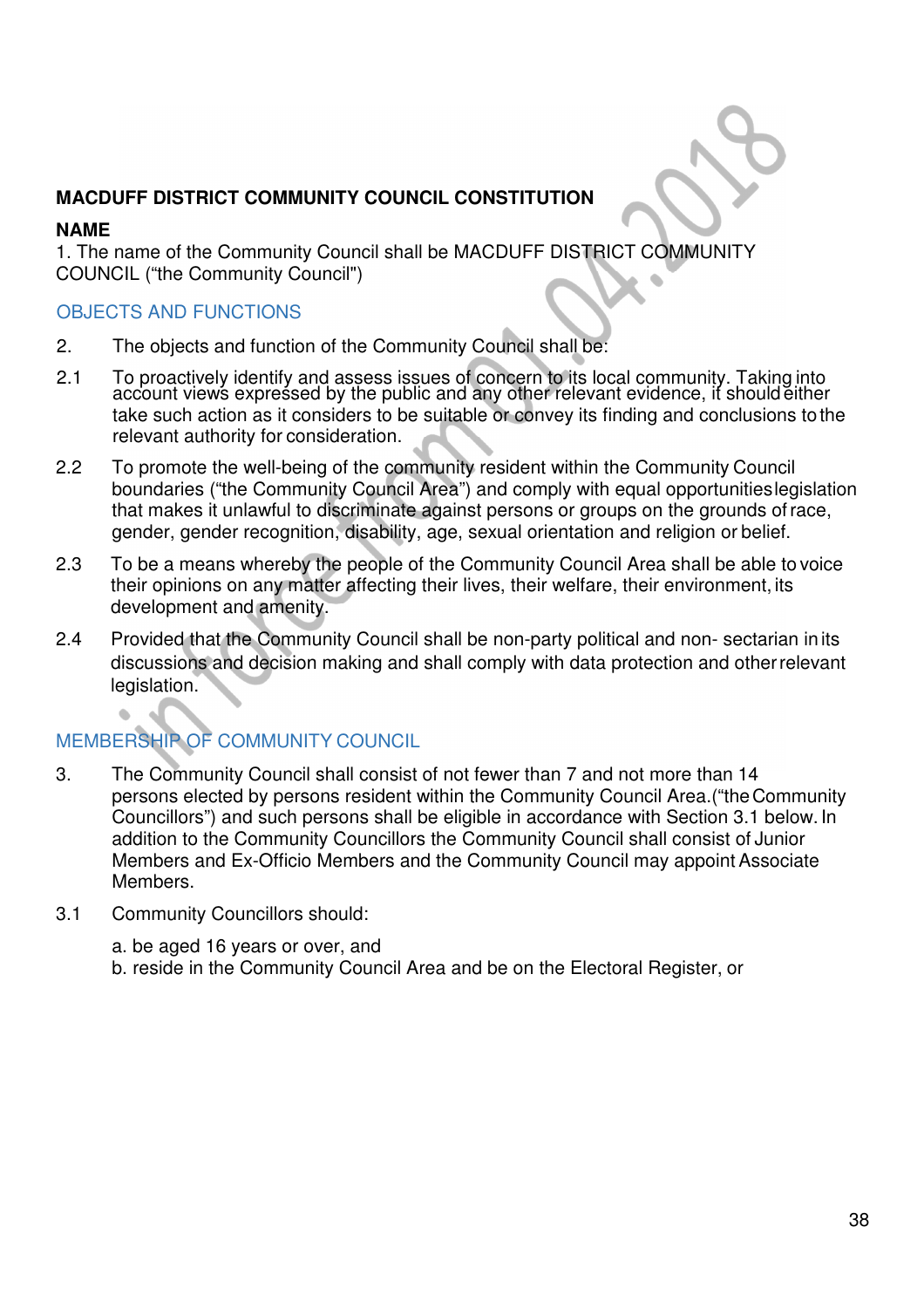- c. have had their ordinary or principle residence in the Community Council Area for at least three months prior to nomination, and
- d. not be elected to serve on Aberdeenshire Council, or the Scottish, UK or European Parliaments.
- 3.1.1 Provided that the Community Council has a maximum of two places available for Community Councillors who do not reside in the Community Council Area and
	- a. are permanently employed, or carry out regular self-employed work or voluntary work in the Area of the Community Council; or
	- b. own a business in the Area of the Community Council.
- 3.1.2 Any Community Councillor who no longer meets the eligibility set out in this section, in

Section 3.7 below and/or has been disqualified in accordance with Section 9 of the Scheme for the Establishment of Community Councils ("the Scheme") is not eligible to be a Community Councillor of the Community Council

- 3.1.3 Any serving Community Councillor who is elected to serve on Aberdeenshire Council, or the Scottish, UK or European Parliaments shall be ineligible to remain as a Community Councillor.
- 3.2 Junior Members

The Community Council will provide two [or more places] in addition to its maximum general membership, for persons aged 14 and 15 who live and/or are educated within the Community Area. Such persons will have full voting rights but shall not hold office in the Community Council. Such persons cannot be counted as part of any quorum or the minimum or maximum number of the Community Council.

3.3 Ex-Officio Members

The Aberdeenshire Councillors for the area covered by the Community Area shall have ex officio membership of the Community Council during their period of office for the Council but shall not be eligible to vote or hold office in the Community Council. No Aberdeenshire Councillor may be a member of a Community Council other than in an ex officio capacity; and

3.4 Associate Members:

The Community Council may engage Associate Members with skills, knowledge and interests which the Community Council consider would be of assistance to the Community Council in carrying out its functions. Associate Members shall not have voting rights and shall not hold office within the Community Council. Associate Members will serve for such time as may be determined by the Community Council at the time of their engagement or until the Community Council decide that their services are no longer required and do not form part of the quorum or minimum or maximum number of Community Councillors.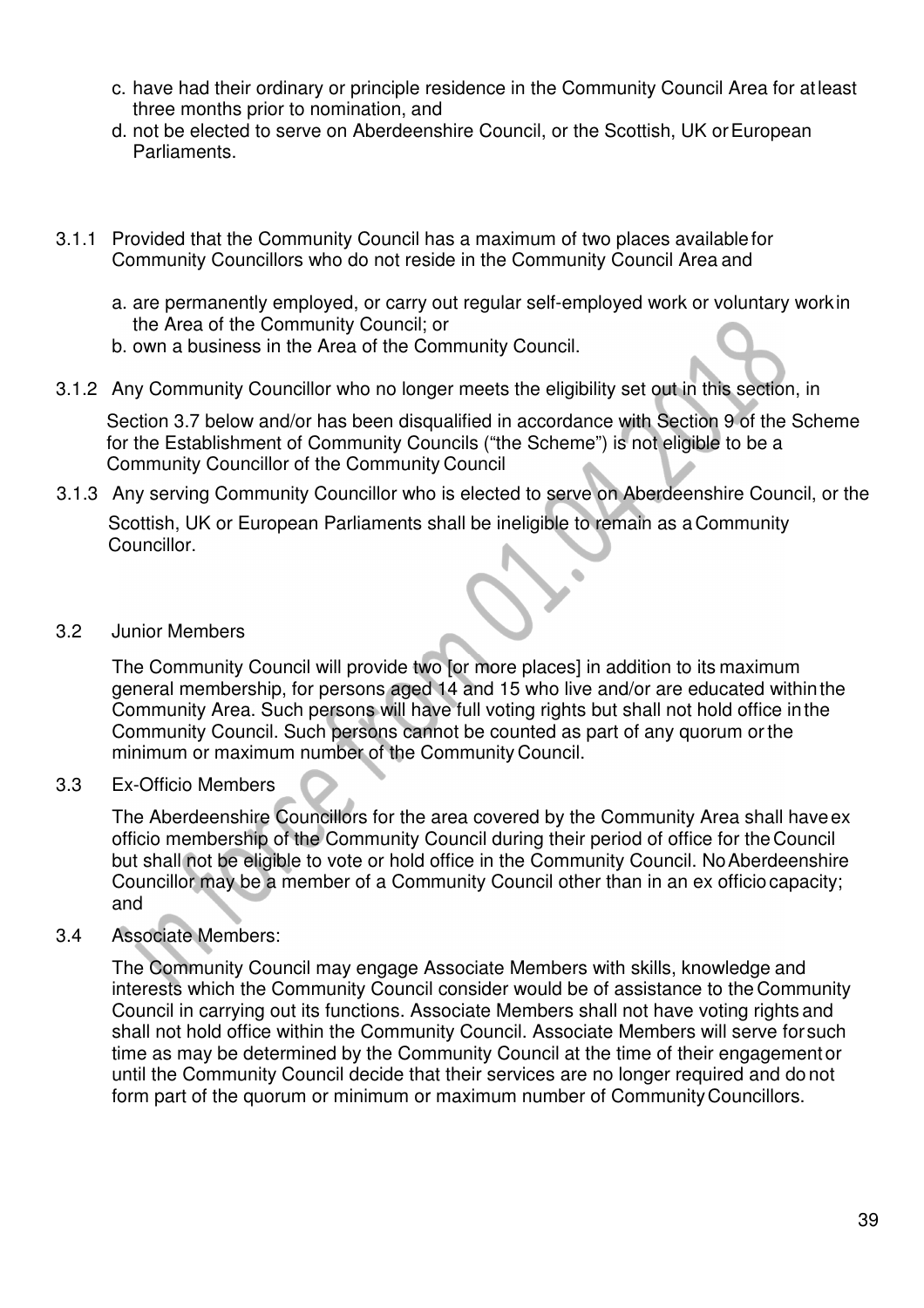### 3.5 Co-option of Members

- a. The Community Council may, when its elected membership is above the minimum number of Community Councillors specified in Section 3 above may co-opt persons who would be eligible for election to the Community Council as Community Councillors in accordance with Section 3.1. The number of Community Councillors so co-opted may not at any time exceed one quarter of the maximum number of Community Councillors.
- b. The proposed members must be elected onto the Community Council by a two thirds majority of the Community Councillors present and voting. Such co-opted members shall have full voting rights and will serve until the next round of elections. Notice of any proposed co-option procedure is required to be intimated to all of the Community Council's members and the Area Manager at least 10 working days prior to the meeting when the matter of co-option will be decided.
- 3.6 The allocation of Community Councillors between the areas within the Community Area shall be as follows: Banff: 8 and Macduff 6.
- 3.7 Membership of the Community Council is disqualified in the following circumstances
	- a. When the Community Councillor's eligibility qualification within that Community Council area ceases to exist.
	- b. If any Community Councillor of the Community Council fails to attend three successive Community Council meetings, with or without submitting apologies, the Community Council may terminate their membership provided that the termination of the membership must be an item on a meeting agenda and must be carried with a two thirds majority vote of those present and voting provided that at the discretion of the Community Council, a period of leave of absence of up to six months for the Community Council member may be granted and minuted at any meeting of the Community Council. This period may be reviewed by the Community Council

## **ELECTIONS**

- 4.1 Vacancies will be advertised in accordance with the Scheme before the Annual General Meeting and an Election will be held if there are more nominations than vacancies.
- 4.2 The Council will administer all elections and will appoint a Returning Officer at the commencement of the election period.
- 4.3 Except as otherwise provided by this paragraph, Community Councillors shall hold office for 3 years and shall be eligible for re-election.
- 4.4 a. Persons seeking election to the Community Council shall be nominated as prescribed in the Scheme and nominations shall be lodged with the Returning Officer by a prescribed time and date.
	- b. In the event of the number of persons remaining validly nominated for election to the Community Council exceeding the number of vacancies, the election shall be by a secret ballot paper containing a list of the persons validly nominated. The said election shall be arranged by the Council in consultation with the Community Council in terms of the Scheme.
	- c. In the event of any casual vacancy or vacancies the Community Council in consultation with Aberdeenshire Council shall arrange to hold an election in the prescribed way.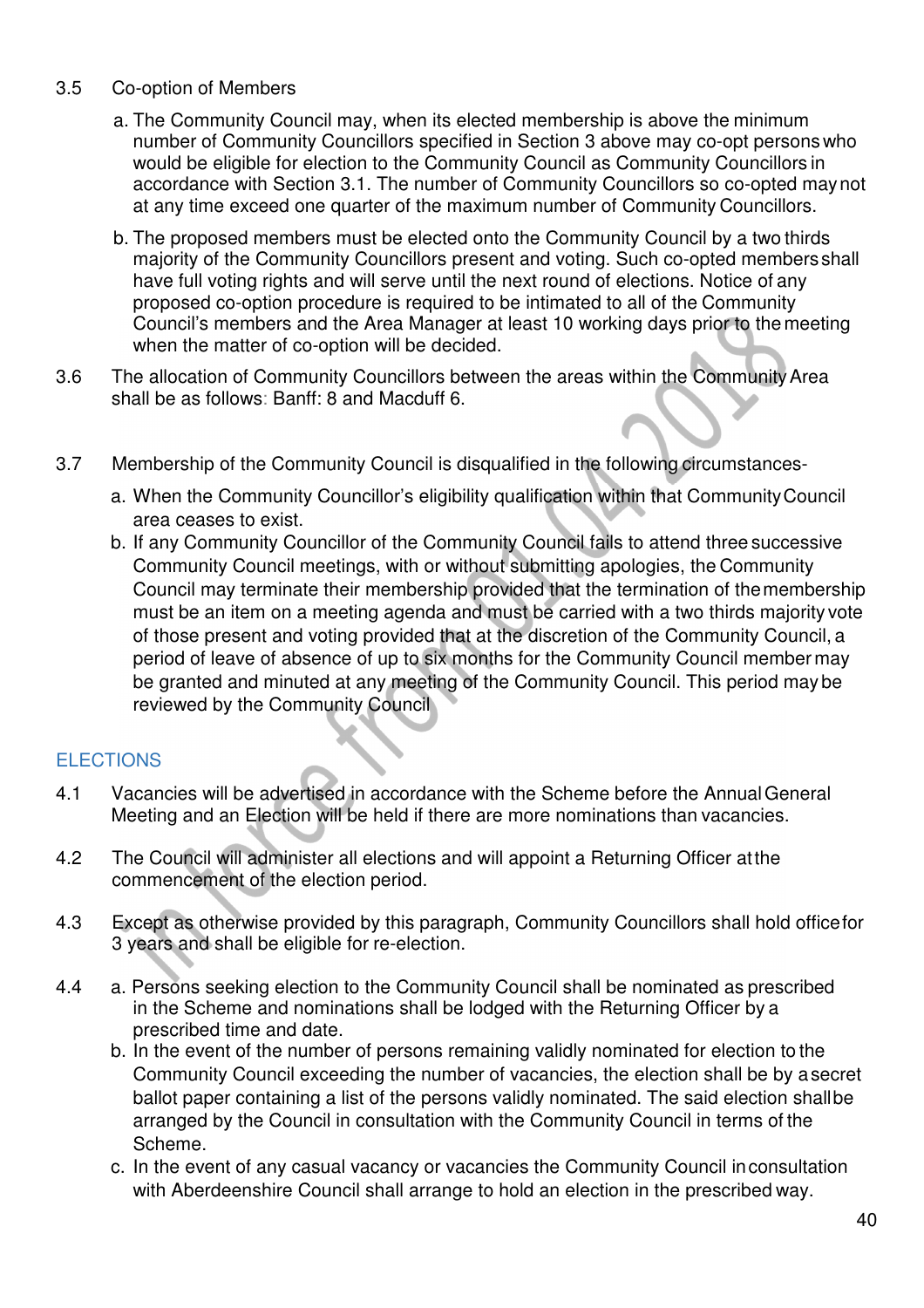- d. The Community Council may, where its elected membership is at or above the prescribed minimum number and does not comprise the maximum number of Community Councillors, co-opt persons who would be eligible for election to the Community Council as members. The number of members so co-opted may not at any time exceed one quarter of the maximum number of Community Councillors.
- e. Co-opted members must be elected onto the Community Council by a two-thirds majority of Community Councillors being present and voting. Notice of any proposed co-option procedure is required to be intimated to all that Community Council's members at least 10 working days prior to the meeting when the matter will be decided.
- f. Members so co-opted may serve until the next ordinary election to that Community Council, with full voting rights.
- g. The Community Council may also engage Associate Members to the Community Council being any person or persons (resident either within or without the Community Area) and
	- i. such persons shall be engaged only for such period or respective periods as shall be agreed by the Community Council at their time of engagement or until the Community Council decides that their services are no longer required and
	- ii. such person or persons shall not be entitled to vote.

### **MEETINGS**

- 5.1 During the month of June in each year the Community Council shall convene an Annual General Meeting (AGM), the agenda for which shall include items for receiving the Community Council's Annual Report and the independently verified Statement of Accounts, reports on any elections, provision when necessary for considering and voting on proposals for amendment of the Community Council's Constitution all in accordance with Appendix 1 below.
- 5.2 The Community Council shall meet throughout the year at intervals [here state frequency, not less than five ordinary meetings and one AGM in any twelve-month period]; the dates of regular meetings during the remainder of the year shall be agreed at the AGM.
- 5.3 The Community Council shall, upon receipt of a requisition signed by twenty electors within the Community Area, convene a special meeting, to be held within 15 working days of receipt of that requisition, or such shorter period as may be specified by the Community Council, to consider the business which must be specified in the requisition and in the notice calling the meeting.

# OFFICERS OF THE COMMUNITY COUNCIL

a. The Community Council, at its first meeting after the initial and subsequent elections, shall elect one of its members to be Chairperson and may elect one of its members to be Vice-Chairperson.

- b. The Chairperson and Vice-Chairperson shall continue in office until their respective successors are elected.
- c. The Community Council shall appoint and shall have power to dismiss a Secretary and a Treasurer whether or not from among its Community Councillors. The offices of Secretary and Treasurer, but no other office-bearers may be combined.
- d. The office of Chairperson shall not be combined with any other nor shall one person hold more than two positions.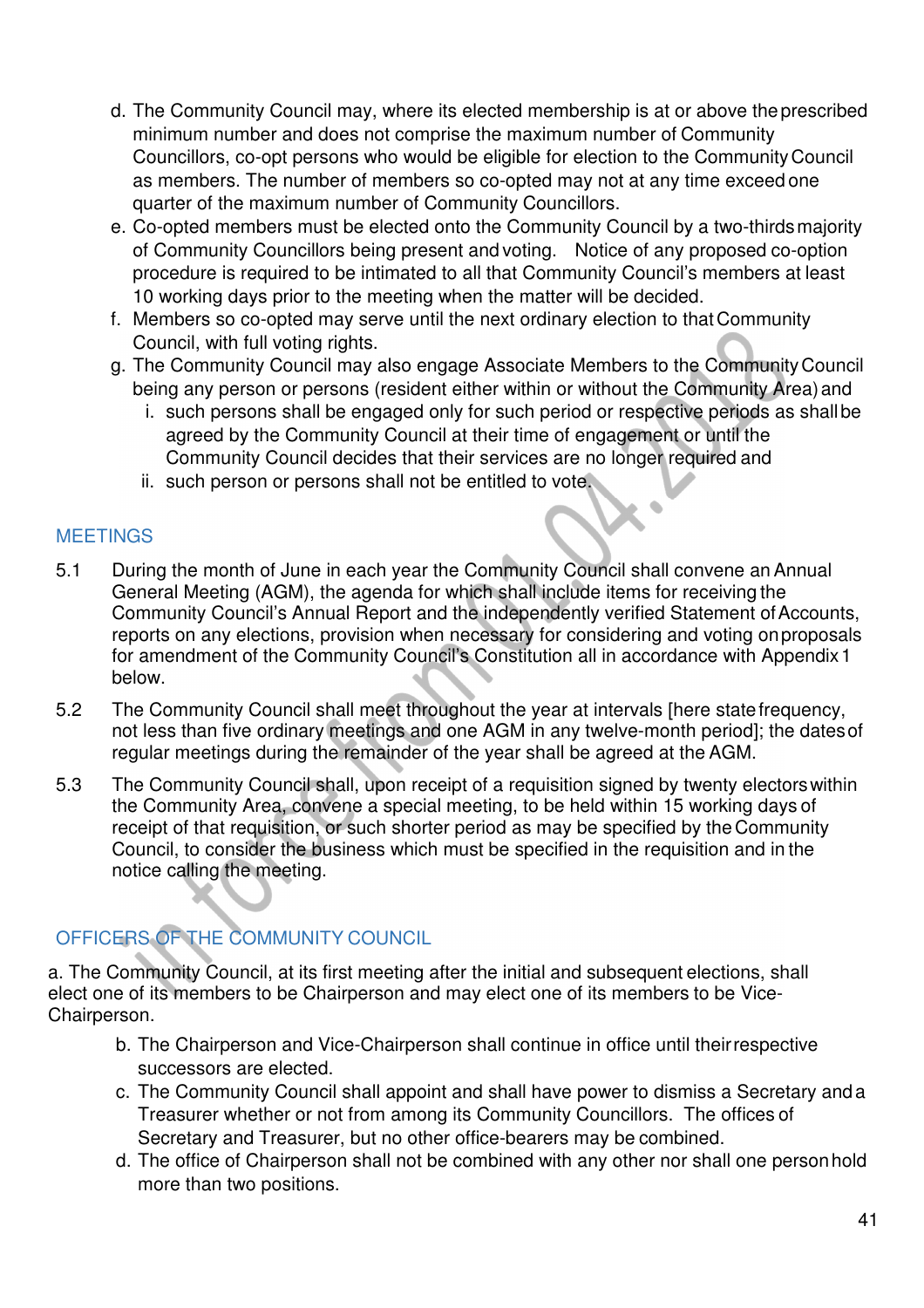- e. The Community Councillor or Community Councillors of the Community Council appointed as Secretary or Treasurer or Secretary/Treasurer shall not be entitled to remuneration but the Community Council may, at its discretion, award honoraria to such Community Councillors together with expenses actually incurred and supported by receipts or vouchers. The Community Council may pay appropriate remuneration to a Secretary and Treasurer or Secretary/Treasurer appointed outwith its own membership.
- f. The Community Council shall appoint a representative(s) to the local forum or equivalent who shall be entitled to vote in respect of any matters raised at a meeting of the forum or equivalent. Area based forums will facilitate engagement on local community planning issues.

### **STAFF**

7. In addition to the offices of Secretary and Treasurer or Secretary/Treasurer the Community Council shall have power to appoint and dismiss such other staff as it may from time to time determine, subject to the observance of employment law.

## COMMITTEES AND SUB-COMMITTEES

8. The Community Council shall have powers to appoint such Committees and/or Sub-Committees or sub-groups as it may from time to time decide and shall determine their terms of reference, powers, duration and composition.

## FINANCE

- 9. a. All monies raised by or on behalf of the Community Council shall be applied to further the objects of the Community Council and to maintain its administrative structure.
	- b. The Community Council shall have the power to secure resources for schemes, projects and all other purposes consistent with its functions and shall be eligible to apply for grants for suitable projects.
	- c. The Council will provide an administrative grant to the Community Council to assist with the operating costs of the Community Council.
	- d. The Treasurer or Secretary/Treasurer shall arrange for a bank account(s) to be held in the name of the Community Council and shall have responsibility for:
		- i. the proper management of the Community Council's financial affairs; and
		- ii. keeping proper books of account showing the finances of the Community Council.
	- e. The Community Council shall appoint an independent verifier, acceptable to Aberdeenshire Council, to independently verify the accounts of the Community Council annually.
	- f. Independently verified Statement of Accounts of the Community Council for the last financial year shall be submitted by the Community Council to the Annual General Meeting. The Community Council's financial year shall run from 1 April.
	- g. The Title to all and any heritable property which may be acquired by or for the purpose of the Community Council shall be taken in the name of the Chairperson, and Secretary of the Community Council and their successors in their respective offices as trustees for the Community Council.
	- h. The Community Council must comply with Section 13 of the Scheme and must have sufficient and adequate insurance to cover the Community Council in the event of claims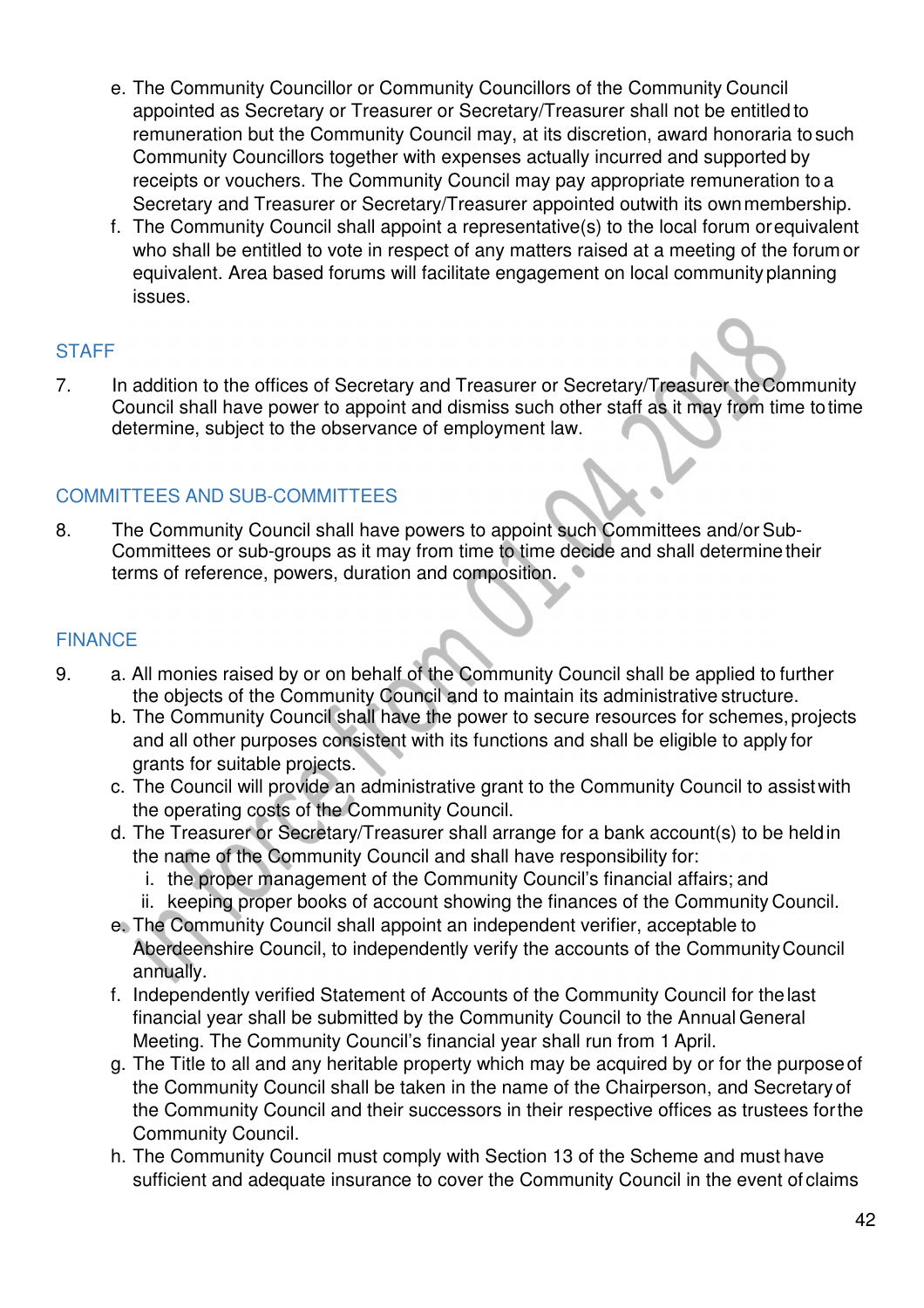being made against the Community Council and must be able to demonstrate to the Council that this insurance cover is in place.

# RETURN OF OFFICE- BEARERS AND OTHERS

- 10. Following the first meeting after each election the Community Council shall lodge with the Area Manager for the Area of Aberdeenshire Council in which located a return specifying the full names, addresses and designations of:
	- a. office-bearers;
	- b. elected, co-opted, and associate members; and
	- c. independent verifier

and shall notify the Area Manager in writing any change to office-bearers, members and independent verifier/s.

### AMENDMENT OF CONSTITUTION

- 11. a. Any proposal to amend the Constitution must be delivered in writing to the Secretary of the Community Council at least 20 working days before the date of the meeting at which the proposal is first to be considered.
	- b. Subject to the provisions of paragraph 4 any alterations to the Constitution will require approval of:
		- i. a majority of two-thirds of those present and voting in favour thereof at an Annual General Meeting or a Special Meeting convened for that purpose, and
		- ii. the Area Manager on behalf of Aberdeenshire Council
	- c. Notice of any General Meeting at which a proposal to change the Constitution of the Community Council is to be considered shall be given 10 working days prior to the date of the meeting and such notice shall detail the wording of the proposed alteration.

# SUPPORTED STATUS AND DISSOLUTION

12. Supported Status, Dissolution and Voluntary Dissolution of the Community Council will only take place in accordance with the Scheme for the Establishment of Community Councils.

# SCHEME FOR THE ESTABLISHMENT OF COMMUNITY COUNCILS

13. The Community Council shall not do anything which is inconsistent with Aberdeenshire Council's Scheme for the Establishment of Community Councils and in the event of any inconsistency, the Scheme for the Establishment of Community Councils shall take precedence.

### DISCIPLINARY PROCEDURES

14. In the event of a complaint by a member of the Community Council or a third party that the Community Council or a member of the Community Council is in serious breach of the Community Councillors' Code of Conduct or has otherwise brought the Community Council into disrepute it shall be dealt with in accordance with the Complaints and Appeals Procedure in Schedule 7 of the Scheme for the Establishment of Community Councils.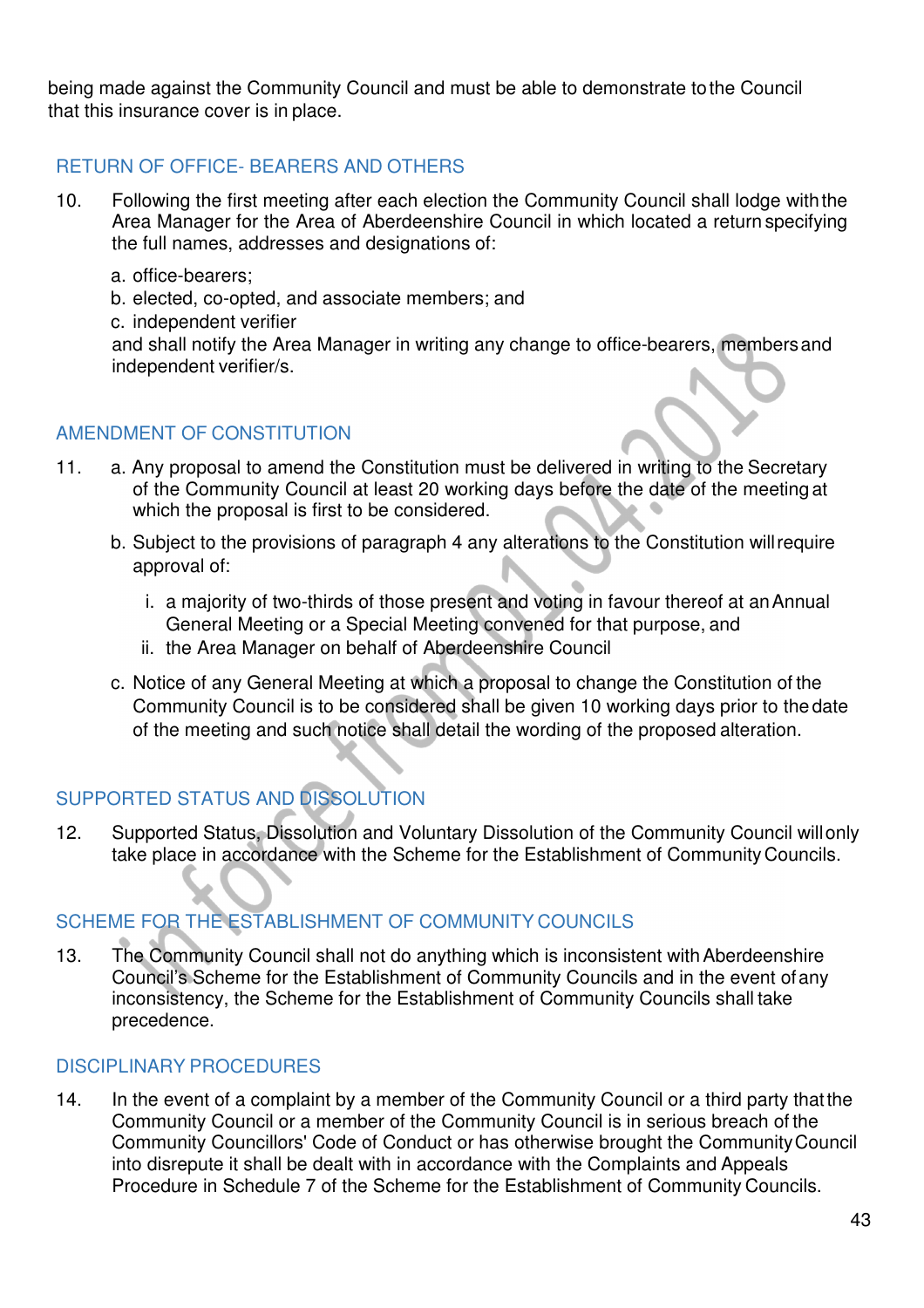

#### **CLIENT: MACDUFF DISTRICT COMMUNITY COUNCIL PROJECT: ERECTION OF 'MACDUFF COO' DATE: 26 MARCH 2018**

### **ERECTION WORK**

| Transporting the statute to the agreed site, building and fixing<br>of mould on site, casting of concrete, rendering stone effect to<br>mirror that of the buildings within the vicinity of the statue. | £1,000.00 |
|---------------------------------------------------------------------------------------------------------------------------------------------------------------------------------------------------------|-----------|
| <b>Hired in labour</b>                                                                                                                                                                                  | £600.00   |
| <b>Materials</b>                                                                                                                                                                                        | £350.00   |

# **TOTAL INVOICE: £1,950.00**

Payment terms:

**Payment to be made within 21 days of completion.**

Payment to be made through BACS transfer (see reverse of invoice for details)



BUCHAN MONUMENTS 112D MAIN STREET, BANFF, AB45 3YP TELEPHONE: 0779718215 EMAIL: Buchan\_Monuments@gmail.com